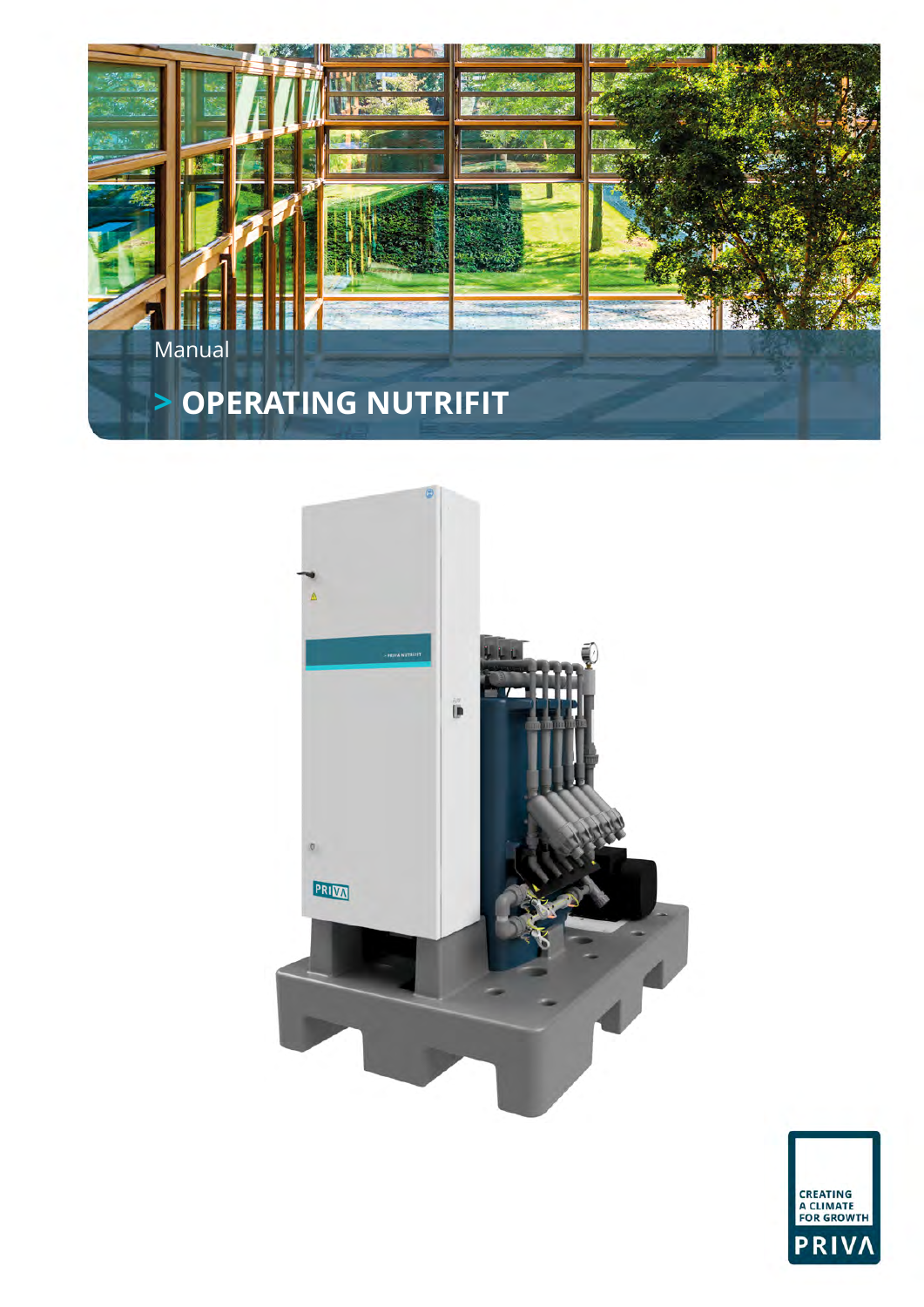# **Contact**

Priva (head office) Zijlweg 3 2678 LC De Lier The Netherlands

See www.priva.com for contact information of a Priva office or partner for your region.

Article number: 3790056<br>Version: 00.004 Version: Date: February 2020

© Copyright Priva B.V. All rights reserved.

No part of this publication may be reproduced, published or stored in a retrieval system without written prior permission of Priva.

This publication has been developed with care. However, the products shown may differ in dimensions and design from the actual products. Priva will not accept any responsibility for damages caused by any errors or deficiencies in this publication. Priva may modify its products and the associated manuals without prior notice. Priva advises to check product, installation, hardware and if present software on irregularities.

Priva owns the patents, patent applications, trademarks or other intellectual property rights regarding the products described in this publication. With this publication Priva does not grant the use of the aforementioned intellectual property rights. Product and company names this publication may not be used without the permission of Priva.

All Priva products and services are subject to the relevant Priva general terms and conditions. These general terms and conditions can be read and downloaded at www.priva.com/general-conditions.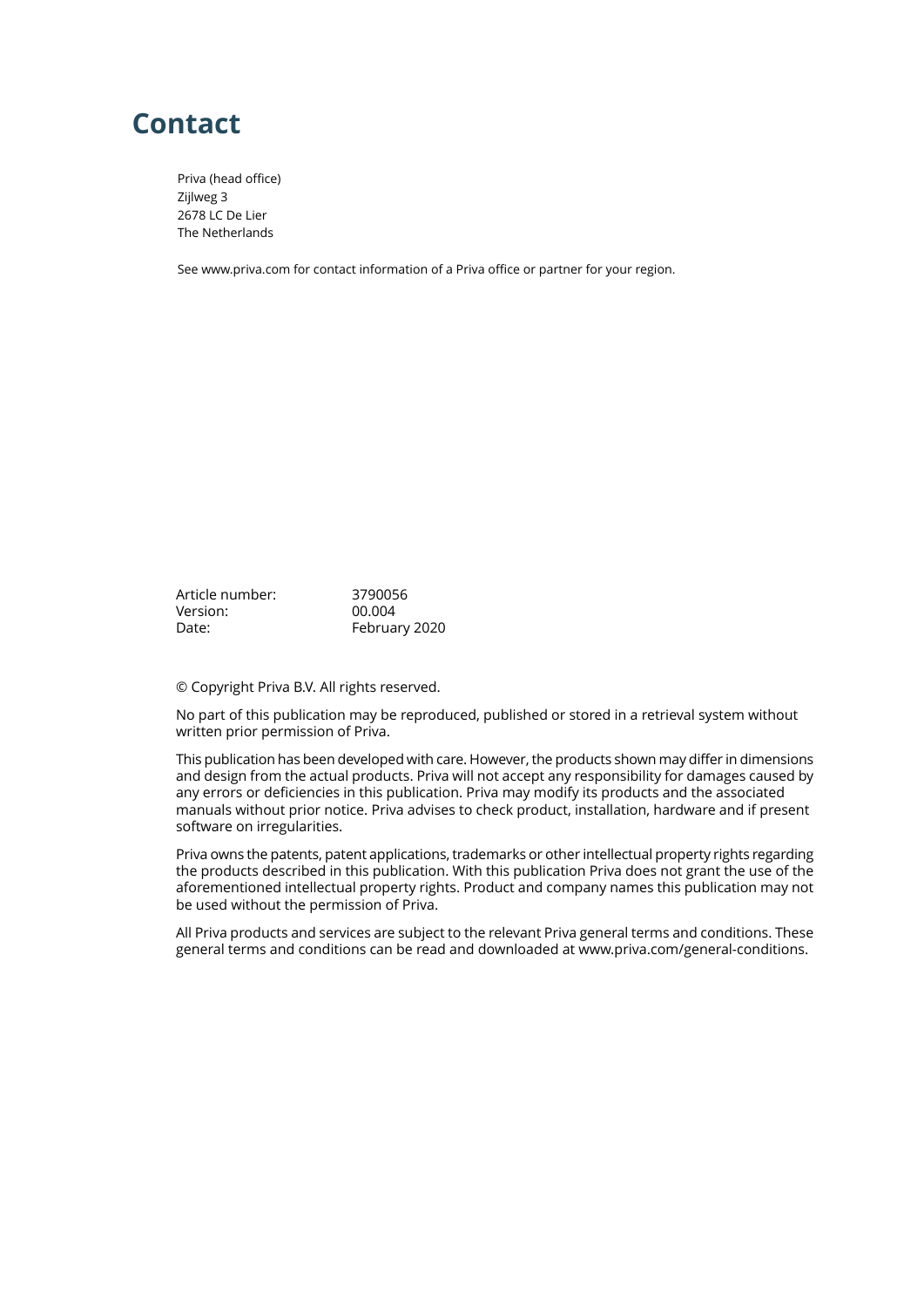# **Contents**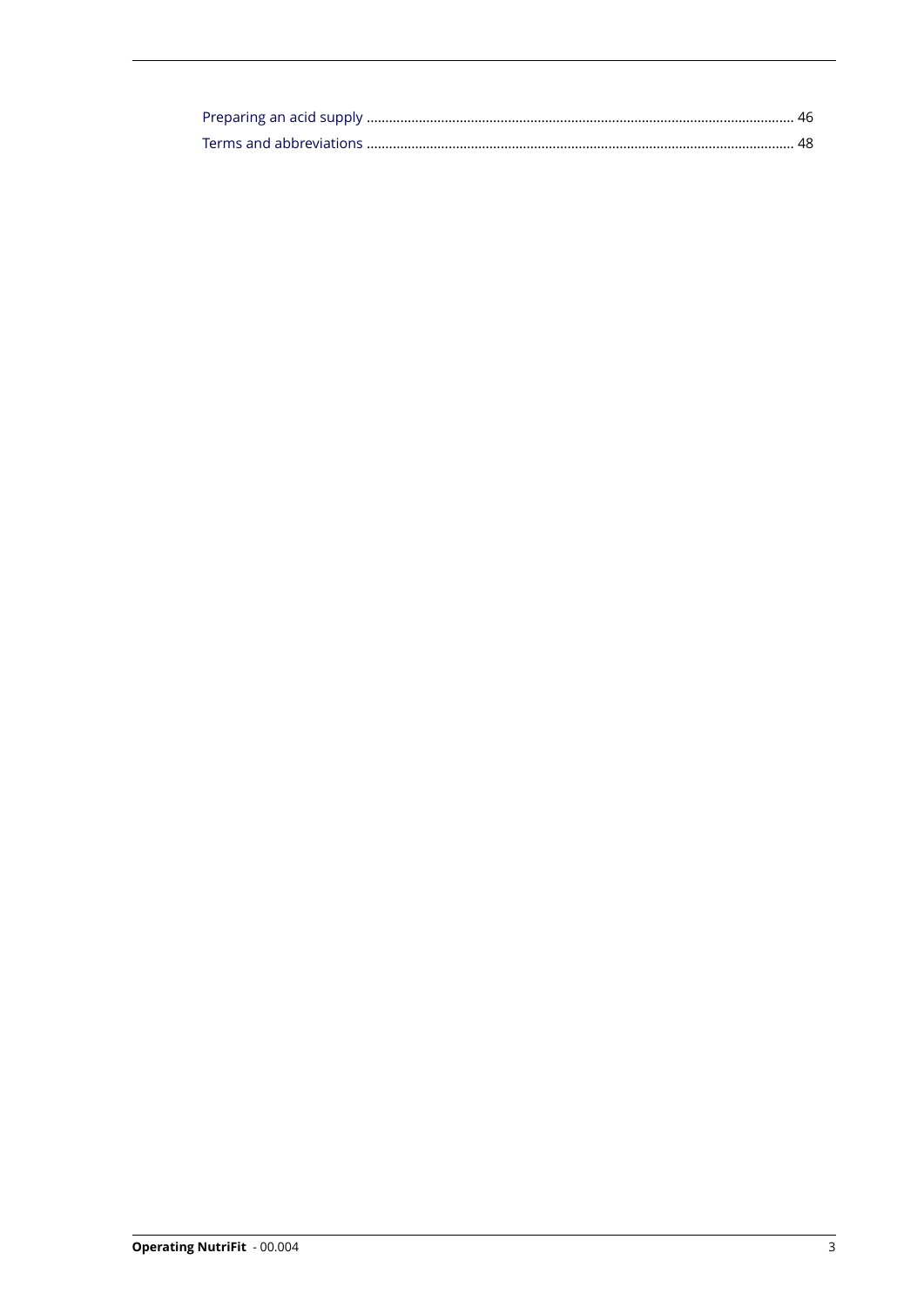# <span id="page-5-0"></span>**About this manual**

### <span id="page-5-1"></span>**Aim and scope**

This manual contains all of the information that is required to safely and correctly operate and maintain the fertiliser dosing unit. This manual will also allow you to effectively observe and resolve any faults.

The data and the illustrations in this manual relate to the various models of the fertiliser dosing unit. In addition, each fertiliser dosing unit has customer-specific features, which may differ slightly from the description in this manual. You can find details about this in the project drawings and documents that have been created specifically for your delivery.

For the sake of simplicity this manual uses the term 'unit' to refer to 'fertiliser dosing unit'.

## <span id="page-5-2"></span>**Target groups and required competencies**

| Target group    | Tasks and responsibilities                                                                                                                                                                                                  | Training, knowledge and experience required                                                                                                                                                                                |
|-----------------|-----------------------------------------------------------------------------------------------------------------------------------------------------------------------------------------------------------------------------|----------------------------------------------------------------------------------------------------------------------------------------------------------------------------------------------------------------------------|
| User management | ability to do the following with the unit:<br>operate<br>check in the event of a malfunction and<br>resolve simple malfunctions<br>maintain it in accordance with the<br>maintenance schedule (simple)<br>maintenance only) | general technical insight<br>knowledge of the crop's water requirement<br>and fertiliser requirement<br>some knowledge of the characteristics and<br>hazards of the chemical substances used in<br>the water installations |

### <span id="page-5-3"></span>**Availability of the manual**

This manual must be available in the workplace at all times for the personnel who operate and monitor the unit.

In addition to this manual, other relevant user manuals, such as the process computer software manual, must also be available.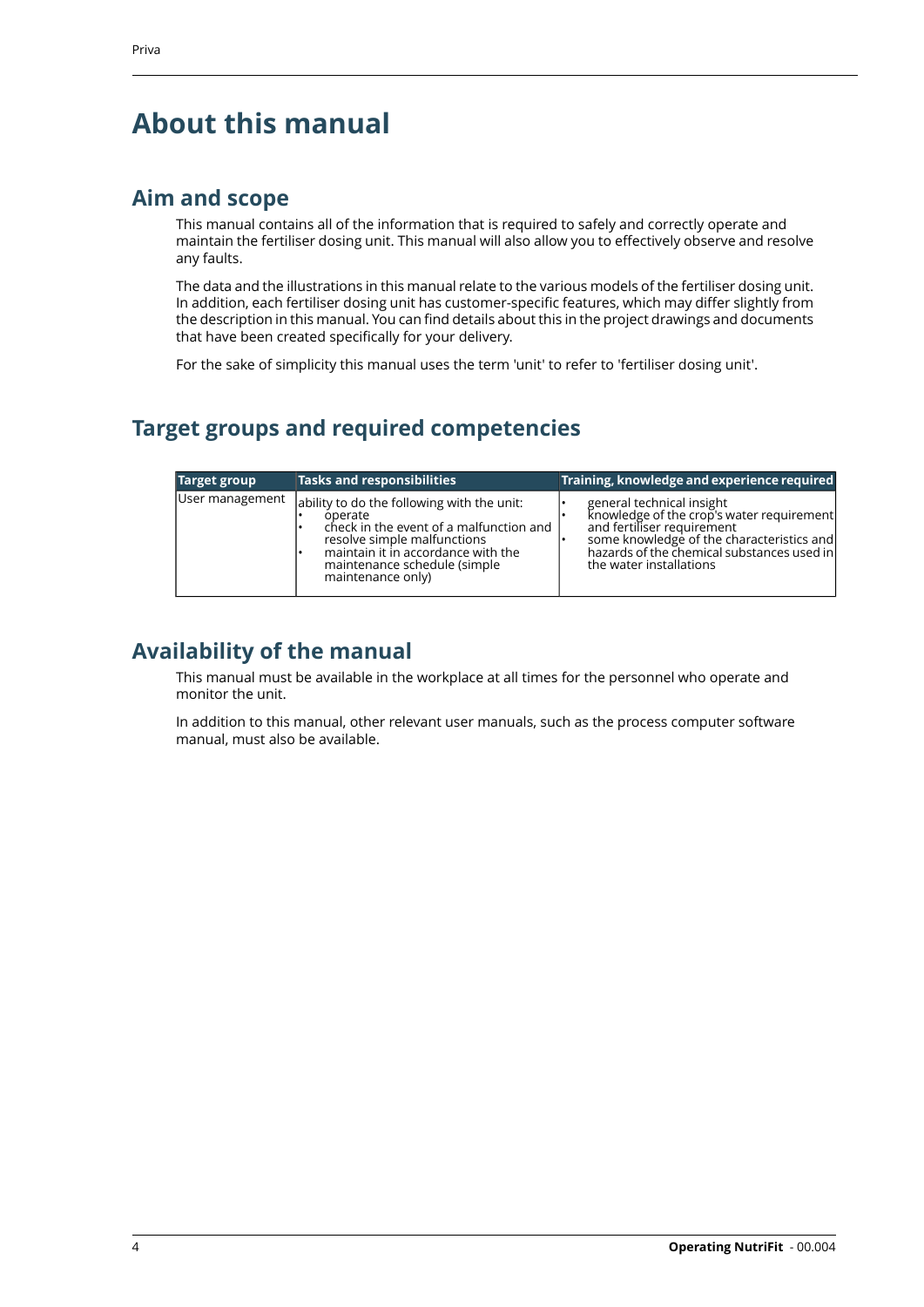# <span id="page-6-0"></span>**Symbols in this manual**

The following symbols may appear on the unit and in the manuals.

| <b>Warning symbols for specific hazards</b> |                                                                                    |  |  |
|---------------------------------------------|------------------------------------------------------------------------------------|--|--|
|                                             | danger: read the manual before switching the unit on                               |  |  |
|                                             | corrosive chemical substance(s)                                                    |  |  |
|                                             | hot surface                                                                        |  |  |
|                                             | live parts (danger of electrocution)                                               |  |  |
|                                             | UV light                                                                           |  |  |
|                                             | oxidising chemical substance(s)                                                    |  |  |
|                                             | High leakage current!<br>Earthing required for the connection of the power supply. |  |  |

| <b>Prescriptive symbols</b> |                                                                     |  |
|-----------------------------|---------------------------------------------------------------------|--|
|                             | wear ear protection                                                 |  |
|                             | wear safety glasses                                                 |  |
|                             | wear ear protection and safety glasses                              |  |
|                             | wear non-permeable gloves that are resistant to chemical substances |  |
|                             | wear clean work clothes that cover as much of the skin as possible  |  |
|                             | wear (safety) boots                                                 |  |
|                             | Read the device manual                                              |  |

| Other symbols |                                                                                                   |  |  |
|---------------|---------------------------------------------------------------------------------------------------|--|--|
|               | danger (instruction to prevent physical injury, damage to health or damage to the<br>environment) |  |  |
|               | Inote (instruction to prevent problems or material damage)                                        |  |  |
|               | additional information or explanation                                                             |  |  |
| Q             | tip                                                                                               |  |  |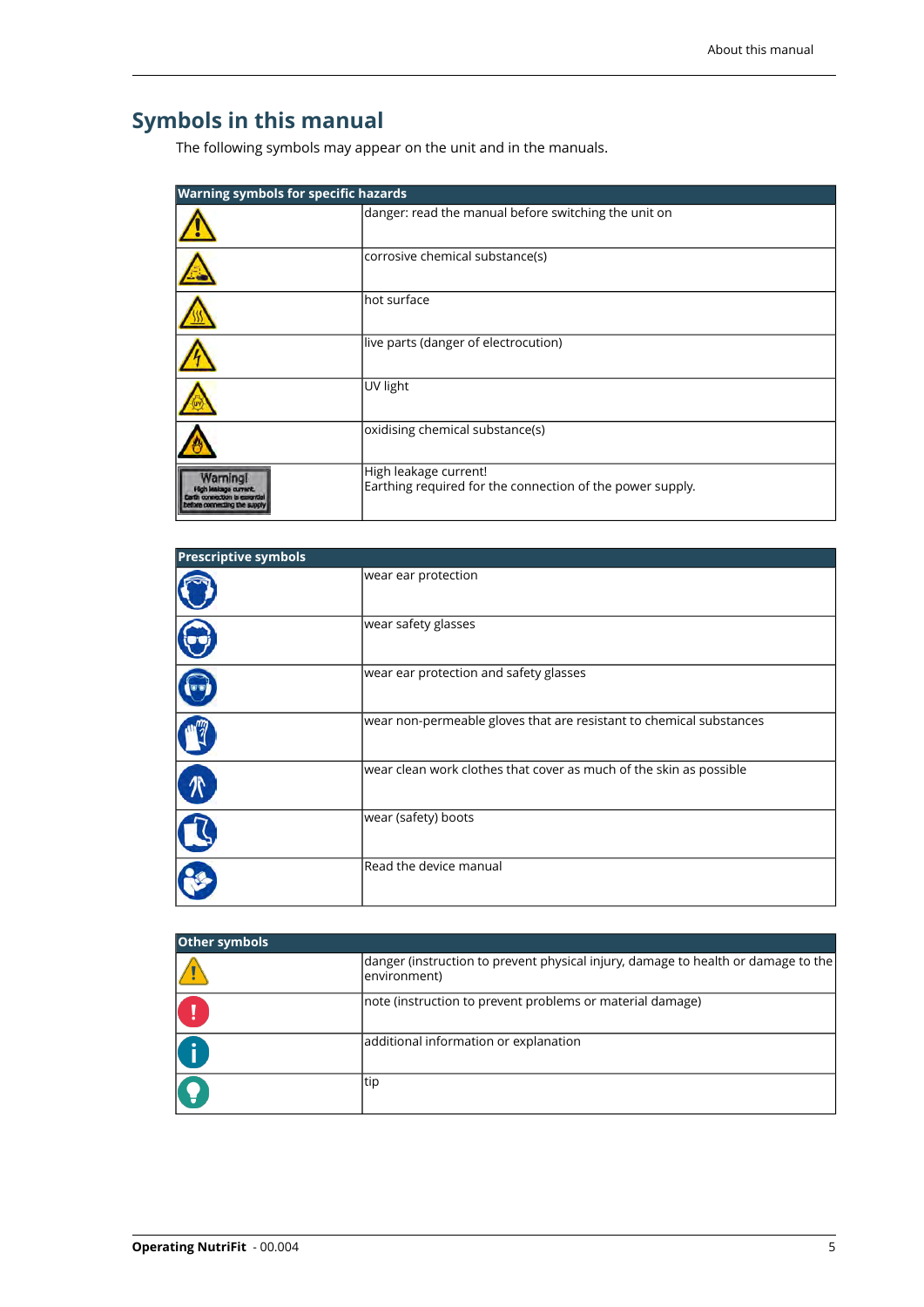# <span id="page-7-0"></span>**Safety**



- Before starting to work with the product, read the entire manual so that you are familiar will all safety instructions and safety precautions.
- In addition, read any other manuals supplied with specific components.

## <span id="page-7-1"></span>**Safety - general**

- Only Priva approved installers/service engineers who have received product-specific training from Priva are allowed to install, configure, repair and, if necessary, alter the product.
- Making alterations to the safeguards and safety icons on the equipment is prohibited.
- The internal connections are made in the factory and are to a large extent customer-specific (refer to the supplied project drawings). Do not, therefore, alter the internal connections.
- External equipment or components that are connected to the unit, such as computers and networks, must comply with the relevant electrical isolation safety regulations.
- Both the installer/service engineer and the user must regularly check and maintain the equipment (the safeguards in particular) in accordance with the instructions in this manual. Keep the equipment clean and the surroundings tidy.
- Report malfunctions or damage to your installer immediately. Take the equipment out of operation and do not use it if a defect is found.
- Only use original spare parts for repairs (refer to the spare parts price list).
- After making repairs check the correct status and functioning of the equipment.
- If the user allows personnel to operate the equipment, he/she must adequately instruct this personnel. In particular this should cover the safety risks and safety instructions stated in this manual. He/she must also supervise correct compliance with the instructions.
- Ensure that the personal protective equipment prescribed in this manual is available and that it is used.
- <span id="page-7-2"></span>• Display the safety icons that are applicable in the room where the equipment is set up.

### **Safe handling of chemical substances**



When working near or on equipment for chemical substances (such as tanks, lines and dosing channels) there is a danger of contact with concentrated fertilisers and acid or lye. These chemical substances can be caustic and corrosive, so they could cause damage to the eyes and skin and damage to equipment. The unit suctions up the liquids and mixes them with water. Once correctly mixed and at the correct pH there is almost no danger to health or safety under normal use.

Ask the supplier of the chemical substances for detailed safety information. Ensure that everyone working with or near the chemical substances is aware of the following:

- the names of the substances and the concentrations;
- the risks:
- the protective measures required;
- action to be taken in the event of contact with the skin or eyes or after inhalation or ingestion;
- action to be taken in the event of leaks.

The following safety precautions apply for working with chemical substances:

- Ensure that the tanks and lines are positioned and installed correctly in accordance with the applicable local regulations.
- Provide a facility for collecting and disposing of leaked chemical substances. Place, for example, the unit and tanks in a concrete structure that is large enough to contain the entire volume in the event of leaks.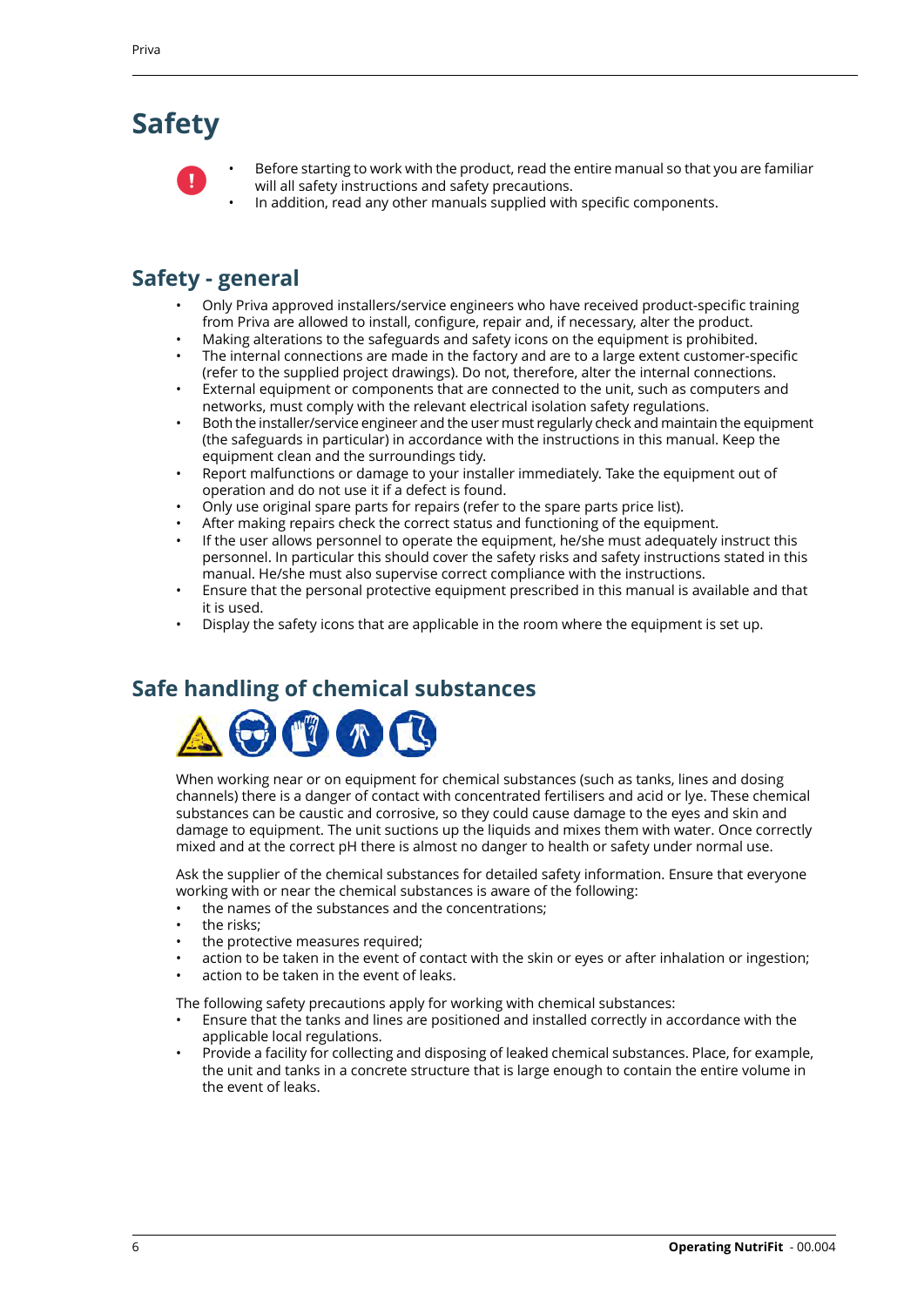- Set the components up in such a way that they cannot easily be damaged.
- Ensure the dilutions are correct and use materials that are resistant to chemical substances.
- Clearly mark tanks and lines with the substances they contain.
- Ensure that the room is well-ventilated.
- Wear safety glasses, safety gloves and (safety) boots that are impervious to chemical substances. Wear clean work clothes that cover as much of the skin as possible.
- Ensure that there are facilities for showering and bathing the eyes near at hand. Ensure that everyone understands where these facilities are and how to use them. Ensure that the facilities are working at all times and are clean. Regularly rinse eyewash fountains in particular to prevent bacterial pollution.
- Remove clothing immediately if it has been contaminated with chemical substances. Wash the skin and the clothing with copious amounts of water.
- Ensure that the telephone number of professional emergency services is known in case that service is required. Notify the emergency services of which substance is involved in the event of a accident.
- Ensure that facilities for collecting leaking chemical substances, cleaning them up, diluting them with water and rinsing them away are always close to hand.
- Never add water to concentrated substances add the concentrated substance to the water! This keeps the consequences of the reactions (gas formation, heat generation, effervescence, splashing) to a minimum.
- Empty the equipment and lines and/or rinse them thoroughly with water before opening them for maintenance.
- Drain discharge water if not reused in accordance with the locally applicable environmental regulations.

## <span id="page-8-0"></span>**Electrical safety**



The unit is powered from the mains voltage. There is a potential hazard of electrocution or fire resulting from a short circuit. You must therefore adhere to the following safety instructions:

- Keep the housings of electrical components closed.
- Keep the electrical parts dry.
- Make sure that the earthing is connected correctly.
- Ensure that the unit is connected to its own fuse group with the correct fuses.
- The electrical connection must comply with the locally applicable regulations.

During installation, maintenance or while resolving faults it may be necessary to open the housing for the electrical components. In this case, adhere to the following safety instructions:

- Preferably, make the unit totally free of electricity by removing the plug from the socket outlet or by removing fuses from the fuse group.
- If the unit cannot be made free of electricity then take extreme care. Use well-insulated tools and do not touch the ends of wires, connections and electrical components with your bare hands. Keep the surroundings dry and ensure that there is someone close by to keep an eye on you.
- <span id="page-8-1"></span>• Wear an earthed wrist strap when working in the cabinet. Otherwise the electronic components may be damaged due to static electricity.

### **Safety with mechanical parts**

Adhere to the following safety instructions to prevent injury from mechanical causes:

- Transport and position the unit in accordance with the instructions in the (installation) manual. The unit is heavy!
- Install lines in such a way that no one can trip over them. Keep the surroundings tidy and dry to prevent trips and slips.
- Keep the housing of the pump(s) closed.

Take measures to prevent water hammer to avoid damage to equipment. Fill lines gradually and bleed them before switching the pumps to full operation or fully opening main valves.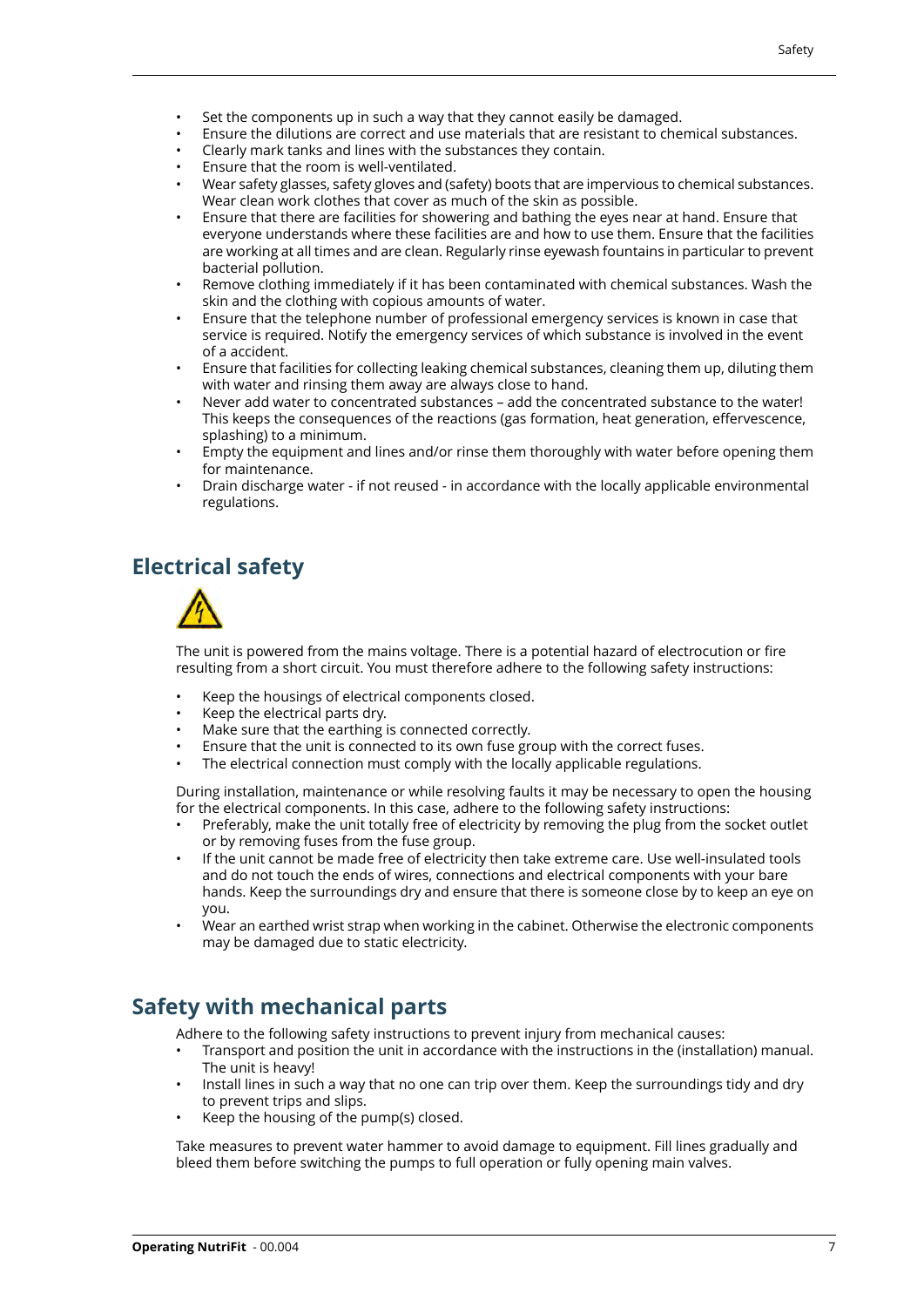### <span id="page-9-0"></span>**Safety with hot parts**



Parts of the unit that may become hot are equipped with this sticker.

Do not touch these parts during or shortly after operation.

## <span id="page-9-1"></span>**Noise safety**



Especially the system pump and the filling valve produce noise when the unit is in operation. The emission sound pressure depends on the configuration selected and can rise to 82 dB(A) at the workstation (measured according to ISO 3747:2010 for a NutriFit with a Grundfos CM25-3 system pump. Given the dimensions of the unit, this emission sound pressure represents a sound power level of 95 dB(A)). Wear hearing protection, certainly for long stays in the room or if there are more noise-emitting equipments in the same room.

## <span id="page-9-2"></span>**Safeguards**

The unit has the following safeguards:

- The cabinet containing electrical components is closed with a locked door.
- The fan of the electric motor on the system pump is protected by a cover.
- The motor protection switches the system pump off if it is consuming too much current due to overloading. The process computer detects this situation and then shuts down the entire unit.
- The power supply of the modules in the cabinet is connected to a circuit breaker that removes the power if overloading occurs.
- The hot parts of the dosage valves are protected by a transparent, L-shaped plastic sheet.



*Shielding on a dosage valve*



- Install and use the equipment in accordance with the instructions in this manual to ensure that the safeguards function correctly.
- Never bridge or remove the safeguards: this can lead to a serious accident.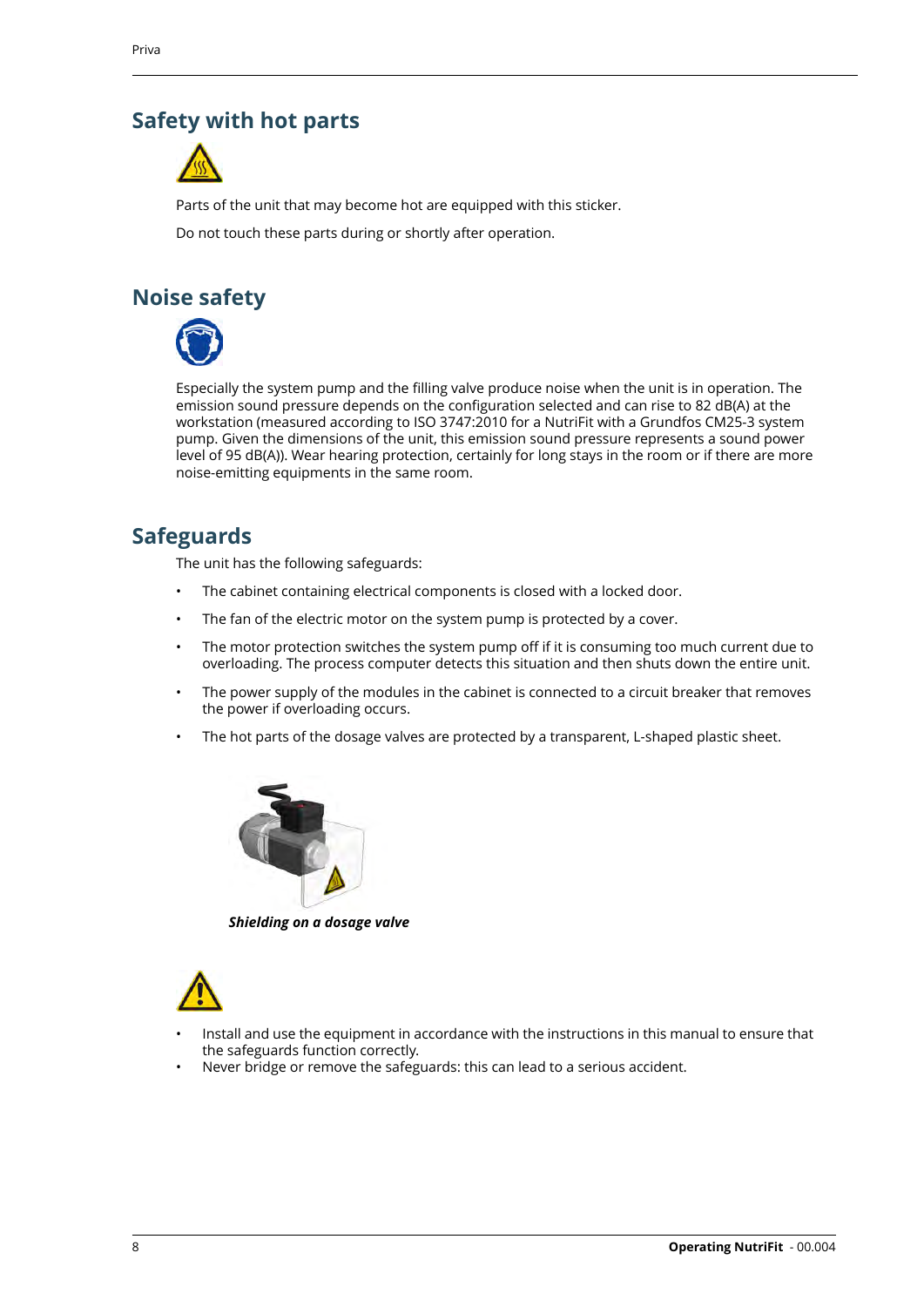## <span id="page-10-0"></span>**Safety icons on the unit**



Stickers on the filters if filters are present, otherwise stickers on the left and right of the hose connections.

<span id="page-10-1"></span>Ensure that the safety icons are clearly legible at all times. Replace any stickers with the safety icons which have become illegible.

### **Personal protective equipment**

When working on the unit, tanks and lines always wear the following protective equipment to prevent injury or damage to your health:

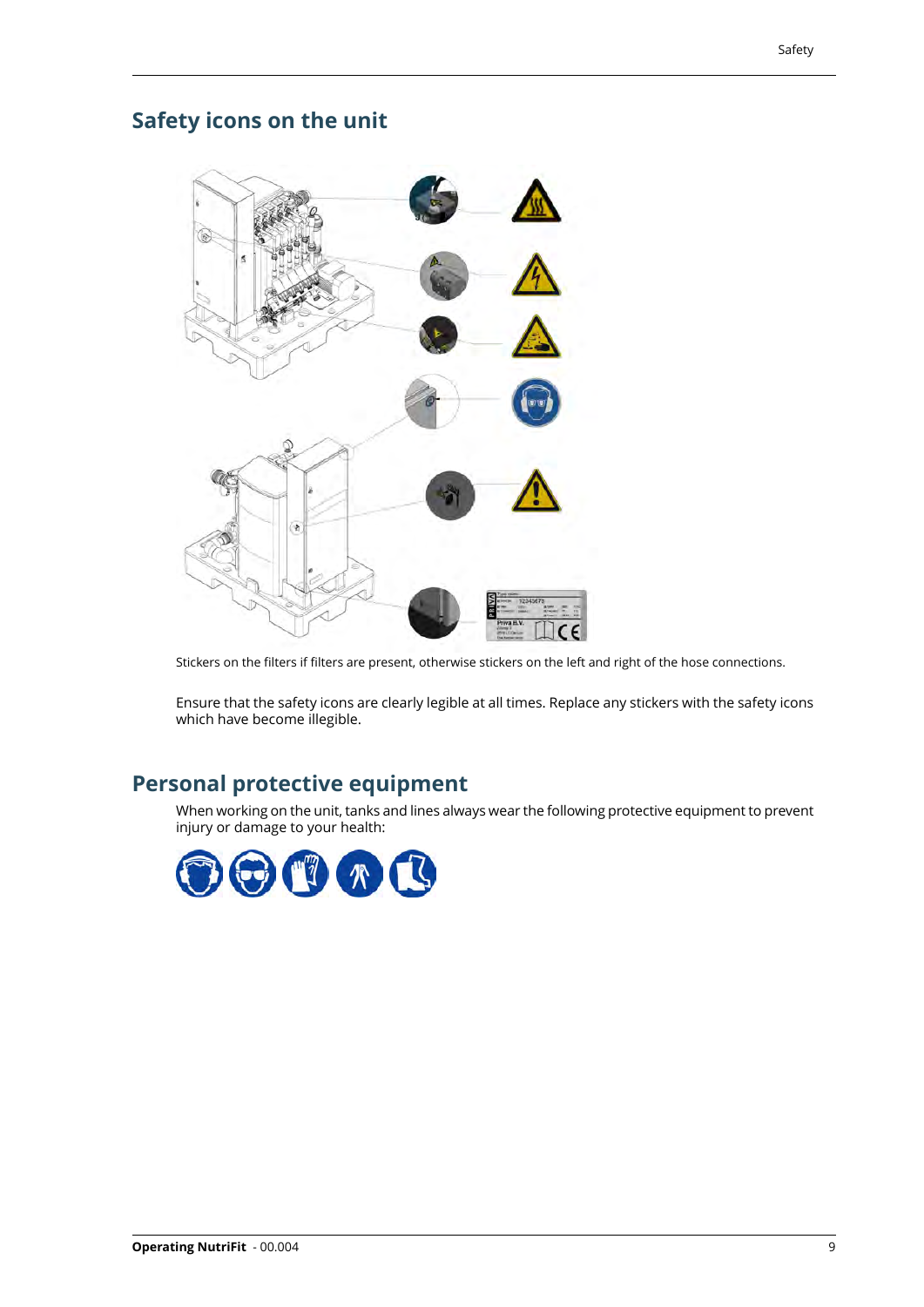## <span id="page-11-0"></span>**Product description**

### <span id="page-11-1"></span>**Functions and intended use**

The fertiliser unit provides irrigation water for horticulture. To this end, the unit has the following functions:

- preparing irrigation water;
- correcting the pH value of irrigation water;
- distributing irrigation water.

The unit can perform these functions simultaneously.

#### <span id="page-11-2"></span>**Preparing irrigation water**



Only use the unit to dose diluted fertilisers for plant cultivation that are dissolved in water. The fertiliser solutions must be available in fertiliser tanks. The dilution must be such that it contains no sediment or pollution.

The unit mixes the fertilisers from the fertiliser tanks with supply water in the required ratio to form a homogeneous irrigation water with the correct EC value. This can be done according to 2 principles:

- A+B principle: fertiliser solutions are prepared (manually) in 2 (or possibly more) fertiliser tanks, in such concentrations that the unit must mix them in more or less equal amounts. In principle, the fertiliser tanks must also always be topped up at the same time. The levels may fall at different rates as a result of inaccuracies. Depending on the version, a balance level control is available to remedy this.
- ABC principle: the unit mixes the fertiliser solutions from the various fertiliser tanks in the ratios as programmed in the recipe. Whenever a fertiliser tank becomes empty this tank will have to be topped-up.

The concentration of a fertiliser solution is usually such that approximately 1 litre must be dosed per 100 litres of supply water. The capacity of the unit is determined by the capacity of the system pump, which in turn must match the capacity of the dosing channels.

<span id="page-11-3"></span>Depending on the version, certain versions can mix drain water with fresh water based on the EC value (EC pre-control) or mix sources of fresh water in the desired flow rate ratios.

#### **Correcting the pH value of irrigation water**

The unit brings the pH level of the irrigation water to the desired level. One of the dosing channels has to be used to dose acid or lye for pH correction, depending on the fertilisers and the pH of the supply water.



• Nitric acid is generally used for the pH correction. In principle, phosphoric acid or sulphuric acid can also be used, but this may cause calcium phosphate or calcium sulphate sediment. Moreover, there is a greater risk of a deviating fertiliser composition, especially with phosphoric acid. Nitric acid does not have this drawback. For this reason, Priva recommends nitric acid as the acid for correcting the pH.

- Various acid channels are possible, depending on the maximum acid concentration:
	- up to 3% (weight percent), a dosing channel with rotameter is possible.
	- up to 10% (weight percent), a dosing channel without rotameter is possible.
	- up to 38% (weight percent), a dosing channel <38% acid is possible.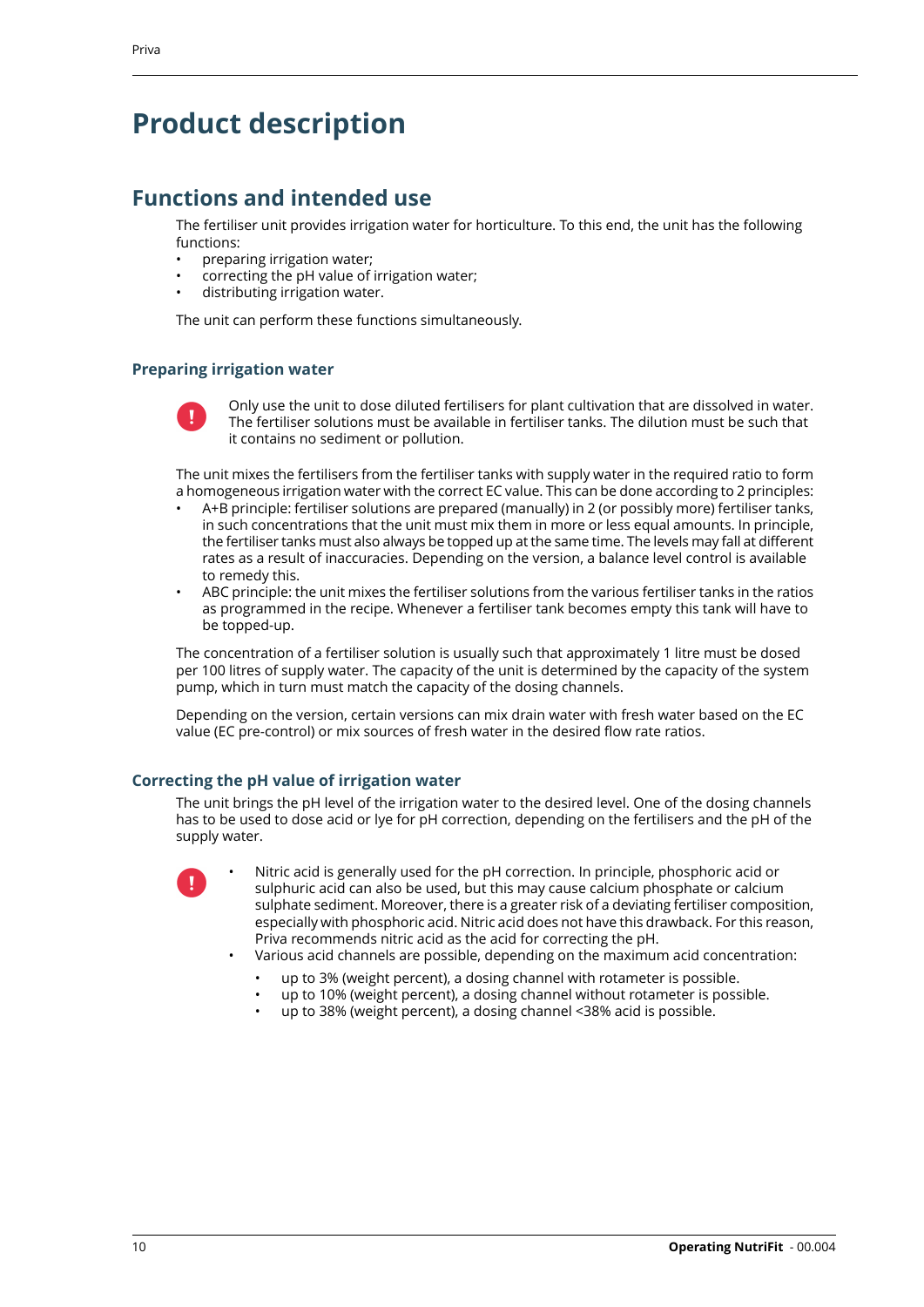#### <span id="page-12-0"></span>**Distributing irrigation water**

The unit distributes the irrigation water to the crop. This can be done in 2 ways:

• Direct distribution: the unit transports the irrigation water directly to the crop area. To do this the unit pressurises the distribution system. Then the control software opens the irrigation valves according to a specific program and controls the quantity of irrigation water. Irrigation systems, such as overhead irrigation systems, drippers and ebb and flow systems on containers and tables are possible depending on the design. In this application the unit is only active during irrigation.

The cultivation area that can be irrigated with one unit depends on the crop and the chosen combination of system pump and dosing channels.

• Indirect distribution: the unit supplies the irrigation water to a stock tank or silo for a period of 24 hours, for example. From there, a separate pump supplies the irrigation water to the distribution system. This pump and the irrigation valves are not controlled from the unit. With this method, in comparison with the direct method, a simpler design will be adequate with a smaller system pump while a larger crop area can be supplied with irrigation water. Complex systems with multiple stock tanks for different recipes and intelligent water management can be realised depending on the process computer that has been selected.



For critical crop conditions and large crop areas it is recommended to install a spare unit. This reduces the risk of insufficient irrigation water being available in the event of a malfunction, which could result in damage to the crop.

The irrigation water prepared in accordance with the recipe is distributed immediately. If the distribution stops - for whatever reason - the EC control and pH control automatically ensure that dosing of fertilisers and acid (or lye) also stops.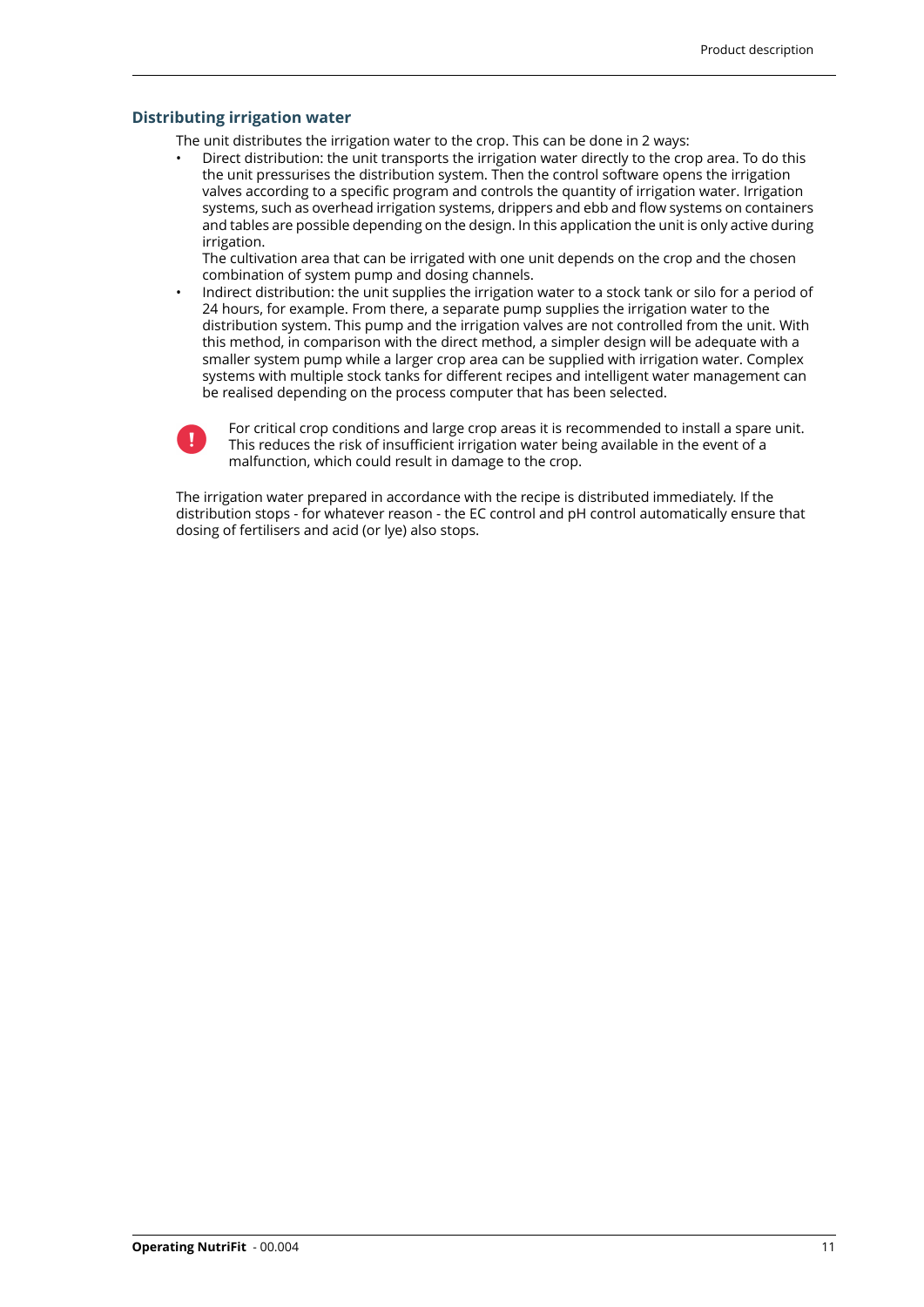### <span id="page-13-0"></span>**Models**

The NutriFit is supplied as a standalone unit with its own process computer (Compass) or as a substation. The substation version does not have a built-in process computer and must be controlled by an external Priva process computer (Connext or Compass).

For each version, you can also choose: the type of system pump, the system pump control (via magnetic switch or softstarter), the number of dosing channels and any accessories in the dosing channels (filter and/or rotameter). For more details about the possibilities, see the technical specifications and the price list (for dealers).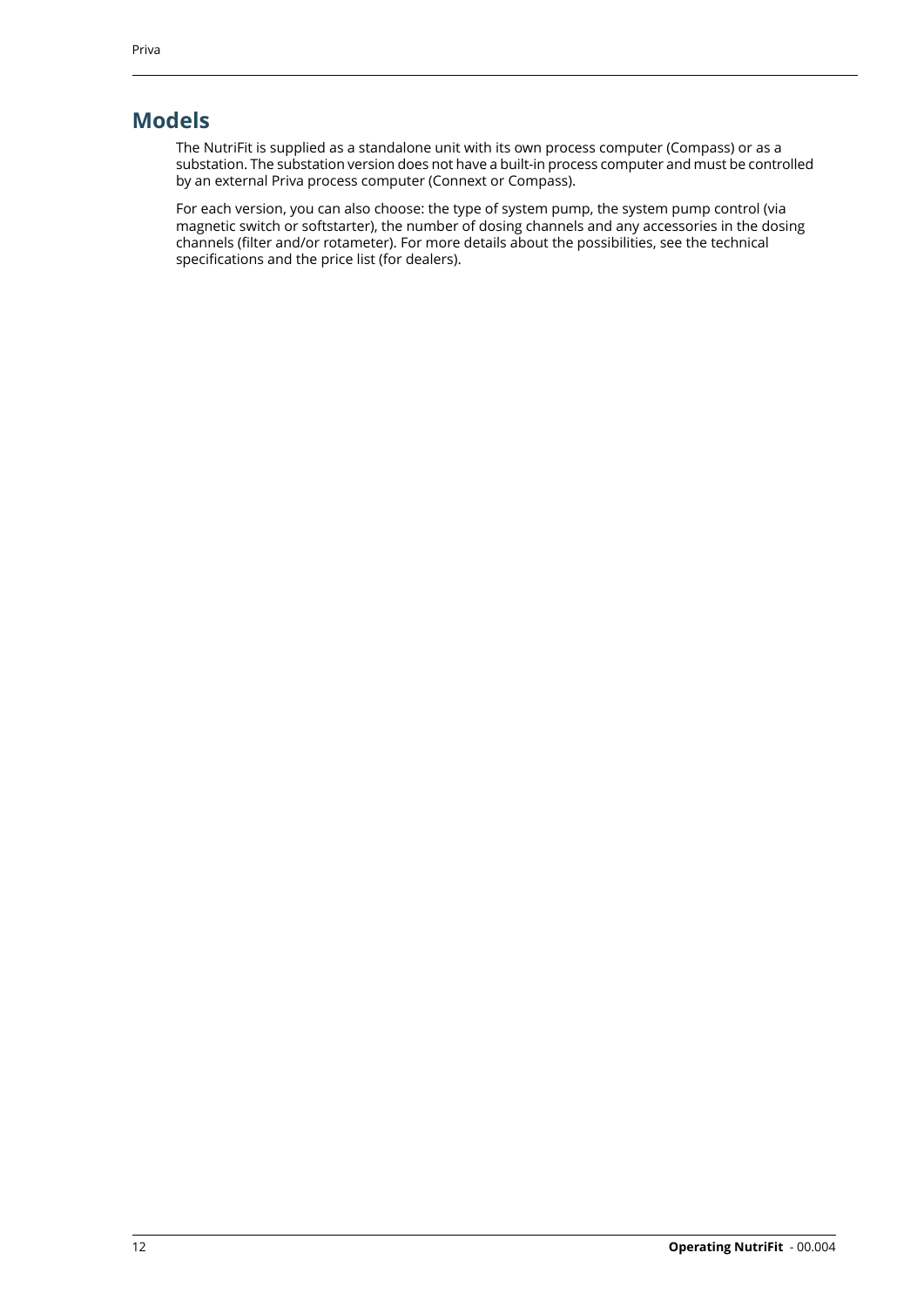### <span id="page-14-0"></span>**Operating principle**



#### *Graphic of NutriFit fertiliser dosing unit*

(The components within the grey area are supplied as standard. The components shown with a dashed line are optional. The electrical cables are drawn with a dotted line.)

#### **Water supply and mixing tank**

The supply water line (1) is connected to the filling valve (2) of the mixing tank (4). The control float (5) controls the filling valve and keeps the mixing tank full. The supply water flows through the spray head (3) in the tank to ensure water and fertilisers up in the tank are being mixed homogenously.

The mixing tank is equipped with a low level switch (6) which ensures that the system pump (7) stops if the supply of water stagnates and there is a risk of the pump running dry. The mixing tank has a removable cover that does not close hermetically, so that vapours can escape and air can flow freely in and out.

#### **System pump and branch with dosing channels**

The system pump pumps the irrigation water from the mixing tank to the crop (22) and pumps a small amount to the branch (8). On this branch there are 2 EC sensors (10), a drain point (9), an inline dirt filter (11), a manometer (12) and 2 pH sensors (13).

The water in the branch line (drive water) flows through the venturis of the dosing channels (14). The nozzles in the venturis create a vacuum that draws in the fertilisers (18) and acid or lye (19). Dosage valves (15) are installed in the fertiliser, acid or lye lines just before the venturis. The control software pulses the dosage valves to control the open time, based on a recipe and EC and pH measurements. The time that the dosage valves are open and closed determines the flow of fertiliser, acid or lye that is dosed on average.

Not all of the 5 connections on the branch have to be used. Unused connections can be fitted with a dosing channel at a future time, if needed.

#### **Fertiliser filters and rotameters on dosing channels**

A fertiliser filter (16) for filtering the fertiliser solution may be present in the fertiliser line of a dosing channel. A rotameter (17) can also be fitted, with which the fertiliser suction can be checked and the dosage valve can be adjusted. Rotameters are generally not used in dosing channels for acid solutions, because the acid damages the transparent tube.

#### **Inline dirt filter and manometer on branch**

The inline dirt filter (11) in the branch prevents clogging of the venturi nozzles in the dosing channels. The dosing channels can be emptied via the drain point (9), e.g. for maintenance or if the unit will be out of service for a long time on account of a period of frost.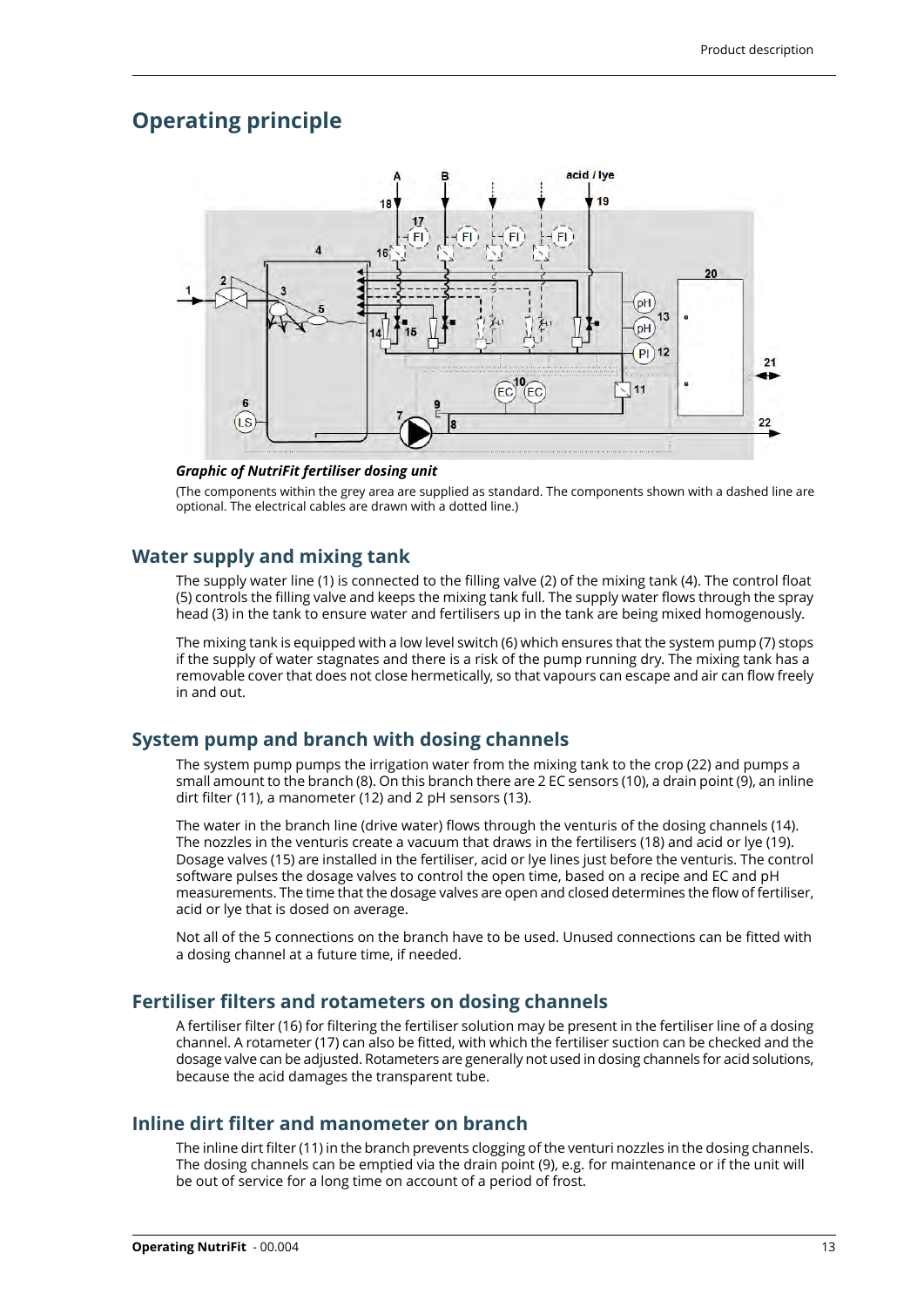The manometer (12) on the branch enables a visual check of the drive water pressure.

#### **EC and pH sensors**

The electrical conductivity of the irrigation water is an indirect measure of the fertiliser concentration and is measured using EC sensors (10) on the branch. The pH sensors (13) measure the pH value of the irrigation water. The pH sensors are located in a sensor holder that is connected to the branch with a thin line, so that the measurement takes place at the correct pressure and speed.

By using 2 EC sensors and 2 pH sensors, the control software can compare the measured values of the 2 sensors. If one of the two sensors is not working (correctly), the measured values will differ too greatly from each other and the control software can activate an alarm.

#### **Cabinet**

Depending on the version, the cabinet (20) contains the connections (21) for the mains power supply, valves, pumps and sensors.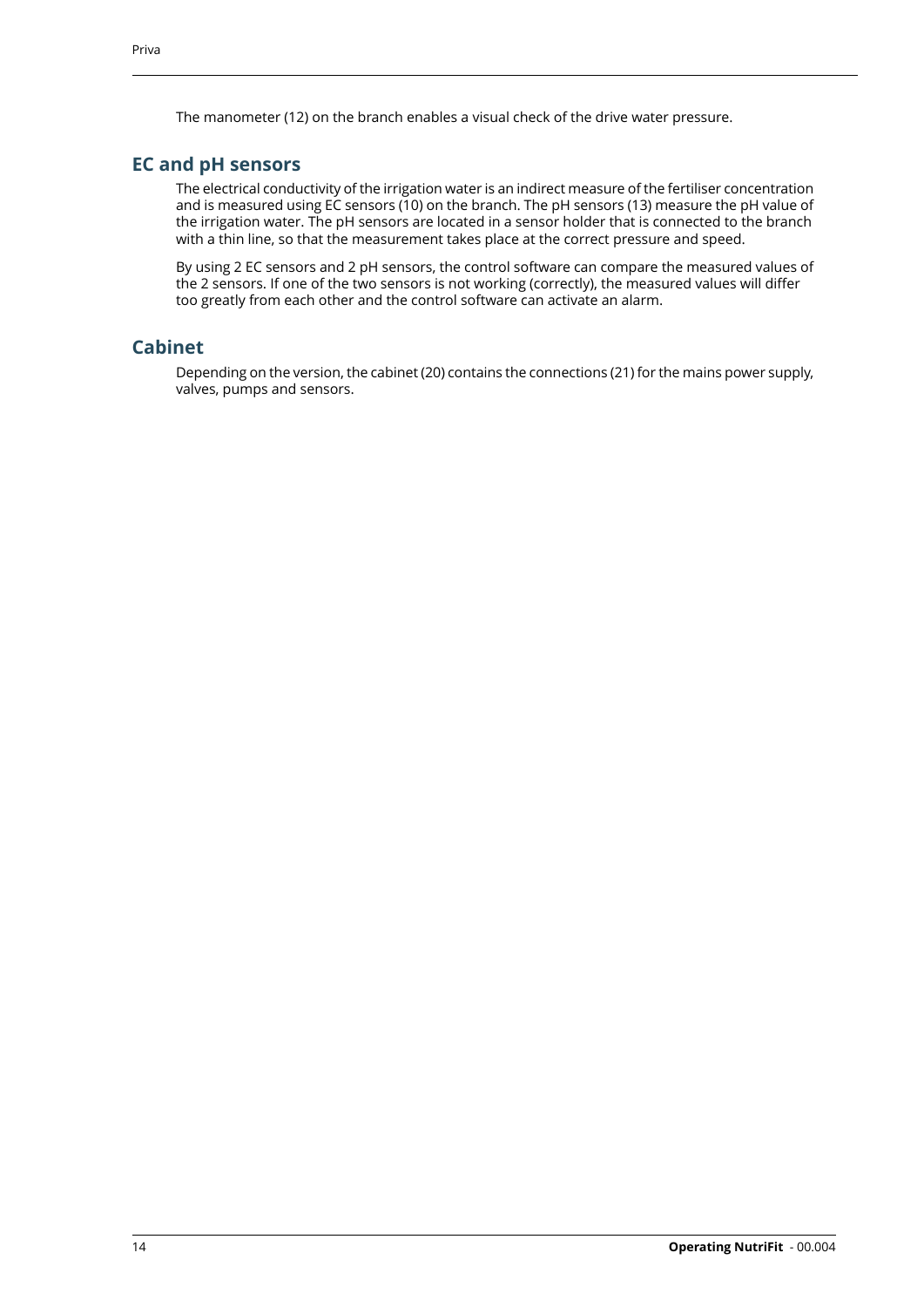### <span id="page-16-0"></span>**Construction**



#### *Front of NutriFit*

- A. cabinet
- B. manometer (with the dirt filter underneath)
- C. dosing channel (in this case with filter)
- D. pallet
- E. EC sensors



#### *Back of NutriFit*

- F. line from control float
- G. pH sensors
- H. filling valve
- I. connection for supply line
- J. connection for main irrigation line
- K. low level switch (on the mixing tank with removable cover) L. system pump (various types/capacities possible)
- M. drain point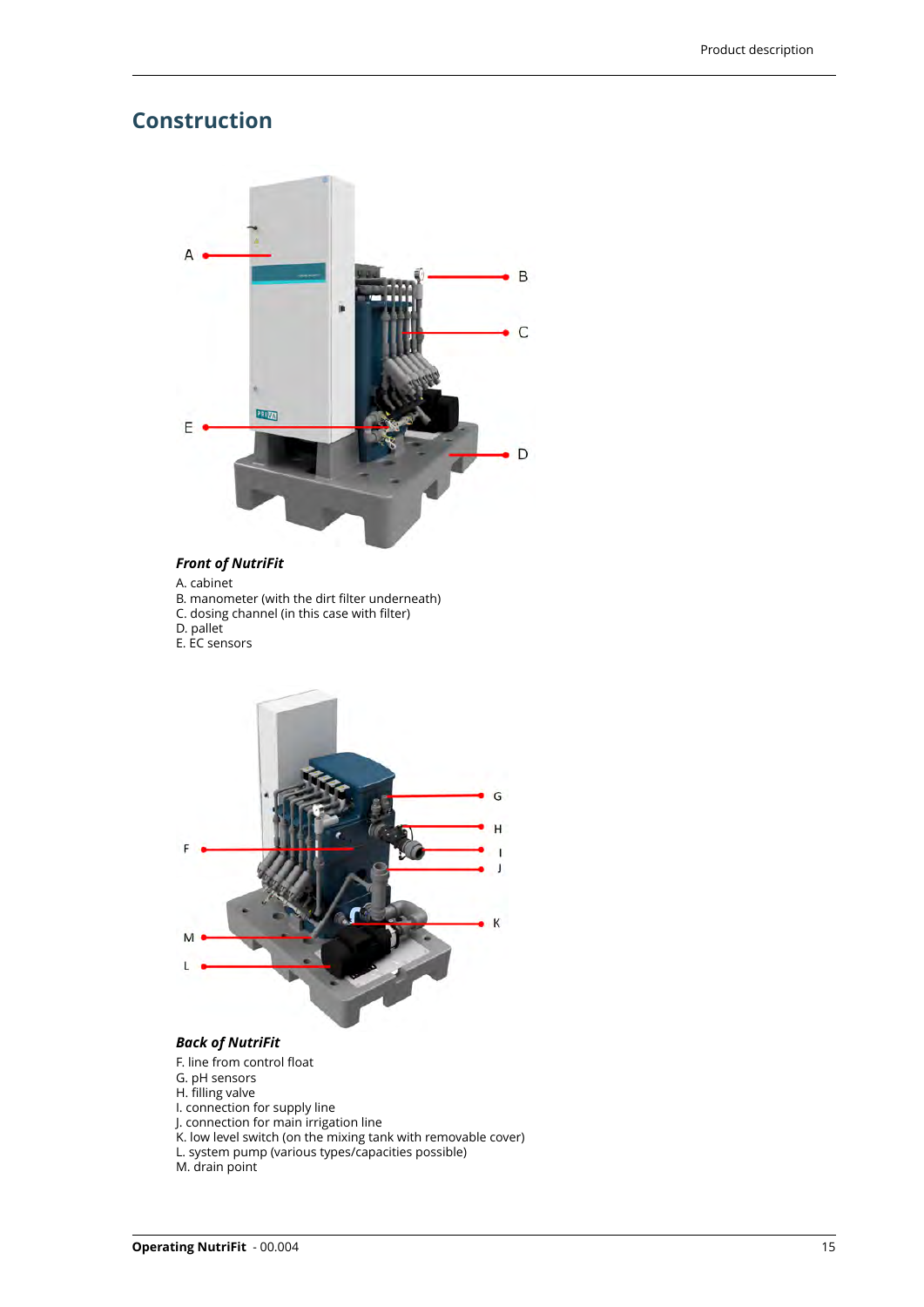## <span id="page-17-0"></span>**Controls**



<span id="page-17-1"></span>B. main switch

#### **Pump switch**

The pump switch has the following positions:

- *Off*: the pump is off and cannot be switched on by the process computer
- *Manual*: the pump is on and cannot be switched off by the process computer
- *Automatic*: the pump is controlled by the process computer

<span id="page-17-2"></span>

The 'low level' protection in the mixing tank will be switched off when the system pump is operated manually. The pump will therefore continue to be on even when the mixing tank has been pumped dry. Therefore, switch the pump off in good time so that it does not run dry.

#### <span id="page-17-3"></span>**Main switch**

The main switch has the following positions:

- *Off*: no electrical power is being supplied to the unit
- *On*: electrical power is being supplied to the unit

### **Workplace**

After the unit has been commissioned, it works autonomously. As a result, there is no specific workplace. For maintenance, checks and alterations of setup changes (for a unit with a local operation panel) the unit must remain accessible from all sides.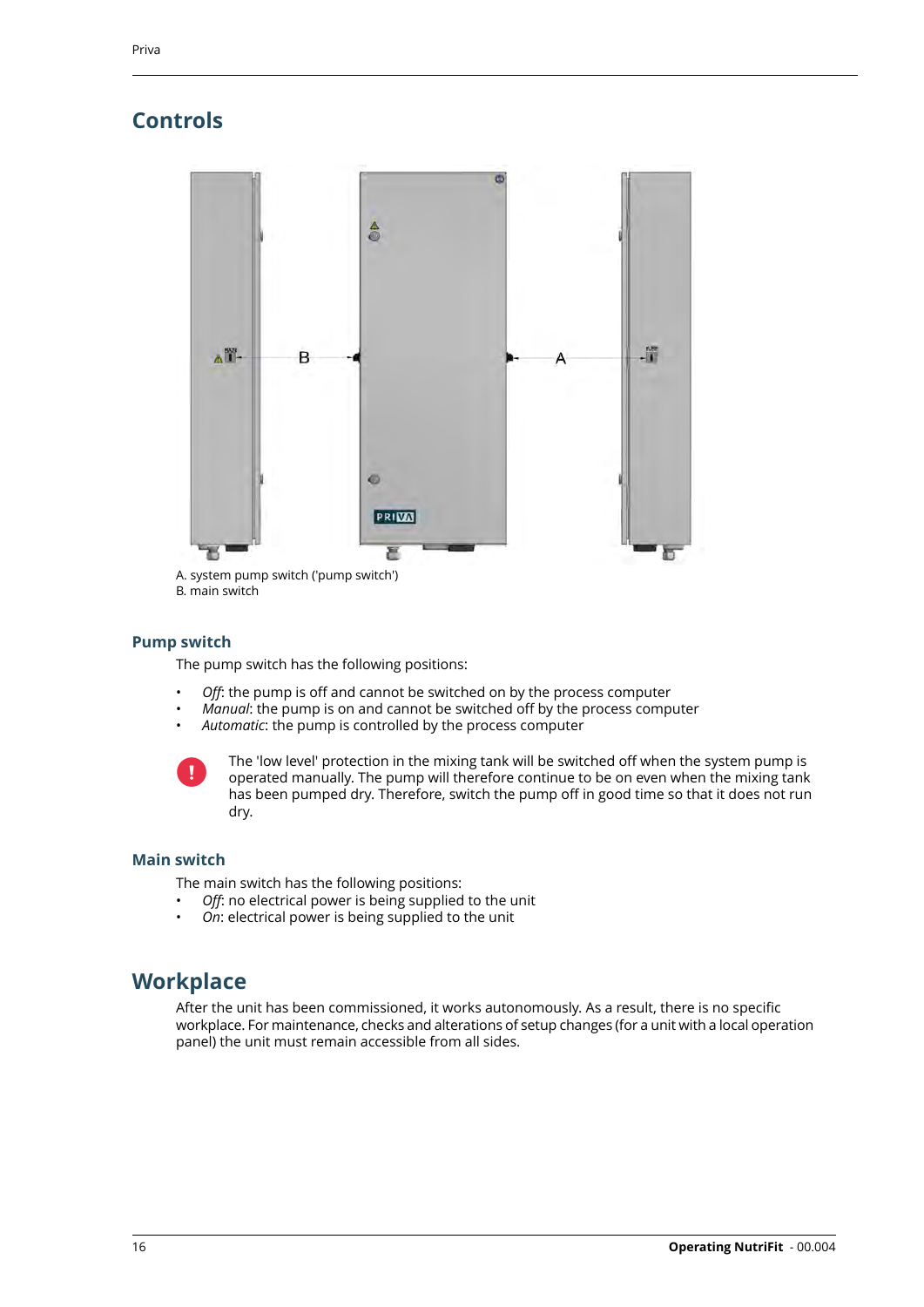### <span id="page-18-0"></span>**Type plate on the product**



#### *Location of the type plate*

(the type plate shown here is for recognition purposes and its details may differ from the type plate on your product)

The type plate on the product contains the following information (form top to bottom and from left to right):

- Product name and type designation
- *Serial No*: serial number
- Year: year of construction
- *Connection*: specification of the connections to the mains voltage
- *Mains*: required mains voltage in VAC
- *Frequency*: required mains frequency in Hz
- *Power*: nominal power consumption in kW of system pump
- <span id="page-18-1"></span>• Name, address and web address of the manufacturer (Priva B.V.)
- Manual icon
- CE mark

### **Warranty**

The warranty expires if the product is not installed, used and maintained in accordance with the instructions in the Priva manual. For more details refer to the general terms of delivery (Priva will supply these on request and refer to www.priva.com) and the specifically agreed terms of delivery.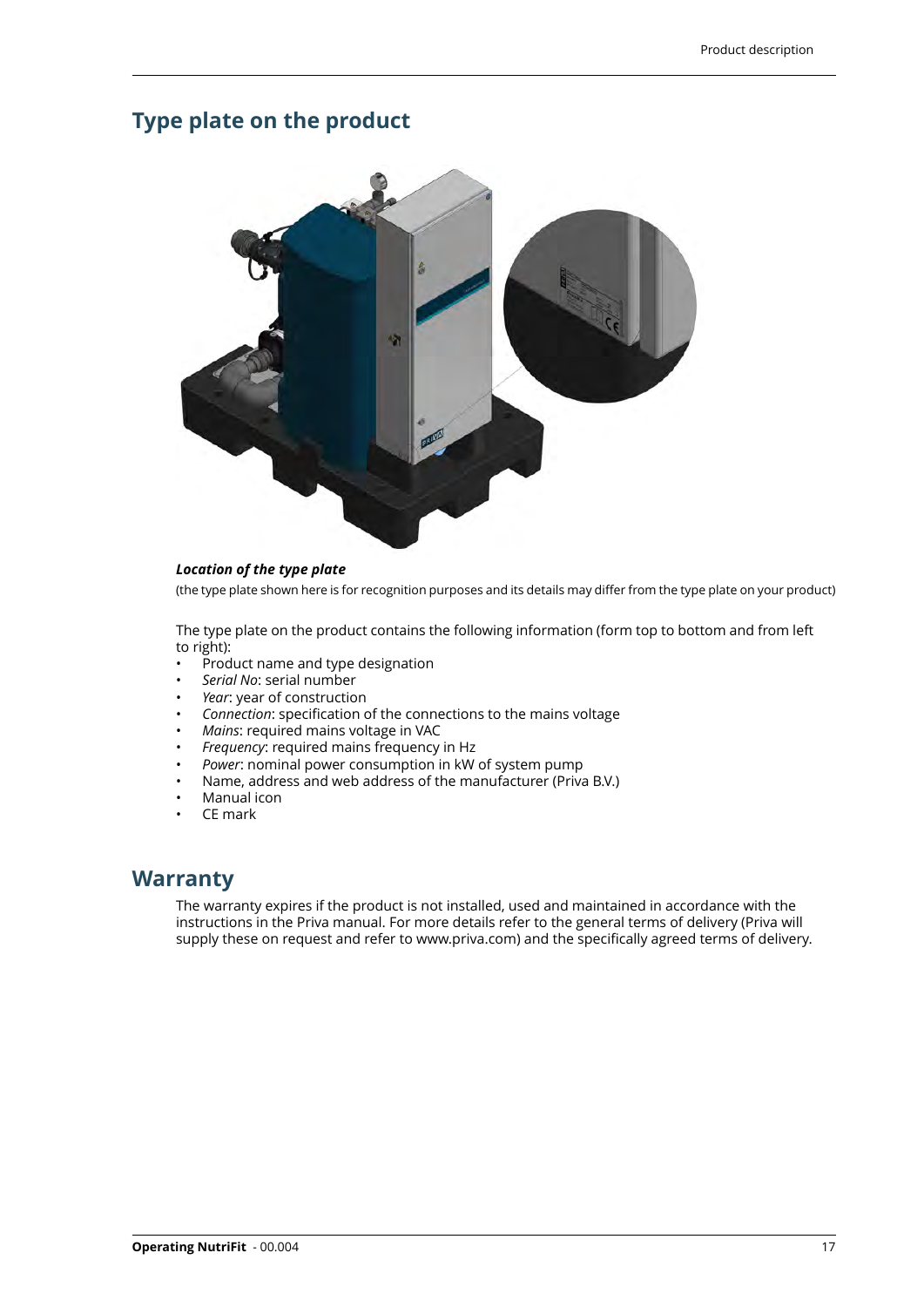# <span id="page-19-0"></span>**Transport and storage**



Only Priva approved installers/service engineers who have received product-specific training from Priva are allowed to transport and store the unit.

The work to be performed by the installer for transport and storage is described in the unit's installation manual.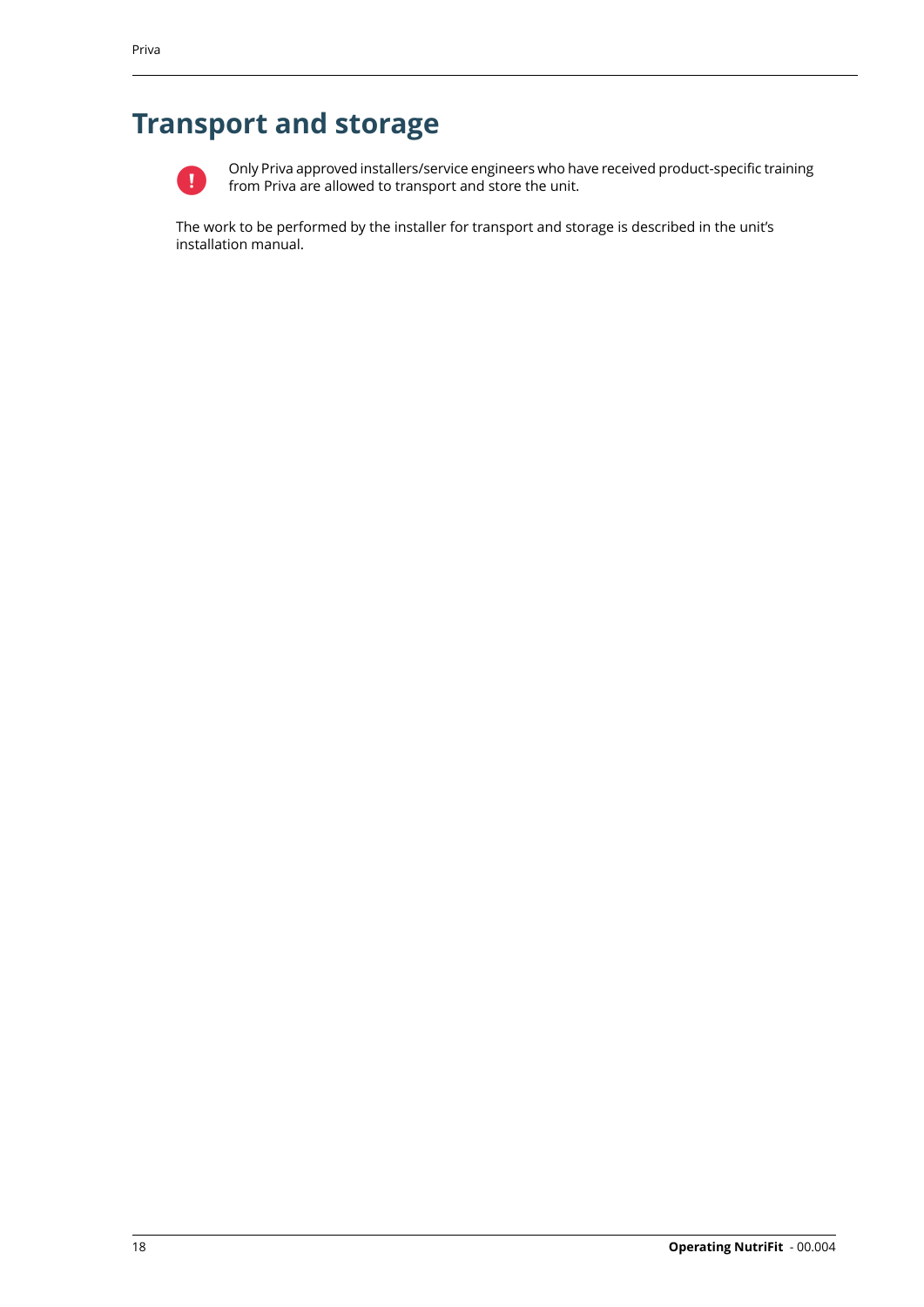# <span id="page-20-0"></span>**Installing and commissioning**



Only Priva approved installers/service engineers who have received product-specific training from Priva are allowed to install and commission the unit.

The work to be performed by the installer for installing and commissioning the unit is described in the *Installation* manual for the unit concerned. This chapter only provides the information that is also relevant to users.

### <span id="page-20-2"></span><span id="page-20-1"></span>**Location and environmental conditions**

#### **Minimum free space around unit**



#### <span id="page-20-3"></span>**Environmental requirements**



The unit must not be in direct sunlight. Due to bright sunlight the temperature will become too high, causing plastic parts to deform, creating malfunctions in electrical components and shortening the service life of electrical components.

Always keep any cabinet ventilation grilles free and open, allowing the electrical components to be cooled.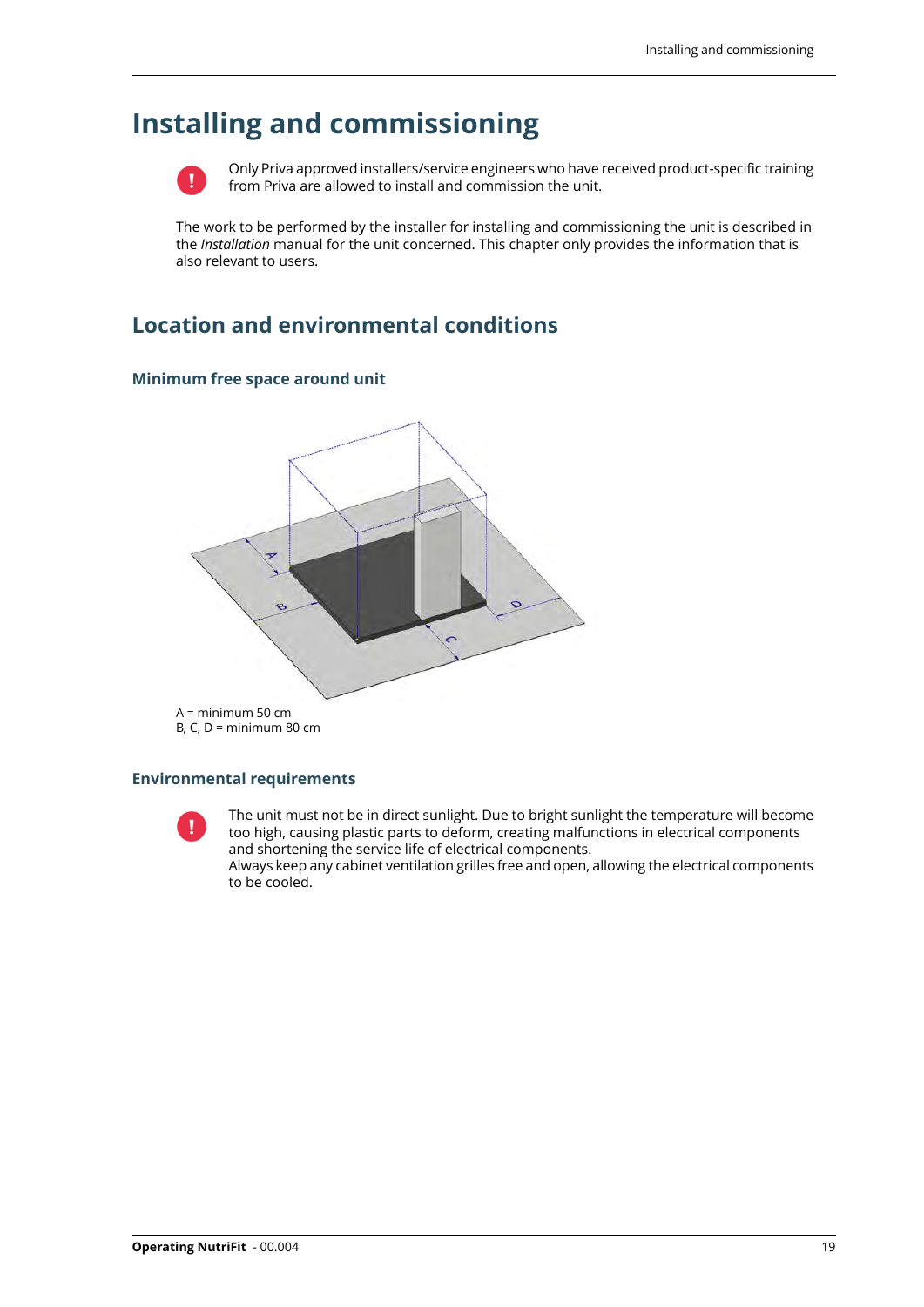| General                           | Position the unit in an indoor, well-ventilated room, free from drips and splashes, with<br>a stable temperature (no rapid temperature changes).<br>Select a location where the unit cannot easily be damaged (e.g. by mobile equipment).<br>The surface on which the unit will stand should be hard, flat and level.                                                                                                                                                                                                                                                      |
|-----------------------------------|----------------------------------------------------------------------------------------------------------------------------------------------------------------------------------------------------------------------------------------------------------------------------------------------------------------------------------------------------------------------------------------------------------------------------------------------------------------------------------------------------------------------------------------------------------------------------|
| Temperature when not<br>operating | $0 - 35^{\circ}C$<br>As long as the unit contains water (residue) it must be kept frost-free.                                                                                                                                                                                                                                                                                                                                                                                                                                                                              |
| Temperature during<br>operation   | $5 - 30^{\circ}$ C                                                                                                                                                                                                                                                                                                                                                                                                                                                                                                                                                         |
| Supply water temperature          | 5 - 30°C (the unit can still work at a maximum temperature of 30°C. However, with<br>regard to the water quality and/or the operation of the unit, such a high water<br>temperature is generally unacceptable.)                                                                                                                                                                                                                                                                                                                                                            |
| Relative air humidity             | <85% (this is lower than the maximum relative air humidity during transport because<br>of the presence of chemical substances.)<br>Condensation will form on the pipe-work, particularly when relatively cold supply water<br>is used. This is very corrosive when combined with the vapours from the chemical<br>substances. Hose clamps and other metal parts must therefore be of corrosion-resistant<br>types of metals or must be well coated (and remain so).<br>The cabinet contains sensitive electronic circuits and must definitely remain<br>condensation-free. |
|                                   | Maximum installation height 1000 m above sea level (Cavitation may occur in the system pump when the ambient<br>pressure is too low.)                                                                                                                                                                                                                                                                                                                                                                                                                                      |
| $ 61010-1\rangle$                 | Pollution factor (NEN-EN-IEC maximum 2 (normal, non-conducting pollution)                                                                                                                                                                                                                                                                                                                                                                                                                                                                                                  |

### <span id="page-21-0"></span>**Basic facility requirement**

The installer must find the following basic facilities in the room before he positions the unit:

- a facility for capturing and discharging chemical substances in the event of leaks, for instance a concrete tank;
- connection for supply water;
- electrical connection (separately fused);
- an emergency stop feature.

Additional facilities may be required, depending on the quality of the supply water:

- Mechanical pretreatment using a filter to prevent blockages due to the sedimentation of solid particles in the system.
- Thermal conditioning using a heat exchanger if the temperature of the supply water is too low. Heating the supply water prevents condensation from spreading to the electrical components (such as the EC sensor connections). Moreover, the less cold the supply water is the more accurately the unit will dose and mix.
- Chemical pretreatment by acidification of the supply water if the water contains too much bicarbonate (see [Supply water quality \(page 44\)](#page-45-0)).
- Disinfection using UV light, optionally combined with dosage of hydrogen peroxide (Priva Vialux disinfection units). This is necessary in the event of the recycling of drain water and the use of dirty surface water.

The following facilities must be also be present before the system is allowed to be filled with fertilisers:

- personal protective equipment;
- a shower (preferably a special emergency shower to rinse-off leaked chemical substances);
- an eyewash fountain;
- a fire hose to dilute and rinse away leaked chemical substances:
- safety icons on the access door(s) to the room.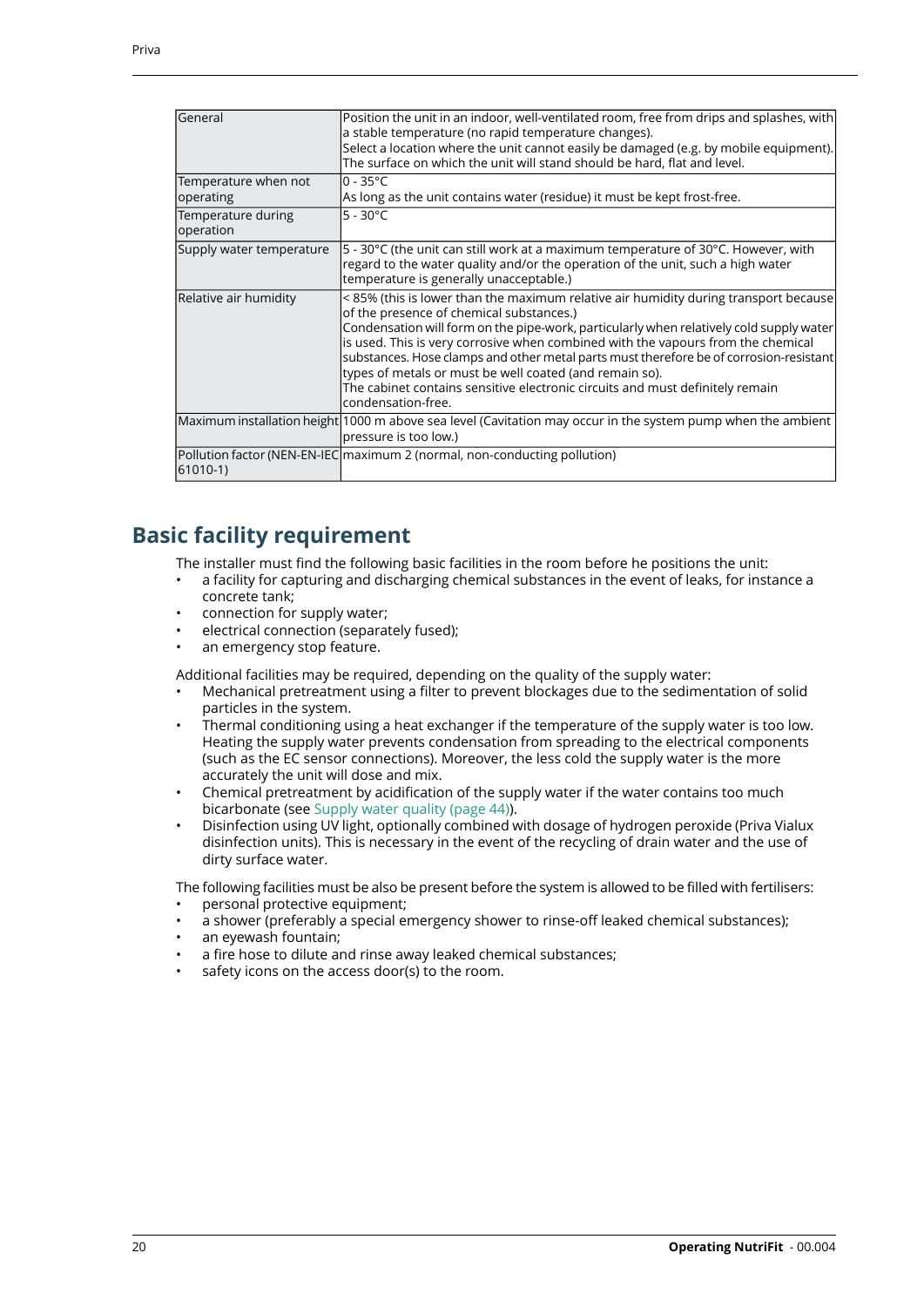# <span id="page-22-0"></span>**Operating software**

Refer to the relevant process computer software manual.

## <span id="page-22-1"></span>**Operating software - Substation**

Refer to the relevant process computer manual.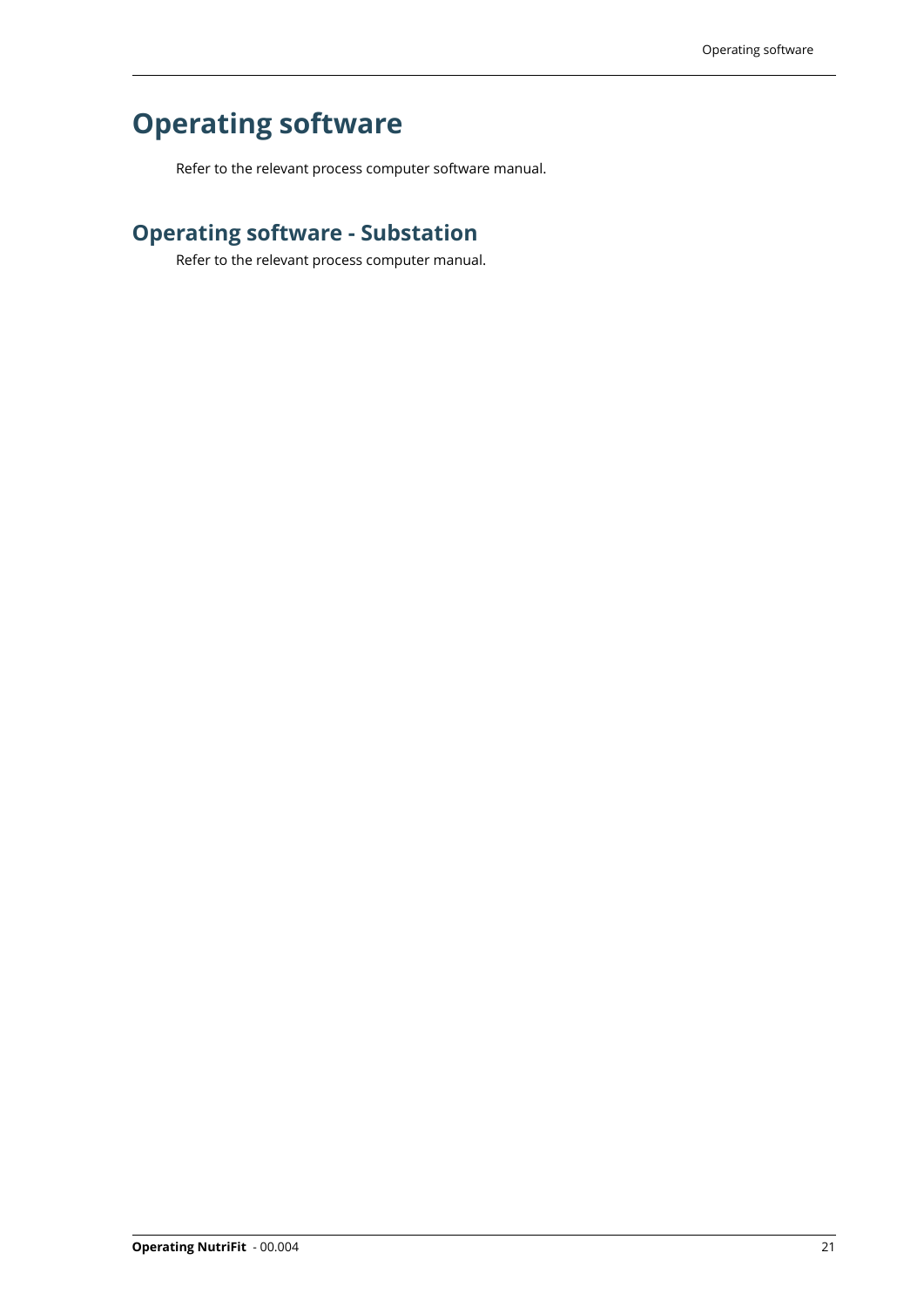# <span id="page-23-0"></span>**Operation**



Make sure that you understand the [Safety \(page 6\)](#page-7-0) instructions before operating the unit.

• Carry out periodic maintenance in accordance with the preventative maintenance schedule (see [Maintenance and repair \(page 34\)](#page-35-0)).

### <span id="page-23-1"></span>**Process phases**

The process computer recognises the following process phases (depending on the software used):

- 1. Rest: the pump(s) are at a standstill and the irrigation valves and flush valve are closed. The hydronic part of the system is filled with irrigation water. The process computer waits until a
- start condition is met. 2. Pre-purge: the system pump is running and the flush valve is open so that the contents of the
- main irrigation line are discharged. At the same time, the unit prepares irrigation water so that the old irrigation water in the system is replaced by new irrigation water. This phase can be gone through when changing the recipe or if the system has been idle for a long period as a result of which the quality of the irrigation water in the system is no longer clear.
- 3. Operation: the system pump is running and the fertiliser solution is being supplied to a stock tank (indirect distribution method) or to the valve sections (direct distribution method). In the latter case the irrigation valves are controlled open by or via the unit according to the set conditions. At the same time, the unit prepares new fertiliser solution.
- 4. Post-purge: the supply pump, if fitted, stops, the valves in the distribution system close (with the direct distribution method) and the dosage valves close. The system pump continues to run for 3 s to rinse the dosing channel. This prevents sediment forming in the dosing channel. After the post-purge the unit returns to the idle phase.

<span id="page-23-2"></span>The pre-purge and post-purge phases can be skipped if desired.

### <span id="page-23-3"></span>**Turning the unit on and off**

The unit can be switched on and off electrically using the main switch. In principle, however, the unit must remain on constantly, unless there is a specific reason for switching the unit off. The running program can be interrupted via the operating software (see [Setting the unit to maintenance mode](#page-36-0) [\(page 35\)\)](#page-36-0).

### **Emergency stop**

<span id="page-23-4"></span>

It is strongly recommended that an emergency stop is provided which makes all electrical equipment in the system free of electricity simultaneously. Position the emergency stop feature close to the unit.

Pressing the emergency stop has the same result as a power supply failure.

### **Power supply failure**

In the event of an interruption to the power supply (or when switching off, using the emergency stop for instance) the software settings and date and time are retained: the settings are saved automatically.

After the loss of power, the process computer resumes the process at the point where it stopped when the power was lost.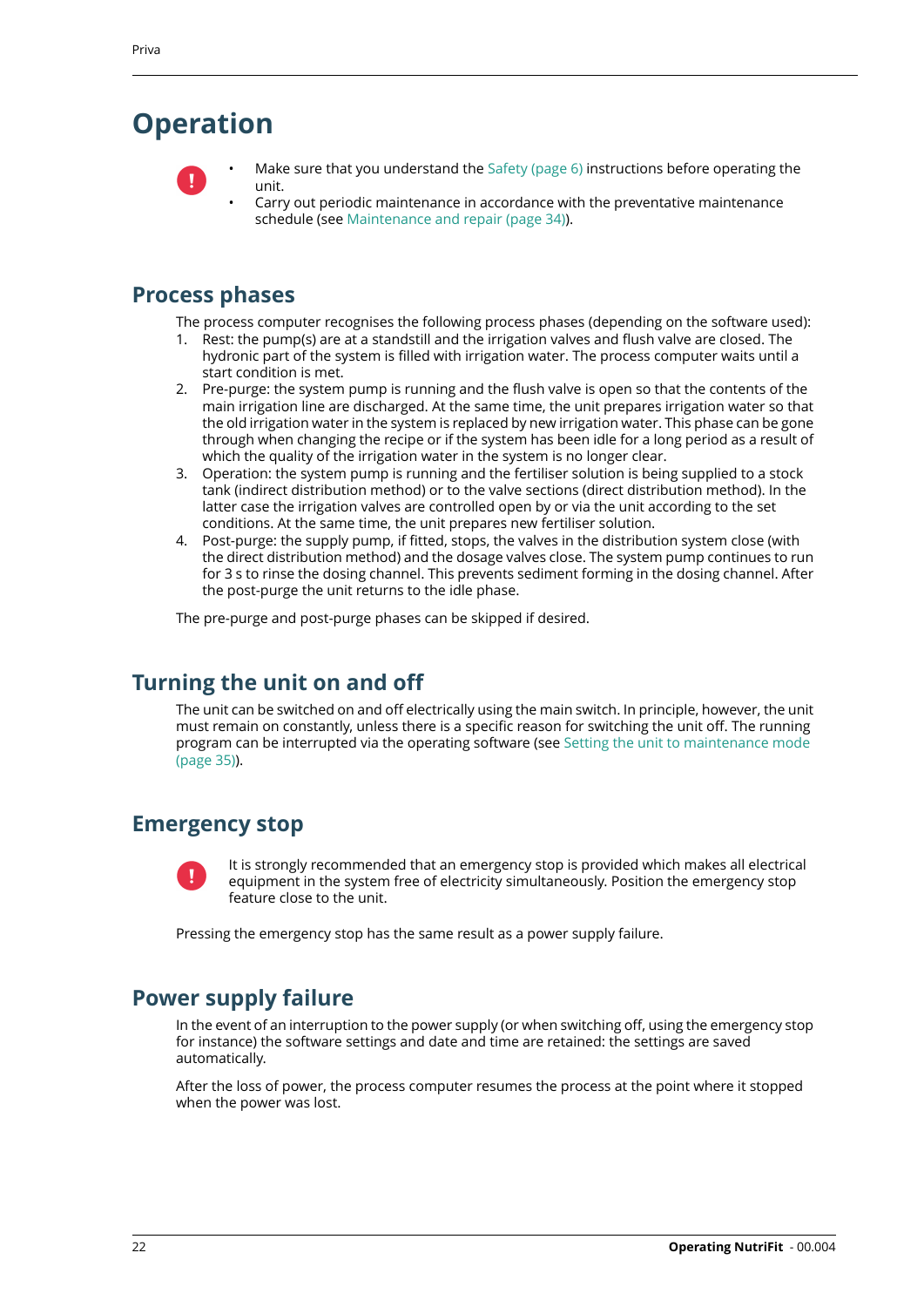- Because the system pump stops prematurely during a power supply failure, the dosing channels will not be post-purged and a sediment may be formed. When the power has been restored, check therefore that the dosing channels are still functioning correctly.
	- When the power has been restored, check if there are any alarms.
	- If the power is lost for too long, you must use an alternative method to irrigate the crop.

### <span id="page-24-0"></span>**Topping-up fertilisers and acid or lye**



 $\mathbf{I}$ 

If the system is equipped with low level switches on the fertiliser tanks, the unit generates an alarm if the fertiliser tank is in danger of becoming empty. However, it is best not to wait for this and to top-up the fertiliser tanks early:

- 1. If there is a single fertiliser tank for the fertiliser concerned: interrupt the program that is running (refer to [Setting the unit to maintenance mode \(page 35\)](#page-36-0)). If there are two fertiliser tanks for the fertiliser concerned: open the valve on the full fertilizer tank that has already been prepared and close the valve on the fertiliser tank that is almost empty.
- 2. Fill the almost empty fertiliser tank with a known quantity of fresh water.
- 3. Add a quantity of solid or concentrated fertiliser(s) or acid or lye that is appropriate to the quantity of water.
- 4. Stir the contents of the fertiliser tank with an electric mixer until all solid matter has been dissolved and the solution is homogeneous.
- 5. If you interrupted the program in step 1: resume the program.
	- If you change the concentration of a solution in a fertiliser tank, then also adjust the recipes for that fertiliser tank. It may also be necessary to readjust the EC control (for a different concentration of fertiliser) or the pH control (for a different concentration of acid or lye).
		- If you are going to use higher concentrations, then take account of the highest concentration to which the equipment is resistant. This applies above all to the acid channel.

### <span id="page-24-1"></span>**Adjusting the user settings**

There is a large number of possible settings depending on the model, configuration and crop that have been selected. The software manual for the process computer concerned contains a comprehensive description of all possible user settings. Broadly speaking, it is a matter of:

- division of the irrigation valves and their linking to the start programs;
- recipes for the various irrigation valves (which fertiliser tanks are to be used for dosing and in what ratio, the EC value and pH value and the quantity of irrigation water per irrigation cycle);
- start programs (criteria for starting and stopping the irrigation cycle).

Operation is described in the software manual for the relevant process computer (Connext or Compass) and depends on the software version used. See chapter *Procedures* > *Operating the dosing unit*.



V

Make (or arrange to be made) a back-up of all settings before adjusting them.

The EC value and the concentration of fertilisers are directly related to each other. The EC value has nothing to do with the nature and mixing ratio of the fertilisers however. The recipe indicates which fertilisers should be dosed in what ratio. The EC setting determines the quantity of fertiliser to be dosed in total. If you use supply water with an EC value that is too high it is possible that no fertilisers or a very small quantity of fertilisers will be dosed.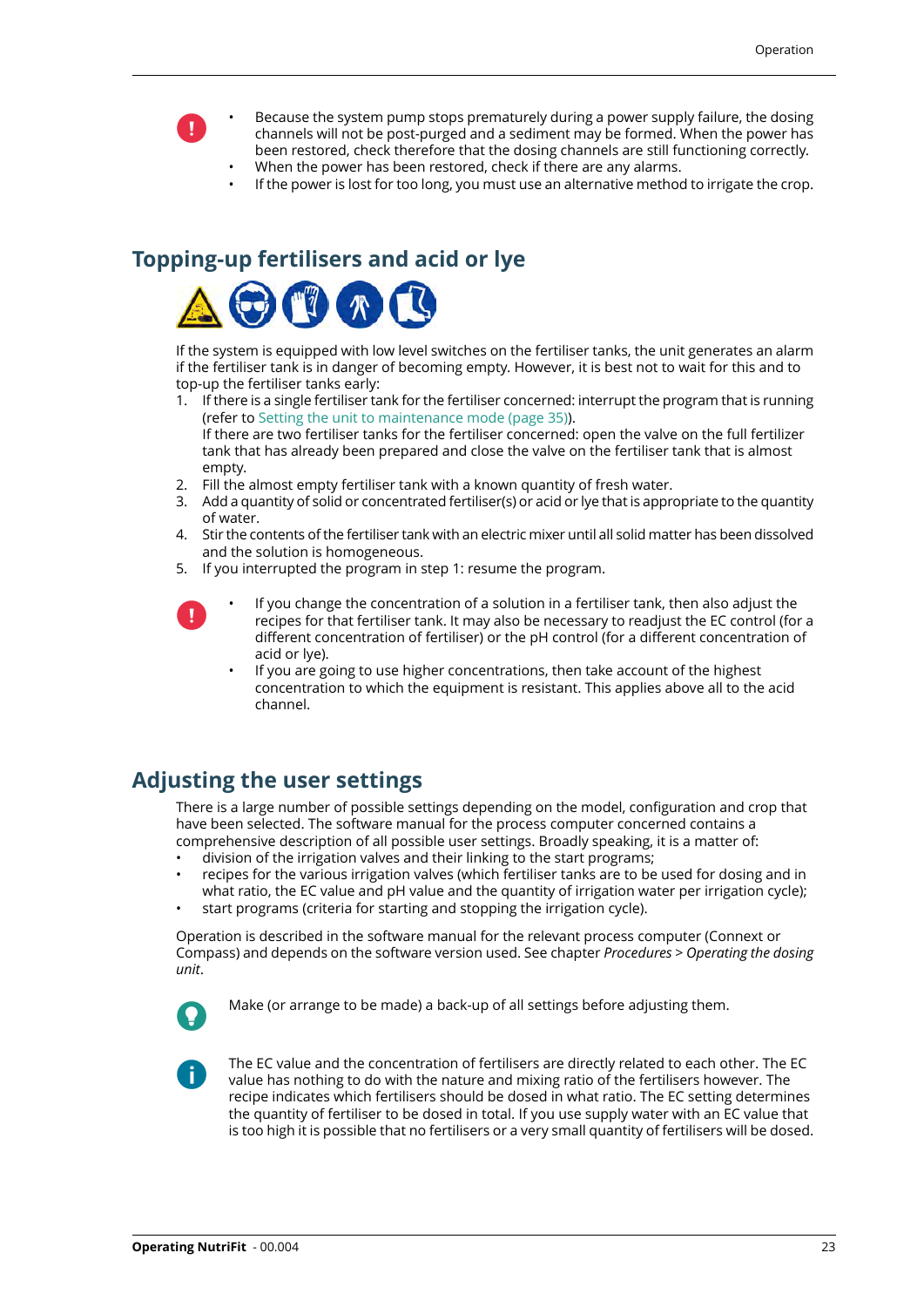# <span id="page-25-0"></span>**Parts**

### <span id="page-25-1"></span>**pH sensor**

#### <span id="page-25-2"></span>**Fitting the pH sensor**



#### *Fitting the pH sensor*



Follow the procedure below without break so that the pH sensors remain wet.

- 1. Remove the pH sensor from the packaging containing storage liquid.
- 2. Remove ring (A, if present) from the pH sensor.
- 3. Slide the O-ring (B) of the holder over the pH sensor.
- 4. Assemble parts C, D and E in the order shown in the figure. Ensure that the bevel on C is at the bottom.



Pour water into the holder if it is still dry.

- <span id="page-25-3"></span>5. Connect the pH sensor to the PCB for pH sensors in the cabinet.
- 6. Calibrate the pH measurement (refer to [Calibrating the pH measurement \(page 24\)\)](#page-25-3).
- 7. Screw the pH sensor onto the pH sensor holder.

#### **Calibrating the pH measurement**

Calibration is described in the software manual of the relevant process computer (Connext or Compass) and depends on the software version used. See chapter *Procedures* > *Maintaining, checking and calibrating*.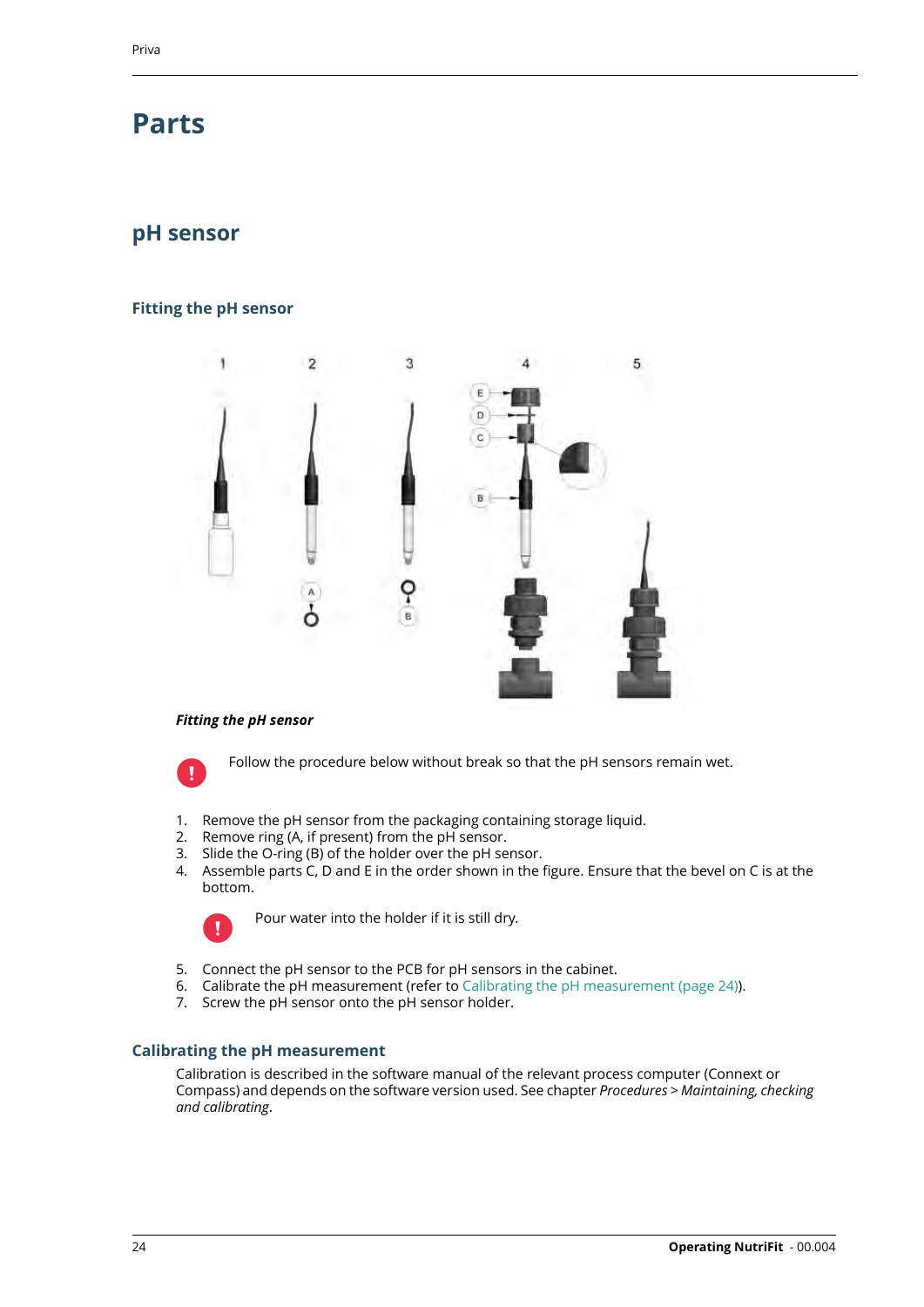#### <span id="page-26-0"></span>**Cleaning the pH sensors**



*pH sensor holder and pH sensor*

The pH sensors have to be unscrewed from the pH sensor holder for cleaning. Only do this when the unit is in maintenance mode (software-wise and pump switch(es) off). Check the screw coupling on the pH sensor holder for leaks after putting back into operation.



In principle, the sensor cables in the cabinet can remain connected during maintenance. However, the sensor cables must be disconnected if the current situation requires this so that cleaning can taken place elsewhere.

#### **Cleaning the pH sensor normally**

1. Clean the glass membrane and the housing of the sensor with a solution of liquid detergent in warm water. Use a soft brush or a clean cloth, dipped in the soap solution. Do not use a paper towel.



Do not apply excessive pressure to the glass membrane as it is fragile.

2. Rinse the glass membrane well with distilled water. Then immerse the sensor for at least 30 minutes in a 50/50 mixture of pH 4 buffer and 4M KCl before using it again.



It is advisable to recalibrate the pH measurement after cleaning.

#### **Cleaning the pH sensor thoroughly**



If there is an anorganic deposit on the pH sensor then remove it as follows:

- 1. Make a homogeneous acid dilution of:
	- approximately 1 part drinking water and 1 part concentrated nitric acid (38% (by weight)) or
	- 4 parts drinking water and 1 part concentrated phosphoric acid (59% (by weight)).



Add the acid to the water; never add water to acid.

- 2. Immerse the glass membrane of the pH sensor in the acid solution for 5 minutes (no longer!).
- 3. Rinse the pH sensor with drinking water, and rinse the glass membrane with distilled water. Next, calibrate the pH measurement.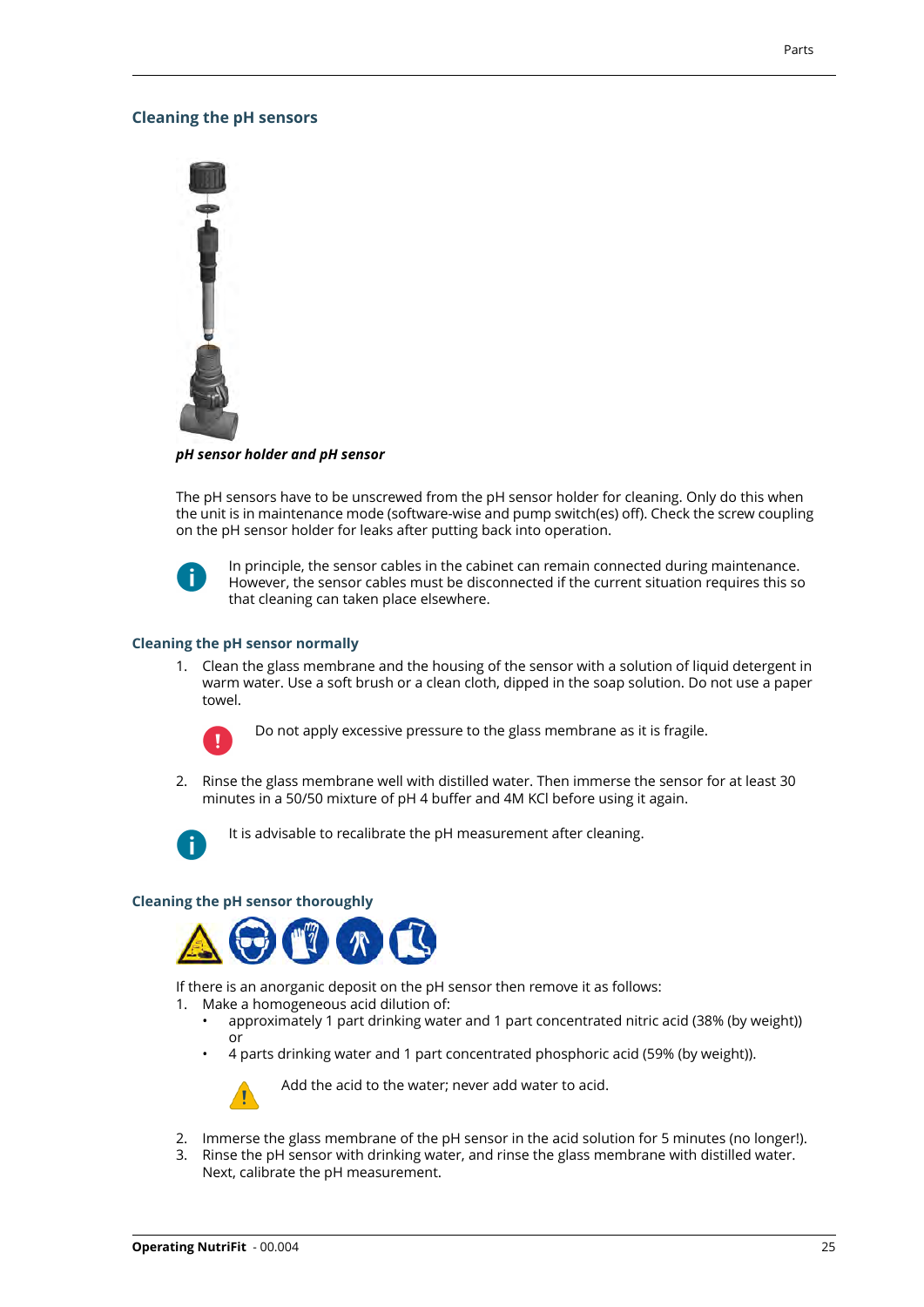4. Dispose of the acid dilution in accordance with the locally applicable regulations.

#### <span id="page-27-0"></span>**Technical specifications – pH sensor**

| Article description                                                 | pH sensor (max. 10.0 bar)                                        |
|---------------------------------------------------------------------|------------------------------------------------------------------|
| Article number                                                      | 3779046                                                          |
| Housing                                                             | glass                                                            |
| Length of sensor                                                    | .77 mm                                                           |
| Diameter of sensor                                                  | $\varnothing$ 12 mm ( $\varnothing$ 15 mm with protective cover) |
| Measurement principle                                               | pH electrode for H <sup>+</sup> ions                             |
| Discrimination                                                      | 59 mV/pH (in operating range 4  7 pH at 25 °C)                   |
| Operating range (measured values satisfy<br>the specified accuracy) | 4.7pH                                                            |
| Range (sensor produces measured values)                             | 314 pH                                                           |
| Accuracy (after calibration)                                        | $\pm$ 0.1 pH (in operating range 4  7 pH at 5  30 °C)            |
| Cable                                                               | coax, Ø 2.5 mm, length 3 m                                       |
| Connector                                                           | <b>BNC</b>                                                       |

### <span id="page-27-2"></span><span id="page-27-1"></span>**Inline dirt filter**

#### **Cleaning the inline dirt filter**



*Inline dirt filter*



If a manometer is installed in the distribution line, you can compare the pressure in the distribution line with the pressure in the line to the venturi's. A significant pressure difference indicates contamination of the dirt filter.

- 1. Set the unit to maintenance mode (software-wise and pump switch(es) to *0* (off).
- 2. Loosen the coupling and remove the filter element from the housing.
- 3. Rinse the filter element underneath the tap until clean.
- 4. Replace the filter element and tighten the filter element.
- 5. Put the unit back into operation.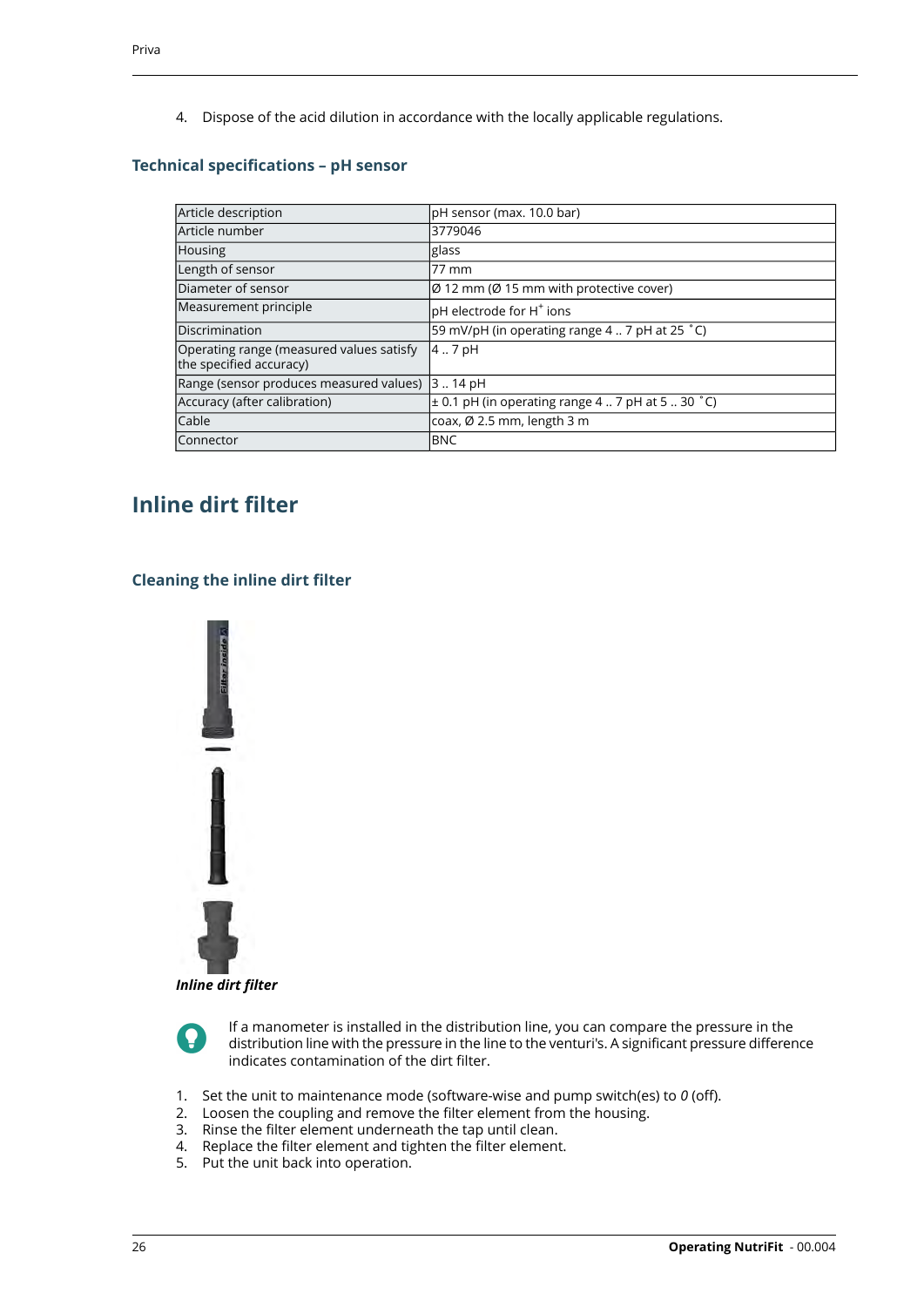### <span id="page-28-0"></span>**Filter of dosing channel**

<span id="page-28-1"></span>

*Filter of dosing channel*

- 1. Set the unit to maintenance mode (software-wise and pump switch(es) off).
- 2. Close the valve on the fertiliser line concerned. If there are valves at the start and end of the fertiliser line then close the valve at the end (closest to the unit).
- 3. Place a plastic receptacle underneath the filter.
- 4. Unscrew the cap from the filter and remove the filter element from the filter housing.
- 5. Rinse the filter element underneath the tap until clean.
- 6. Replace the filter element and screw the cap back onto the filter.
- 7. Open the valve on the fertiliser line concerned.
- 8. Check that the filter is not leaking.
- 9. Empty the receptacle into the appropriate tank of fertiliser.
- 10. Put the unit back into operation.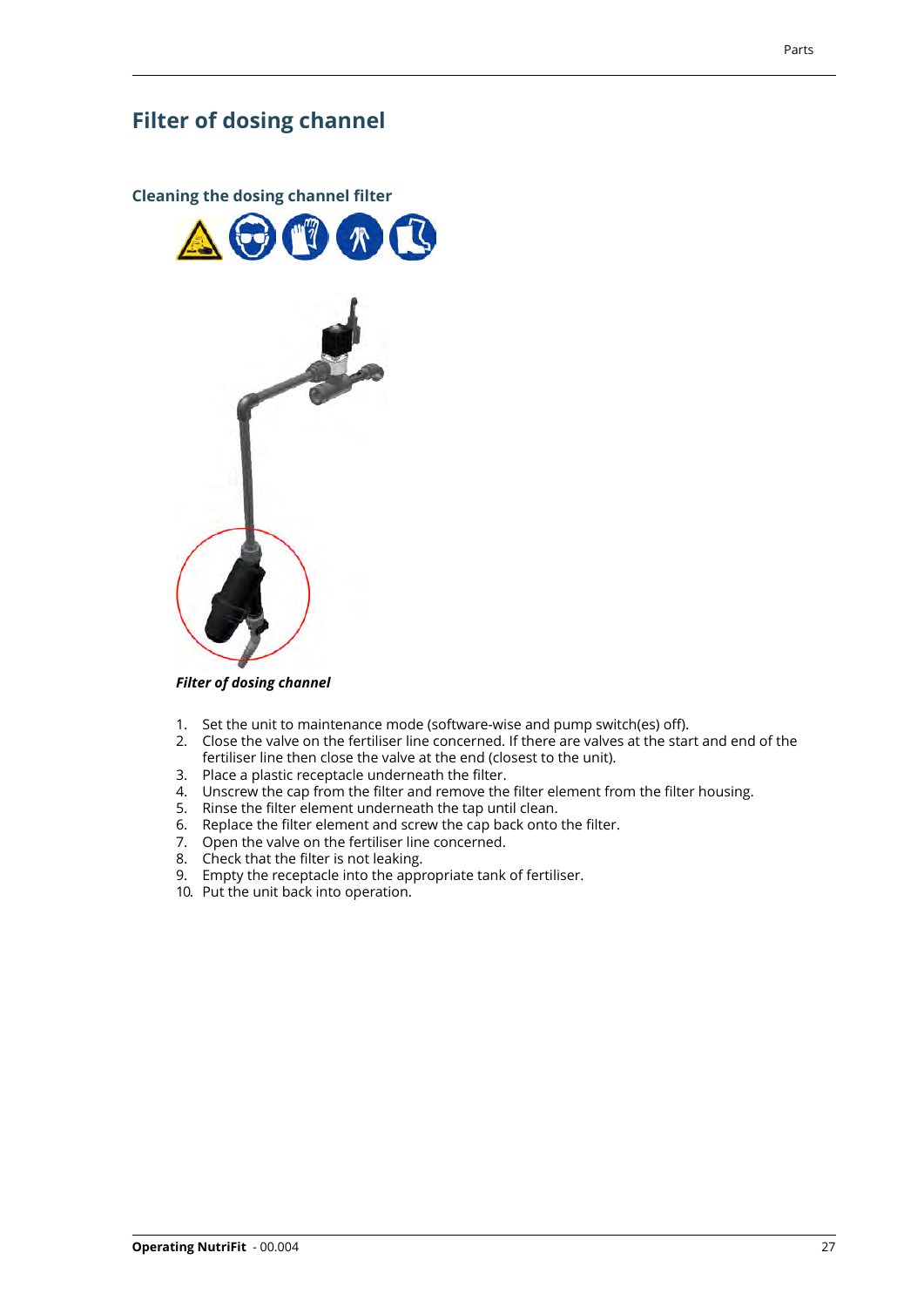### <span id="page-29-0"></span>**Flow sensor**



#### <span id="page-29-1"></span>**Cleaning the flow sensor**

- 1. Set the unit to maintenance mode (software-wise and pump switch(es) off).
- 2. Make sure the main irrigation line is pressure-less and, if necessary, empty.
- 3. Unscrew the flow sensor from the T-piece.
- 4. Clean the paddle wheel of the flow sensor using a small, soft brush.
- 5. Apply a little acid-free grease to the rubber O-rings to prevent them from being damaged when placing the sensor back.
- 6. Screw the flow sensor back onto the T-piece: you can only do this one way.
- 7. Fill and bleed the main irrigation line to prevent water hammer.
- 8. Check that the flow sensor coupling is not leaking.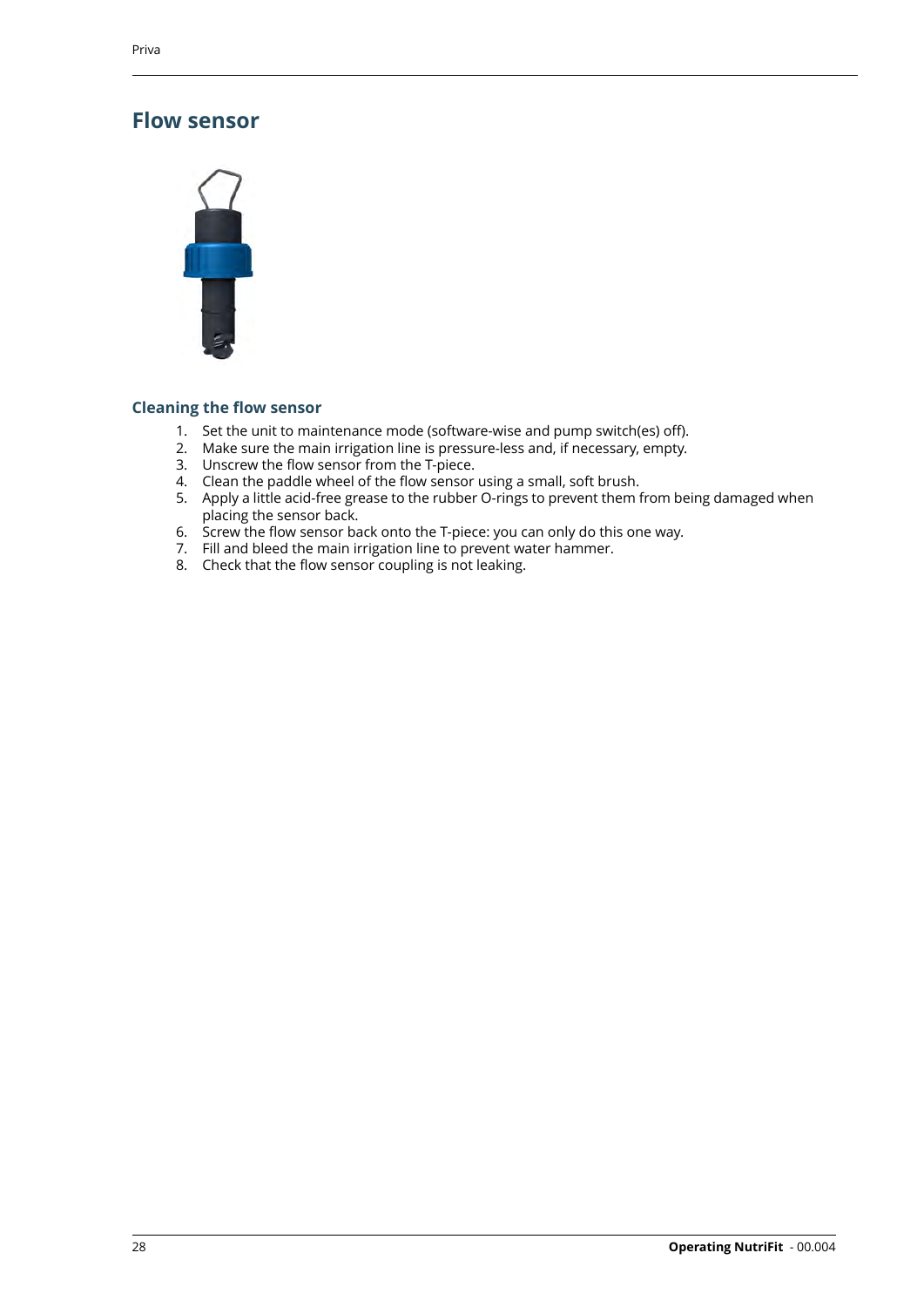# <span id="page-30-0"></span>**Taking out of operation**



Take the unit (and the rest of the system) out of operation for longer periods – such as winter – as follows:

- 1. Take the planned taking out of operation into account in your stock planning. Use up the stock to the extent possible.
- 2. Operate the unit manually to suction and diluted with supply water blow off the last remnants from the tank.
- 3. Spray the inside of the fertiliser tanks clean using water. Operate the unit manually to suction the rinse water out of the fertiliser tanks and in doing so rinse the lines, filters and the unit.



The 'low level' protection in the mixing tank will be switched off when the pump is operated manually. The pump will therefore continue to be on even when the mixing tank has been pumped dry. Therefore, switch the pump off in good time so that it does not run dry.

4. Stop the supply of supply water and blow off the contents of the mixing tank until the minimum level is reached. Then set the pump switch to off.



Leave the unit on: switching off leads to alarm messages and possible faults from the process computer.

- 5. Allow the branch line to the venturis to empty by removing the screw cap on this section of line.
- 6. Clean the filters.
- 7. Clean the EC sensors.
- 8. Clean the pH sensors (if fitted) and place them in the storage liquid.
- 9. Clean the flow sensor (if fitted).
- 10. If there is a risk of freezing, drain the water supply system and the water distribution system.
- 11. It there is a risk of freezing in the room where the unit is set up:
	- 1. Drain the system pump (refer to the manual for the pump concerned).
	- 2. Remove the remaining water by unscrewing the lines on the unit or suctioning-off the water.
	- 3. Disconnect the pH sensors in the cabinet and store them with the glass membrane in storage liquid in a frost-free location.
- 12. Preferably, cover the unit with a tarpaulin.

Taking back into operation is, in principle, the same as the first commissioning. However, certain actions, such as configuring the I/Os, can be skipped.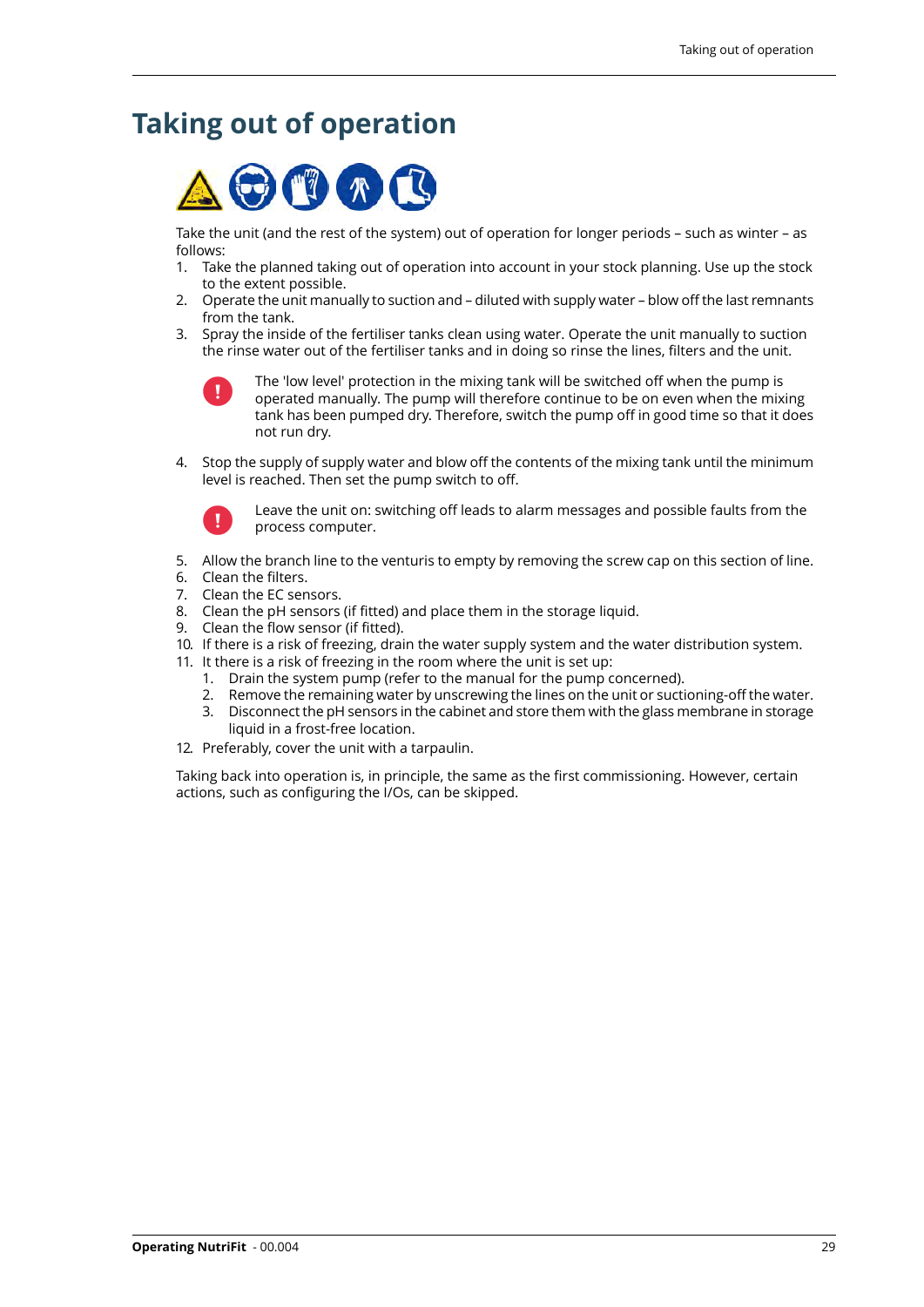# <span id="page-31-0"></span>**Troubleshooting**



Certain activities may only be performed by authorised installers/service engineers because they require specialist knowledge and skills. These activities are indicated by "Installer" in the table below.

| Problem                                                 | <b>Possible cause</b>                                                                                       | Solution(s)                                                                                                                                                                                                                                                                            |
|---------------------------------------------------------|-------------------------------------------------------------------------------------------------------------|----------------------------------------------------------------------------------------------------------------------------------------------------------------------------------------------------------------------------------------------------------------------------------------|
| The unit does<br>nothing                                | The electrical supply is off.                                                                               | Ensure that the unit is connected and the<br>main switch is on.<br>Ensure that the external emergency stop (if<br>Fitted) is not depressed.<br>Ensure that the fuse group to which the unit<br>is connected is switched on.<br>Installer: reset the circuit breaker in the<br>cabinet. |
|                                                         | The power supply to the unit is defective.                                                                  | Installer: check the internal fuses.<br>Installer: replace the power supply.                                                                                                                                                                                                           |
|                                                         | An internal circuit is defective.                                                                           | Installer: determine which circuit is defective and<br>replace it.                                                                                                                                                                                                                     |
| The system pump                                         | The pump switch is off.                                                                                     | Ensure that the pump switch is set to automatic.                                                                                                                                                                                                                                       |
| does not start                                          | The motor protection has been triggered.                                                                    | Installer: reset the motor protection in the<br>cabinet                                                                                                                                                                                                                                |
|                                                         | An alarm has been activated.                                                                                | Check which alarm is involved and take action<br>accordingly.                                                                                                                                                                                                                          |
|                                                         | There is a defect in the circuit that controls the<br>pump motor.                                           | Installer: determine what is defective and replace<br>the defective components.                                                                                                                                                                                                        |
| The system pump<br>runs dry.                            | The low level switch in the mixing tank is<br>defective.                                                    | Installer: check the low level switch and replace<br>if necessary. In addition, check that the pump<br>has not been damaged by running dry.                                                                                                                                            |
| entering the<br>mixing tank.                            | Supply water is not There is no supply water.                                                               | Installer: check the supply pump (if fitted).<br>Installer: check the supply valve (if fitted).<br>Ensure that the filter in the supply line is<br>clean.                                                                                                                              |
|                                                         | The control float is defective.                                                                             | Installer: check if water is flowing to the control<br>float via the control line. Replace the control float<br>if necessary.                                                                                                                                                          |
|                                                         | The filling valve is defective.                                                                             | Installer: replace the filling valve.                                                                                                                                                                                                                                                  |
| The mixing tank                                         | The control float is not correctly adjusted.                                                                | Installer: readjust the control float.                                                                                                                                                                                                                                                 |
| overflows.                                              | The control line (of the control float) is leaking.                                                         | Installer: replace the control line.                                                                                                                                                                                                                                                   |
|                                                         | The filling valve is leaking or is defective.                                                               | Installer: replace the filling valve.                                                                                                                                                                                                                                                  |
|                                                         | The non-return valve in the main irrigation line<br>is not functioning correctly.                           | Installer: clean the non-return valve. Replace the<br>valve if this does not resolve the problem.                                                                                                                                                                                      |
| While preparing<br>manometer on the<br>pipe-work to the | The discharge valve is open or there is a (major).<br>irrigation water the leak in the distribution system. | Ensure that the discharge valve is closed.<br>Installer: check the distribution system for<br>leaks, and repair them if necessary.                                                                                                                                                     |
| venturis indicates<br>a pressure that is                | The system pump is turning in the wrong<br>direction.                                                       | Installer: swap 2 phases of the mains power<br>supply (disconnect electrical power first!)                                                                                                                                                                                             |
| too low.                                                | There is air is the system pump.                                                                            | Bleed the system pump (refer to the<br>documentation for the pump concerned).                                                                                                                                                                                                          |
|                                                         | The dirt filter on the unit is blocked.                                                                     | Clean the dirt filter.                                                                                                                                                                                                                                                                 |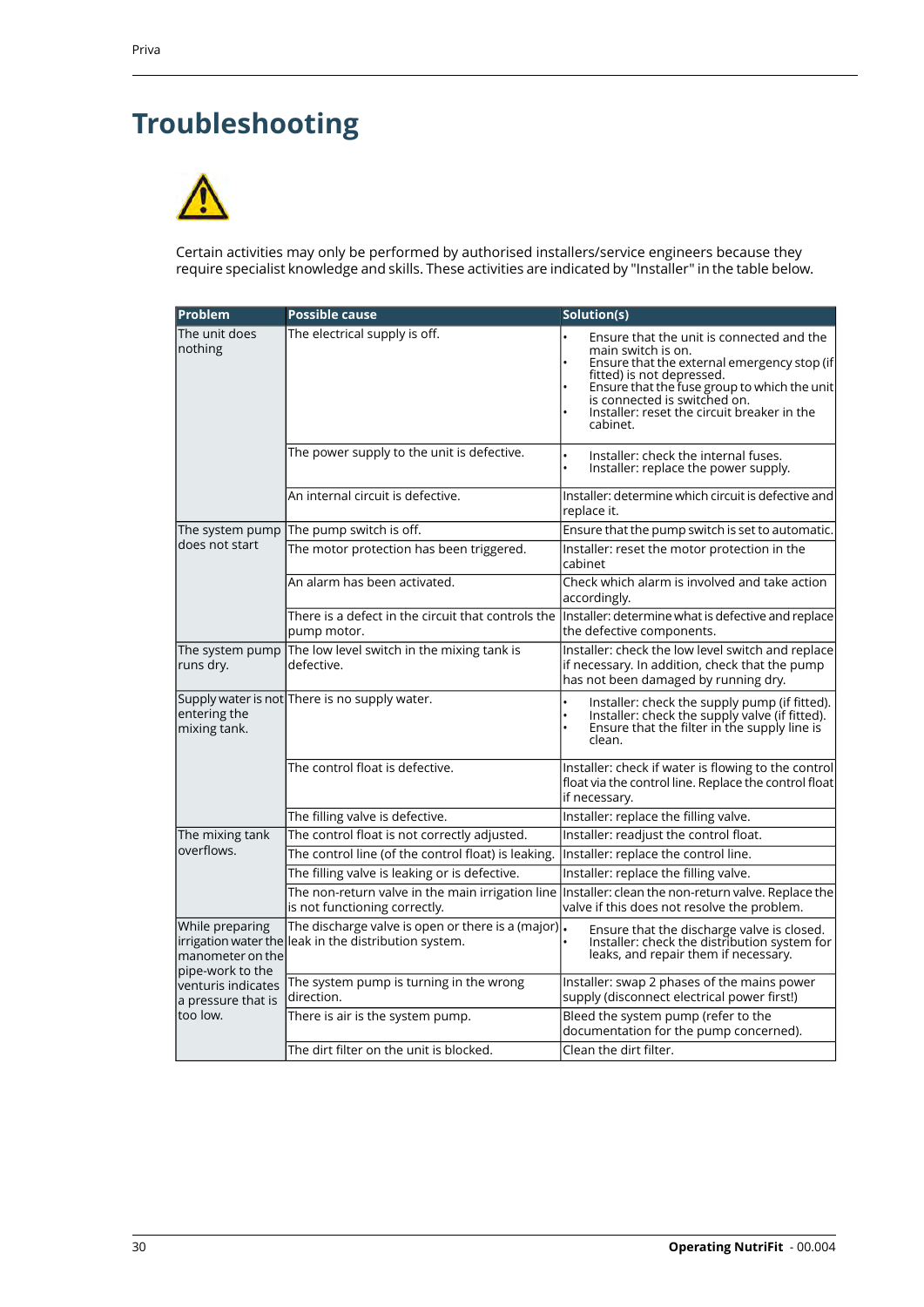| Problem                                           | <b>Possible cause</b>                                                                                                                                                   | Solution(s)                                                                                                                                                                                                                                                                                                                                                                                                                |
|---------------------------------------------------|-------------------------------------------------------------------------------------------------------------------------------------------------------------------------|----------------------------------------------------------------------------------------------------------------------------------------------------------------------------------------------------------------------------------------------------------------------------------------------------------------------------------------------------------------------------------------------------------------------------|
| dosed.                                            | A fertiliser (or acid The level in the fertiliser tank is too low, causing Ensure an adequate level in the fertiliser tank.<br>or lye) is not being air to be drawn in. | Then ensure that the air is bled from the<br>fertiliser line.                                                                                                                                                                                                                                                                                                                                                              |
|                                                   | A valve in the fertiliser line (if fitted) is closed.                                                                                                                   | Check whether the valve or valves in the fertiliser<br>line are open.                                                                                                                                                                                                                                                                                                                                                      |
|                                                   | There is an air bubble in the fertiliser line.                                                                                                                          | Ensure that the air bubble is bled from the line.                                                                                                                                                                                                                                                                                                                                                                          |
|                                                   | The dosage valve does not open.                                                                                                                                         | Check the software settings (for instance<br>whether the fertiliser is included in the<br>recipe).<br>Installer: check the circuit that controls the<br>dosage valve. Replace any defective<br>components.<br>Installer: Check the dosage valve. Replace<br>it if necessary.                                                                                                                                               |
|                                                   | through the venturi.                                                                                                                                                    | There is no flow, or an insufficient flow, of water Installer: check if the same applies to all venturis<br>(by looking under the lid of the mixing tank). If<br>the flow rates are equally low from all venturis,<br>then check the pressure shown by the<br>manometer on the pipe-work to the venturis. If<br>only the flow rate from the venturi concerned is<br>too low, the nozzle of this venturi may be<br>blocked. |
|                                                   | A filter in the fertiliser line is blocked.                                                                                                                             | Clean the filter.                                                                                                                                                                                                                                                                                                                                                                                                          |
|                                                   | There is a leak in the fertiliser line or in the<br>connection between the dosage valve and the<br>venturi allowing air to be suctioned-in.                             | Installer: check the pipe-work for leaks.                                                                                                                                                                                                                                                                                                                                                                                  |
| The desired EC<br>value is not being<br>achieved. | The desired value is higher than the value that<br>can be achieved with the fertiliser solutions.                                                                       | Correct the set value.<br>Increase the concentration of the fertiliser<br>solutions.                                                                                                                                                                                                                                                                                                                                       |
|                                                   | The EC value of the nutrient recipe has been<br>incorrectly set.                                                                                                        | Prepare the irrigation water manually according<br>to the quantities in the nutrient recipe and<br>measure the EC value of the mixture. Enter this<br>value as the EC value for the nutrient recipe.                                                                                                                                                                                                                       |
|                                                   | The set value and the nutrient recipe are correct,<br>but the concentration of one or more fertiliser<br>solutions is too low.                                          | Ensure that the concentrations of the fertiliser<br>lsolutions are correct.                                                                                                                                                                                                                                                                                                                                                |
|                                                   | value of the supply water.                                                                                                                                              | The set value is correct, but is lower than the EC Increase the quantity of fresh water compared<br>to drain water (if applicable).                                                                                                                                                                                                                                                                                        |
|                                                   | A fertiliser is not being dosed.                                                                                                                                        | See the solutions for the problem 'A fertiliser (or<br>acid or lye) is not being dosed'.                                                                                                                                                                                                                                                                                                                                   |
|                                                   | The EC sensors are dirty.                                                                                                                                               | Installer: clean the EC sensors.                                                                                                                                                                                                                                                                                                                                                                                           |
|                                                   | The P/I-factors of the EC control are set to a<br>value that is too low.                                                                                                | Installer: reset the P/I-factors.                                                                                                                                                                                                                                                                                                                                                                                          |
| The EC value<br>swings wildly and                 | The P/I-factors of the EC control are set to a<br>value that is too high.                                                                                               | Installer: reset the P/I-factors.                                                                                                                                                                                                                                                                                                                                                                                          |
| "overshoots".                                     | The set value of the nutrient recipe EC is<br>incorrect.                                                                                                                | Installer: correct the nutrient recipe EC.                                                                                                                                                                                                                                                                                                                                                                                 |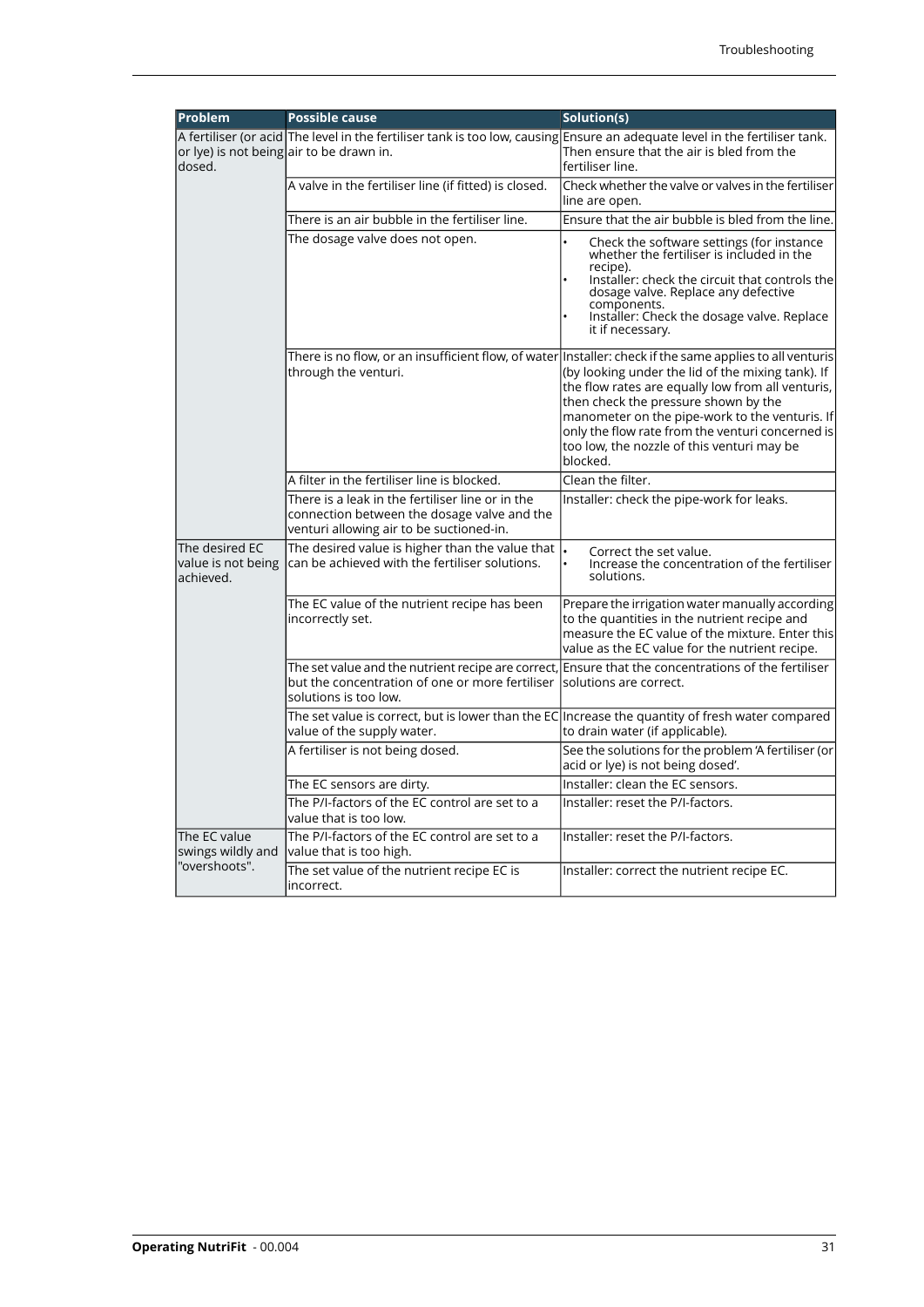| <b>Problem</b>                                     | <b>Possible cause</b>                                                                                                                                      | Solution(s)                                                                                                                                                                                                                                                                                                                        |
|----------------------------------------------------|------------------------------------------------------------------------------------------------------------------------------------------------------------|------------------------------------------------------------------------------------------------------------------------------------------------------------------------------------------------------------------------------------------------------------------------------------------------------------------------------------|
| The desired pH<br>value is not being<br>lachieved. | The desired value is unattainable.                                                                                                                         | Correct the set value.<br>Check if an incorrect tank has been<br>connected, which is causing lye to be<br>mistakenly dosed instead of acid or acid<br>instead of lye.<br>Check in the software if lye is mistakenly<br>being dosed instead of acid or acid instead<br>of Iye.<br>Increase the concentration of the acid or<br>lye. |
|                                                    | The nutrient recipe has been set incorrectly.                                                                                                              | Adjust the quantity of acid or lye in the nutrient<br>recipe, taking into account the quantity of<br>bicarbonate in the supply water.                                                                                                                                                                                              |
|                                                    | The set value and the nutrient recipe are correct, $\vert_{\scriptscriptstyle\bullet}$<br>but the concentration of the acid or lye solution<br>is too low. | Check if lye is mistakenly being dosed<br>instead of acid or acid instead of lye.<br>Ensure that the concentration of the acid<br>or lye solution is correct.                                                                                                                                                                      |
|                                                    | The acid or lye is not being dosed.                                                                                                                        | See the solutions for the problem 'A fertiliser (or<br>acid or lye) is not being dosed'.                                                                                                                                                                                                                                           |
|                                                    | The pH sensors are dirty or worn out.                                                                                                                      | Clean the pH sensors.<br>Installer: replace the pH sensors if cleaning<br>does not resolve the problem.                                                                                                                                                                                                                            |
|                                                    | The P/I-factors of the pH control are set to a<br>value that is too low.                                                                                   | Installer: reset the P/I-factors.                                                                                                                                                                                                                                                                                                  |
| The pH value<br>swings wildly and                  | The concentration of acid or lye in the acid or<br>lye tank is too high.                                                                                   | Reduce the concentration in the acid or lye tank.                                                                                                                                                                                                                                                                                  |
| "overshoots".                                      | high.                                                                                                                                                      | The quantity of acid or lye in the recipe is set too Reduce the quantity of acid or lye in the recipe.                                                                                                                                                                                                                             |
|                                                    | The supply water contains too little bicarbonate. .                                                                                                        | Installer: install a pre-treatment system for<br>the supply water (see Supply water quality<br>$(page 44)$ .<br>Install a flow rate ratio control to mix the<br>supply water with another water source<br>that contains the correct amount of<br>bicarbonate.                                                                      |
|                                                    | The P/I-factors of the pH control are set to a<br>value that is too high.                                                                                  | Installer: reset the P/I-factors.                                                                                                                                                                                                                                                                                                  |
|                                                    | At least one of the pH sensors is not functioning Calibrate the pH measurement.<br>(correctly).                                                            |                                                                                                                                                                                                                                                                                                                                    |
| EC alarm or pH                                     | The alarm threshold has been set incorrectly.                                                                                                              | Correct the alarm threshold setting.                                                                                                                                                                                                                                                                                               |
| lalarm                                             | At least one of the two sensors is dirty or<br>defective.                                                                                                  | Installer: check the sensors.<br>Clean the pH sensors (if necessary) and<br>perform a new calibration.<br>Installer: clean the EC sensors (if necessary)<br>and perform a new calibration.<br>Installer: replace the suspect sensor(s) if<br>this does not resolve the problem.<br>A measuring case with a reference pH meter      |
|                                                    |                                                                                                                                                            | and a reference EC-meter (the meters are also<br>available separately) is available for checking pH<br>sensors and EC sensors and for measurements<br>outside of the unit. Calibration liquids and<br>storage liquids are available separately.                                                                                    |
| Flow alarm                                         | The alarm threshold has been set incorrectly.                                                                                                              | Correct the alarm threshold setting.                                                                                                                                                                                                                                                                                               |
|                                                    | The flow sensor (if fitted) is not set correctly.                                                                                                          | Installer: check the flow sensor settings.                                                                                                                                                                                                                                                                                         |
|                                                    | The flow sensor is dirty or defective.                                                                                                                     | Clean the flow sensor.<br>Installer: replace the flow sensor if cleaning<br>does not resolve the problem.                                                                                                                                                                                                                          |
|                                                    | There is a leak in the main irrigation line or in a Installer: trace the leak and fix it.<br>valve section.                                                |                                                                                                                                                                                                                                                                                                                                    |
| more water than<br>lthe set amount.                | The plants receive The flow sensor (if fitted) is dirty or defective.                                                                                      | Clean the flow sensor.<br>Installer: replace the flow sensor if cleaning<br>does not resolve the problem.                                                                                                                                                                                                                          |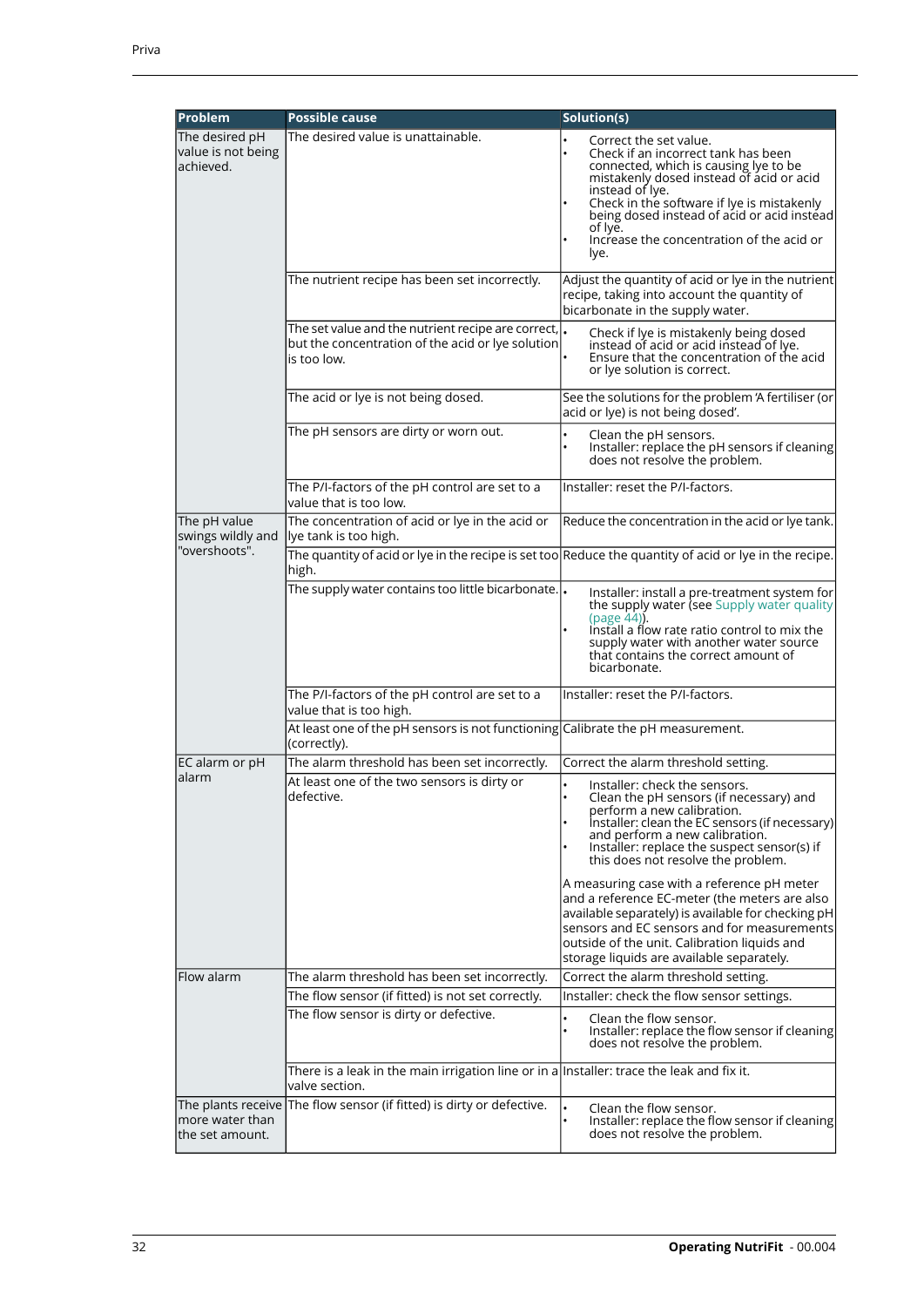| <b>Problem</b>                                                                            | <b>Possible cause</b>                                                                                                                     | Solution(s)                            |
|-------------------------------------------------------------------------------------------|-------------------------------------------------------------------------------------------------------------------------------------------|----------------------------------------|
| Some irrigation<br>valves no longer                                                       | The fuse of the relevant fuse group on the I/O<br>lboard has burned out.                                                                  | Installer: replace the defective fuse. |
| lopen.                                                                                    |                                                                                                                                           |                                        |
| Analysis shows<br>that the fertiliser<br>concentrations do l<br>lnot match the<br>recipe. | The dosage valves are supplying a flow rate that linstaller: readjust the dosage valve(s).<br>differs from that expected by the software. |                                        |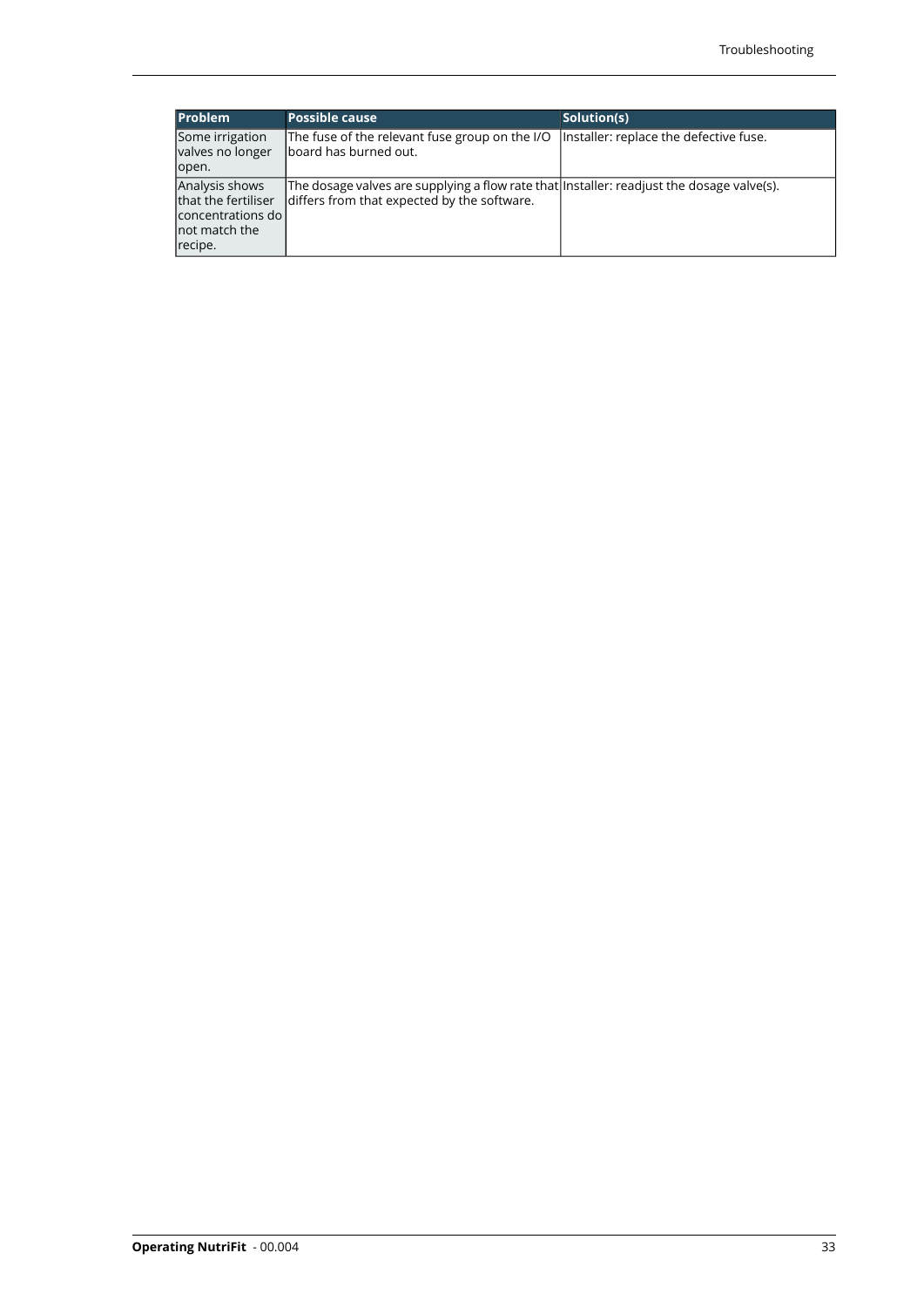# <span id="page-35-0"></span>**Maintenance and repair**



• Carry out periodic maintenance in accordance with the preventative maintenance schedule.

- Some maintenance activities may only be performed by authorised Priva installers/service engineers who have received product-specific training from Priva. This is indicated in the preventative maintenance schedule.
- Switch the unit off using the main switch before carrying out any maintenance work. If the unit has to remain on within the scope of the maintenance work take extra care.
- Only use original Priva spare parts.

### <span id="page-35-1"></span>**Preventative maintenance schedule**

| Minimum frequency Action    |                                                                                                              | To be carried out by Explanation |                                                                                                                                                                                                                                                                                                        |
|-----------------------------|--------------------------------------------------------------------------------------------------------------|----------------------------------|--------------------------------------------------------------------------------------------------------------------------------------------------------------------------------------------------------------------------------------------------------------------------------------------------------|
| always                      | be on the alert for leaks and<br>abnormal noises (from the<br>pump(s))                                       | user                             |                                                                                                                                                                                                                                                                                                        |
| weekly                      | check quantity of irrigation water user<br>to plants                                                         |                                  | 1. For each irrigation valve, place a<br>number of drippers in plastic beakers.<br>2. After the irrigation cycle, add the<br>content of the beakers to a measuring<br>beaker and read the volume.<br>3. Divide this volume by the number<br>of beakers to determine the average<br>volume per dripper. |
|                             | keep the unit and surrounding<br>area clean                                                                  | user                             | See Cleaning the exterior of the unit<br>(page 35).                                                                                                                                                                                                                                                    |
| monthly                     | clean dirt filters and other filters user                                                                    |                                  | See Cleaning the inline dirt filter (page<br>26) and Cleaning the dosing channel<br>filter (page 27).                                                                                                                                                                                                  |
|                             | check system pump pressure (via user<br>manometer on pipe-work to<br>venturis)                               |                                  | Test with system pump running and<br>normal consumption of irrigation<br>water. See the pump documentation<br>for the correct pressure.                                                                                                                                                                |
|                             | check pH sensors                                                                                             | user                             | See pH sensor (page 24)                                                                                                                                                                                                                                                                                |
| annually                    | flow sensor                                                                                                  | user                             | See Cleaning the flow sensor (page<br>28)                                                                                                                                                                                                                                                              |
|                             | check EC sensors                                                                                             | installer / service<br>engineer  |                                                                                                                                                                                                                                                                                                        |
|                             | clean rotameters on the dosing<br>channels                                                                   | installer / service<br>engineer  |                                                                                                                                                                                                                                                                                                        |
|                             | check the operation of the dosing installer / service<br>channels                                            | engineer                         |                                                                                                                                                                                                                                                                                                        |
|                             | check low level switch in mixing<br>tank                                                                     | installer / service<br>engineer  |                                                                                                                                                                                                                                                                                                        |
|                             | check control float in mixing tank installer / service                                                       | engineer                         |                                                                                                                                                                                                                                                                                                        |
|                             | check filling valve                                                                                          | installer / service<br>engineer  |                                                                                                                                                                                                                                                                                                        |
| depending on the<br>lsensor | maintain other sensors that are depending on the<br>connected to the unit (such as a sensor<br>light sensor) |                                  | Refer to the documentation for the<br>sensor concerned.                                                                                                                                                                                                                                                |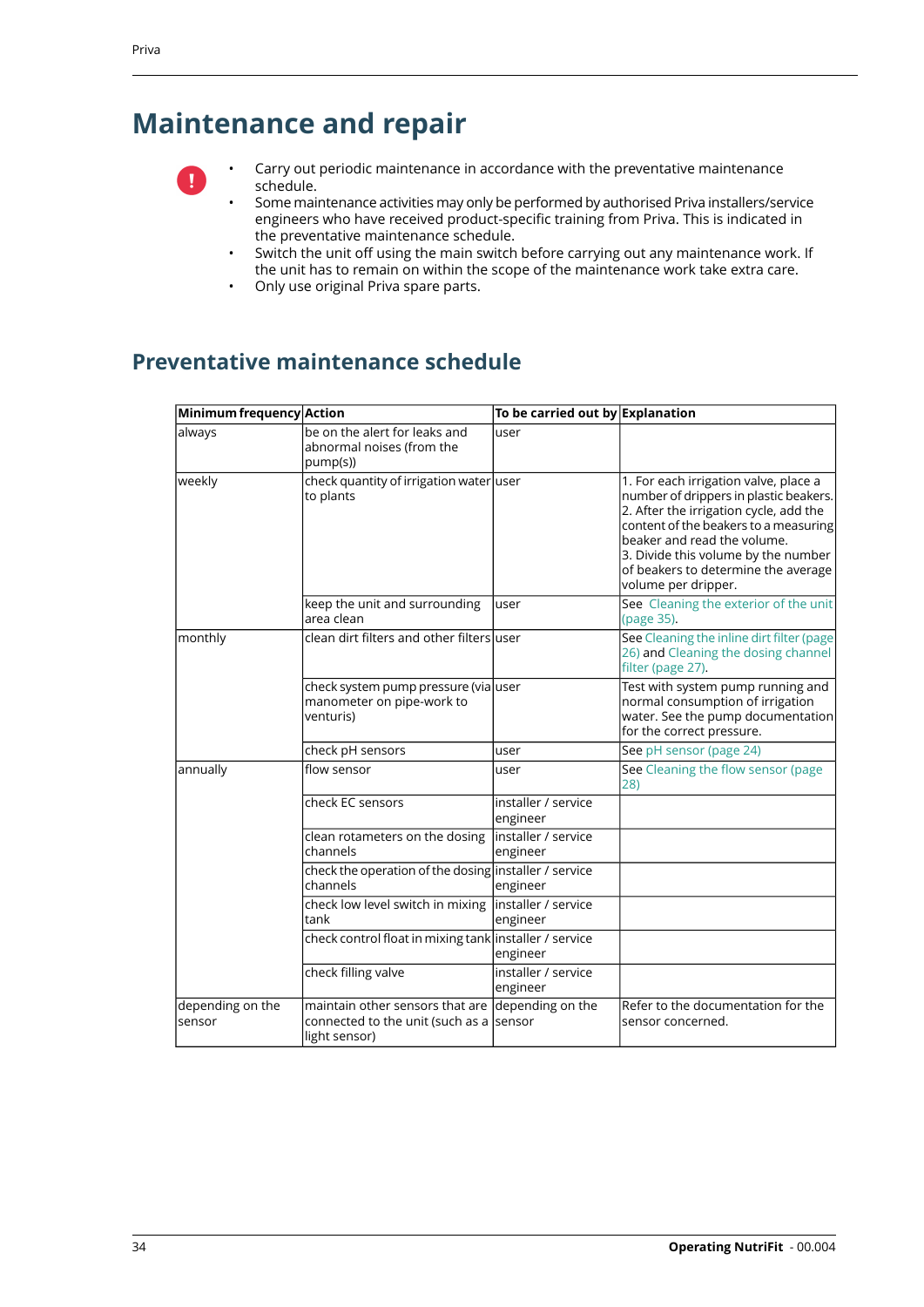### <span id="page-36-0"></span>**Setting the unit to maintenance mode**

#### <span id="page-36-1"></span>**Levels of setting to maintenance mode**

The unit has be taken out of operation for maintenance. This can be done at three levels, depending on the nature of the maintenance:

- 1. Take the unit out of operation software-wise: this is necessary for maintenance where the software plays a role, such as calibrating sensors.
- 2. Take the system pump (and supply pump, if present) out of operation by switching off the pump switch(es): this is necessary for maintenance where the pumps absolutely must not start operating, such as when cleaning the dirt filter or calibrating the pH measurement.
- 3. Switch off the unit by setting the main switch to off: this is necessary for maintenance where the cabinet has to be open or where electrical parts may become wet, such as replacing electrical components and cleaning the exterior.



Please note that switching off the unit leads to alarm messages and possible malfunctions of the external process computer.

Set the unit to maintenance mode in ascending levels, not only the level concerned. For example, for level 2, first perform level 1 and then level 2.

### <span id="page-36-2"></span>**Cleaning the exterior of the unit**

- 1. Turn off the main switch of the unit.
- 2. Clean the exterior of the unit:
	- Remove dust using a soft brush.
	- Wipe-down the surfaces with a damp cloth.



- Do not use aggressive or abrasive cleaners: they may damage the plastic. Use warm water only, with a few drops of washing-up liquid if necessary.
- Make sure that no water runs into the electrical components. For example, do not spray water onto the unit and thoroughly wring out the cleaning cloth before use.
- Do not press too hard on the operating panel / display and the keyboard (if fitted) when removing dirt.
- 3. Put the unit back into operation.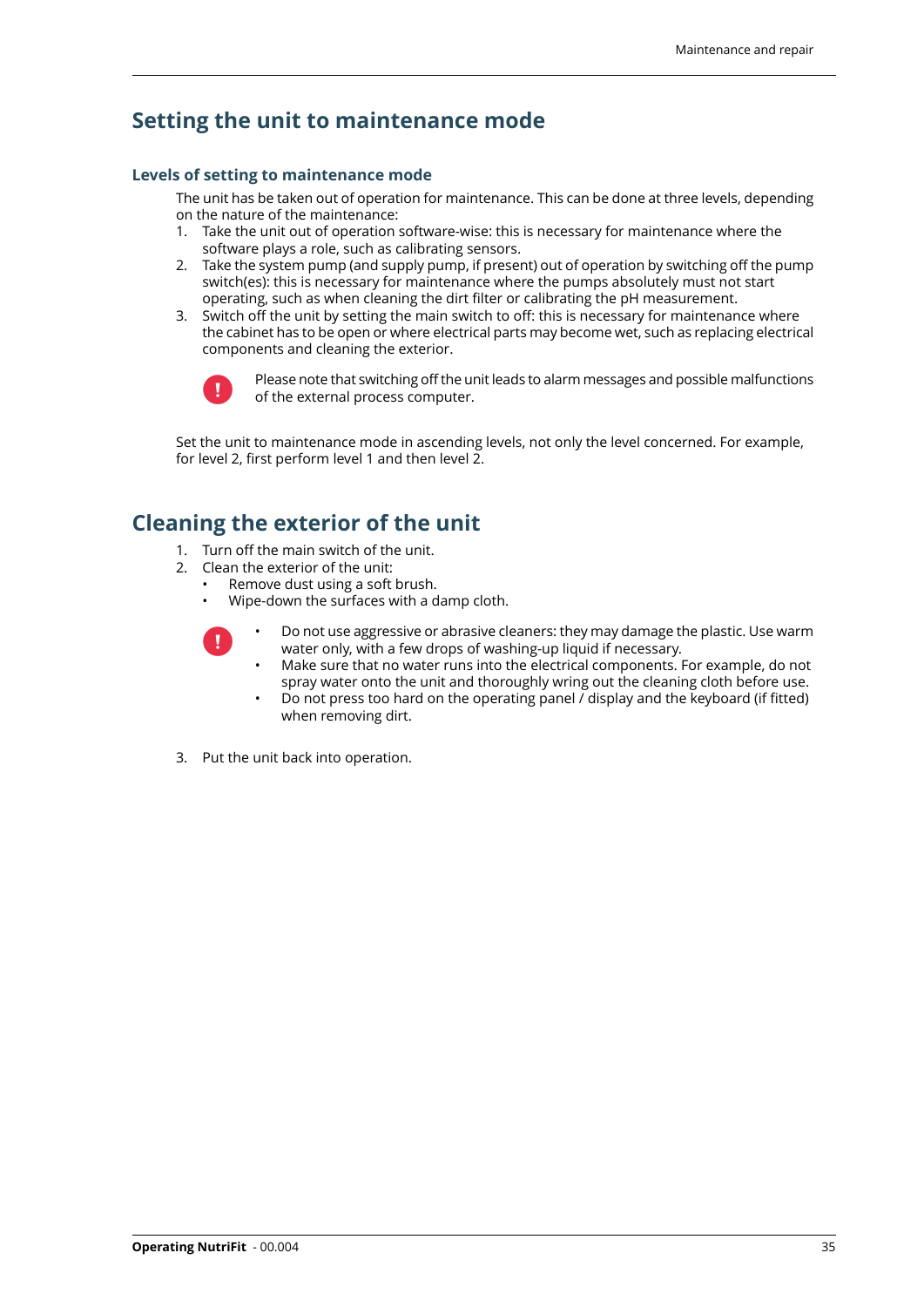# <span id="page-37-0"></span>**Disposal of waste equipment**

The installer must dispose of the unit at the end of its service life. The procedure for this is described in the *Installation* manual for the unit concerned.



The equipment is marked in accordance with European directive 2002/96/EC relating to waste electrical and electronic equipment (WEEE):



The mark indicates that the equipment cannot be disposed of with other household waste at the end of its service life. To prevent possible harm to the environment or to human health from uncontrolled waste disposal the equipment must be kept separate from other types of waste and be recycled in a responsible manner, so that the sustainable reuse of material sources is stimulated.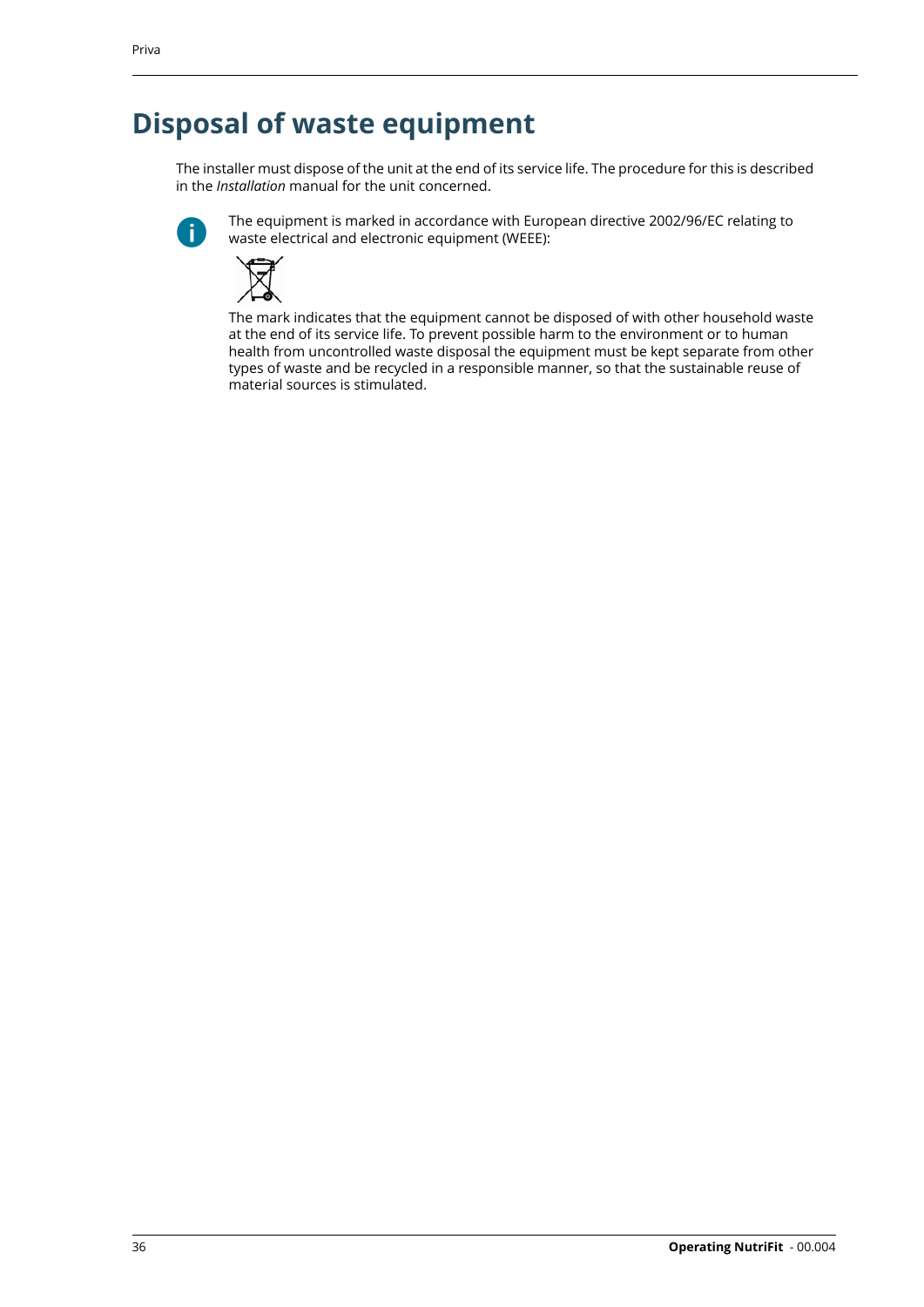# <span id="page-38-0"></span>**Appendices**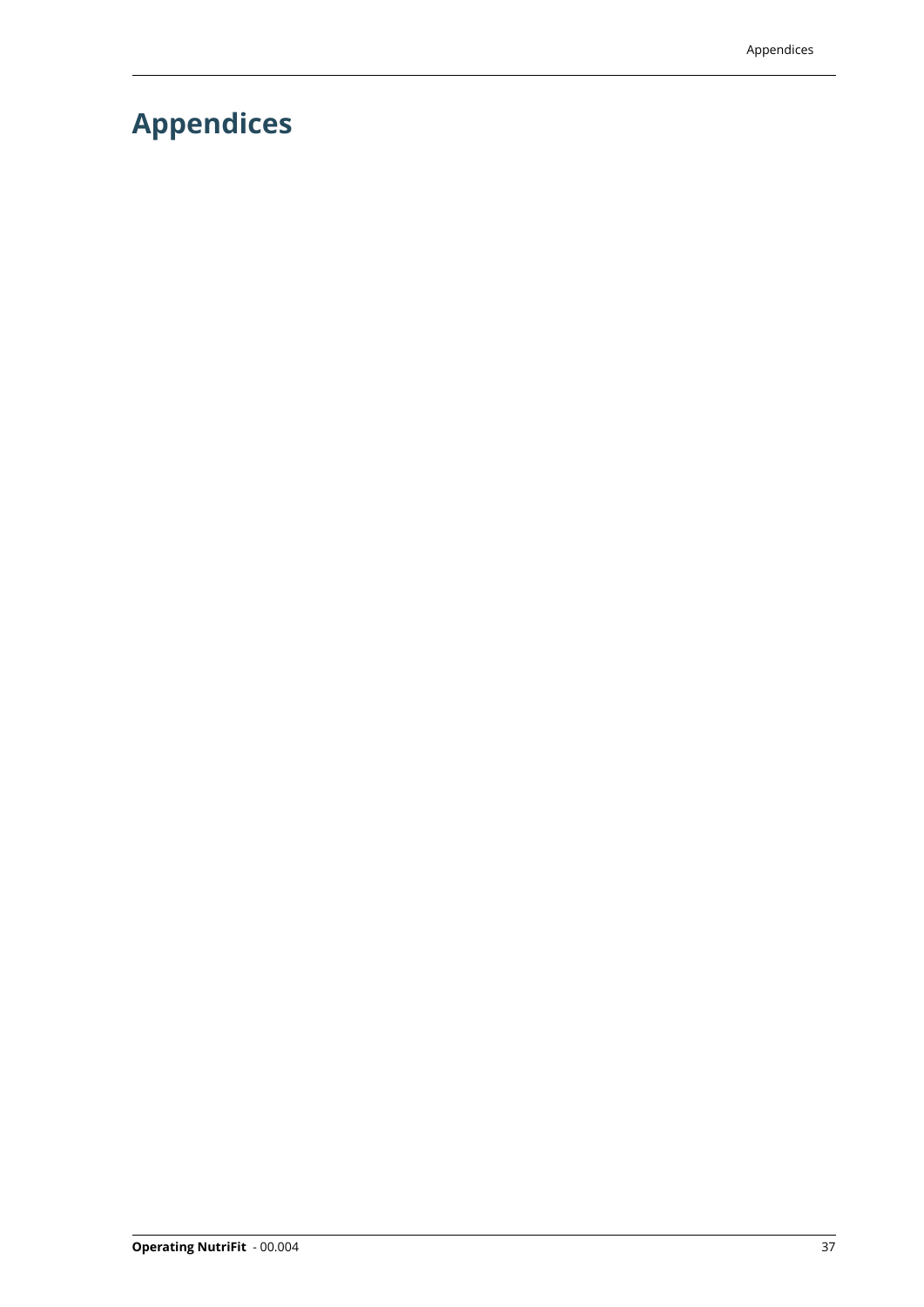## <span id="page-39-0"></span>**EC Declaration of Conformity**



The manufacturer:

Name of manufacturer **Priva B.V.** Priva B.V.

Manufacturer's address

Zijlweg 3 2679 LC De Lier P.O. Box 18 2679 ZG De Lier The Netherlands

declares the product:

Product name NutriFit

Model/type Compass Standalone/Substation, Connext Substation Function **Function** Fertiliser dosing unit for the horticulture industry

is in conformity with the following European Directives: • Low Voltage Directive 2014/35/EU

and conforms to the following harmonised European standards:

| INEN-EN-IEC 61010-1:2014 | Safety requirements for electrical equipment for measurement, control, and<br>laboratory use - Part 1: General requirements |
|--------------------------|-----------------------------------------------------------------------------------------------------------------------------|
| INEN-EN-IEC 62368-1      | Audio/video, information and communication technology equipment - Part 1: Safety<br><i>courrements</i>                      |

The technical file was compiled by the R&D department of Priva B.V.

The Netherlands, De Lier, July 2018

 $\mathbb{Z}_{ns}$  $\widetilde{\mathcal{P}}$ 

M. Prins Managing Director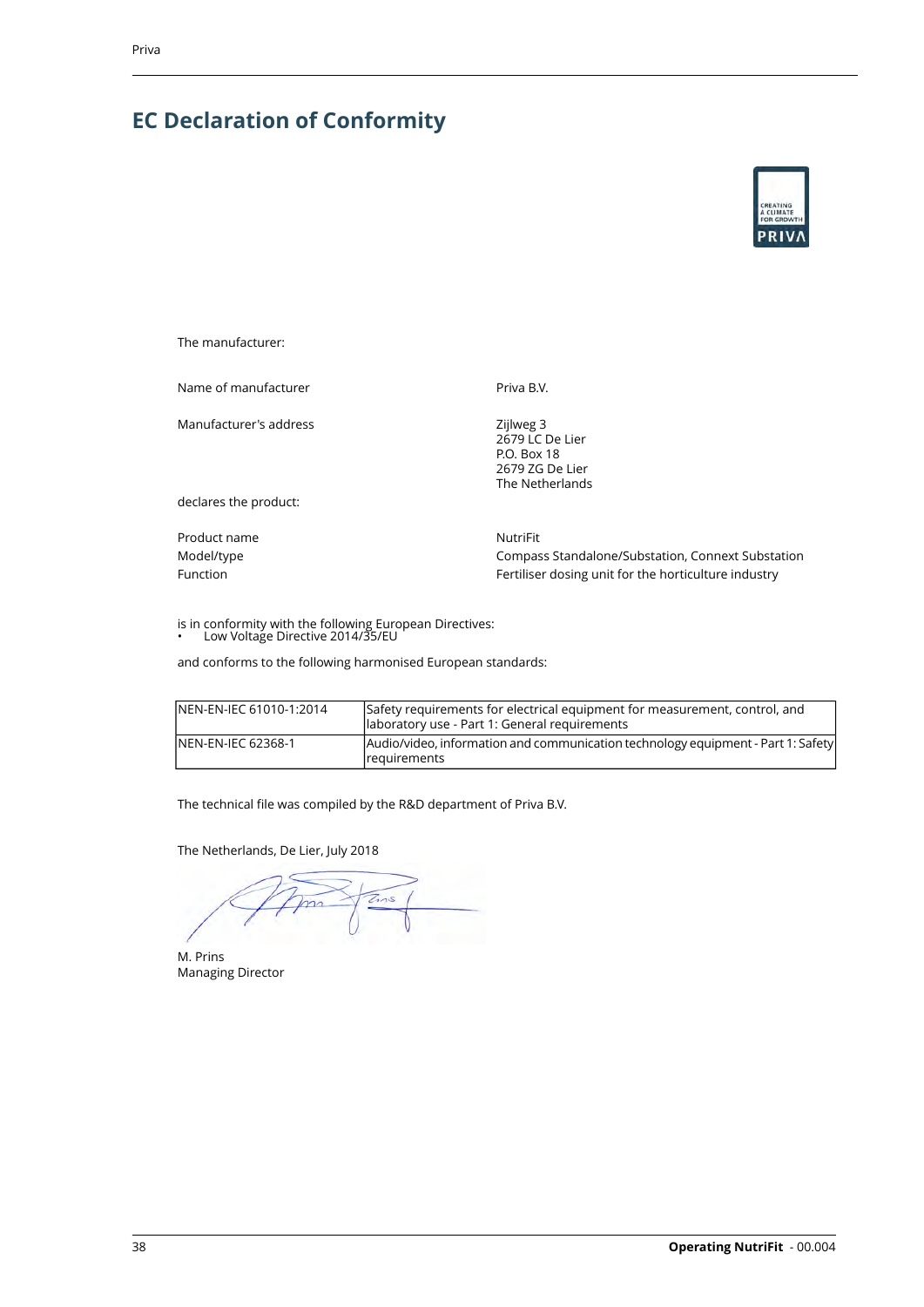## <span id="page-40-0"></span>**Technical specifications**

#### <span id="page-40-1"></span>**Technical specifications - general**

| Article number                                            | depending on version, see price list (for dealers)                                                                                                                          |
|-----------------------------------------------------------|-----------------------------------------------------------------------------------------------------------------------------------------------------------------------------|
| Operating principle                                       | open mixing tank                                                                                                                                                            |
| Fertiliser mixing principles                              | $A + B$ principle (equal quantities of fertilisers)<br>ABC-principle (adjustable ratio of fertiliser quantities)                                                            |
| Irrigation capacity                                       | $ 5$ – 20 m $^3$ /h net (depending on the system pump that has been selected)<br>0.5 - 2 ha with direct irrigation (depending on the system pump that<br>has been selected) |
| Possible types of dosing channels                         | 300 I/h with filter and/or rotameter                                                                                                                                        |
| Maximum number of dosing channels                         | 4 for fertilisers and 1 for acid or lye (or also for fertiliser)                                                                                                            |
| Capacity of mixing tank                                   | approx. 125   gross / 80   net                                                                                                                                              |
| Permissible supply water pressure                         | $2 - 4 bar$                                                                                                                                                                 |
| System pump                                               | In the calculation of the installation, the system pump is selected on<br>the basis of various criteria. System pumps are available with various                            |
|                                                           | capacities and for various mains voltages and mains frequencies. $^{1}$                                                                                                     |
| System pump protection                                    | dry running protection based on low level switch in the mixing tank<br>overload protection based on motor protection                                                        |
| Manometer for visual pressure check                       | checking of drive water pressure on venturis (pressure side of system<br>(pump                                                                                              |
| Regulations and standards with which the<br>unit complies | see the EC Declaration of Conformity                                                                                                                                        |

<span id="page-40-2"></span> $^{\rm 1)}$  In order to make a choice, dealers can consult the specifications in the price list. The configuration ultimately supplied and the associated most relevant specifications are summarised in the test report ("Product Delivery" form) that is supplied with the unit. The manuals of the selected components are also supplied with the unit.

#### **Technical specifications - mechanical**

| Dimensions                                                            | see the figure Dimensions NutriFit (page 40)                                                                                                                                                                                                                                                                                                                                                                                                                                                                                         |
|-----------------------------------------------------------------------|--------------------------------------------------------------------------------------------------------------------------------------------------------------------------------------------------------------------------------------------------------------------------------------------------------------------------------------------------------------------------------------------------------------------------------------------------------------------------------------------------------------------------------------|
| Dimensions in packaging (L x W x H)                                   | 124 x 85 x 142 cm                                                                                                                                                                                                                                                                                                                                                                                                                                                                                                                    |
| Mass incl. system pump                                                | 90  200 kg, depending on system pump                                                                                                                                                                                                                                                                                                                                                                                                                                                                                                 |
| Materials which (may) come into contact with.<br>lchemical substances | PE: mixing tank and pallet<br>PVC: lines and screw couplings<br>PP: filters of dosing channels <sup>1)</sup><br>PA-12: tube of rotameter <sup>1)</sup><br>PTFE: float body of rotameter <sup>1)</sup><br>NBR: O-rings of rotameters <sup>1)</sup> and filters of dosing channels <sup>1</sup><br>EPDM: membranes and seals of dosing valves<br>SST: system pump and fixing equipment, AISI316 for housings of<br>dosing valves and AISI329 for float body of rotameter <sup>1)</sup><br>powder coated steel: system pump and cabinet |

 $<sup>1</sup>$ If installed.</sup>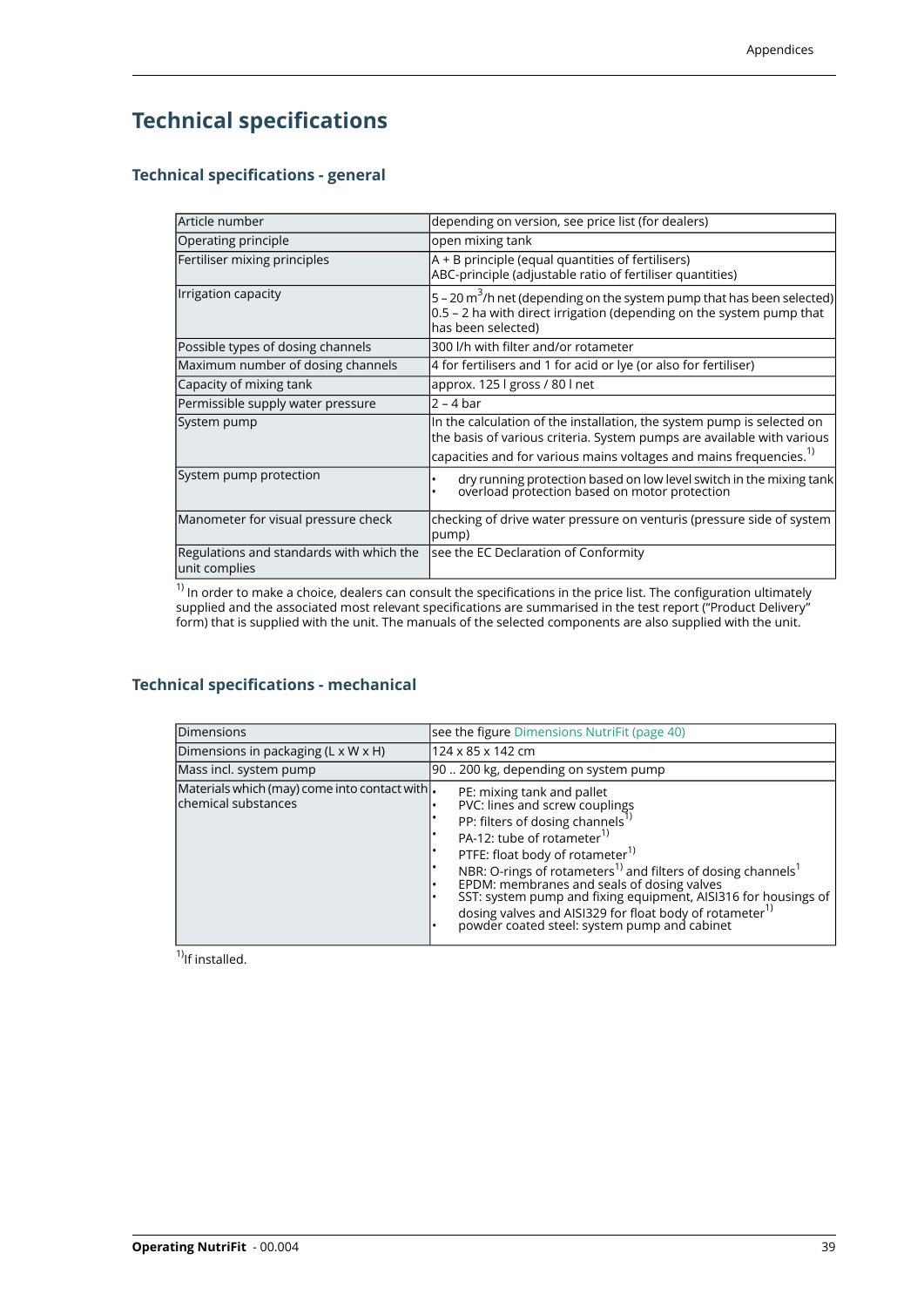<span id="page-41-0"></span>

| <b>Dimensions NutriFit</b> |  |
|----------------------------|--|
|----------------------------|--|

| Sys.             | Ø1                         | Ø2              | B <sub>1</sub> | <b>B2</b> | <b>B3</b> | D <sub>1</sub> | D <sub>2</sub> | ID3  | H1   | H <sub>2</sub> | H <sub>3</sub> |
|------------------|----------------------------|-----------------|----------------|-----------|-----------|----------------|----------------|------|------|----------------|----------------|
| $ $ pump $^{1)}$ | $\vert$ (mm) <sup>2)</sup> | $\rm (mm)^{2)}$ | (mm)           | (mm)      | (mm)      | (mm)           | (mm)           | (mm) | (mm) | (mm)           | (mm)           |
| CM10-2           | 63                         | 63              | 207            | 392       | 800       | 122            | 216            | 1200 | 768  | 834            | 1396           |
| ICM10-3          | 63                         | 63              | l207           | 392       | 800       | 122            | 216            | 1200 | 768  | 834            | 1396           |
| ICM10-4          | 63                         | 63              | 207            | 392       | 800       | 122            | 216            | 1200 | 768  | 834            | 1396           |
| CM15-2           | 63                         | 63              | l207           | 377       | 800       | 122            | 216            | 1200 | 791  | 834            | 1396           |
| ICM15-3          | 63                         | 63              | 207            | 354       | 800       | 122            | 216            | 1200 | 791  | 834            | 1396           |
| CM25-2           | 63                         | 63              | 207            | 354       | 800       | 122            | 216            | 1200 | 791  | 834            | 1396           |
| ICM25-3          | 63                         | 63              | l207           | 354       | 800       | 122            | 216            | 1200 | 791  | 834            | 1396           |
| CM25-4           | 63                         | 63              | 1207           | 354       | 800       | 122            | 216            | 1200 | 1791 | 834            | 1396           |
| CM32             | 175                        | 75              | l207           | 731       | 800       | 27             | 216            | 1200 | 670  | 1834           | 1396           |

 $^{\text{1)}}$ Not all the pumps in this table are included in the price list. They are, however, available on request. <sup>2)</sup>Various adaptation rings are available for the screw coupling to connect to pipes of various diameters and pipes with screw thread.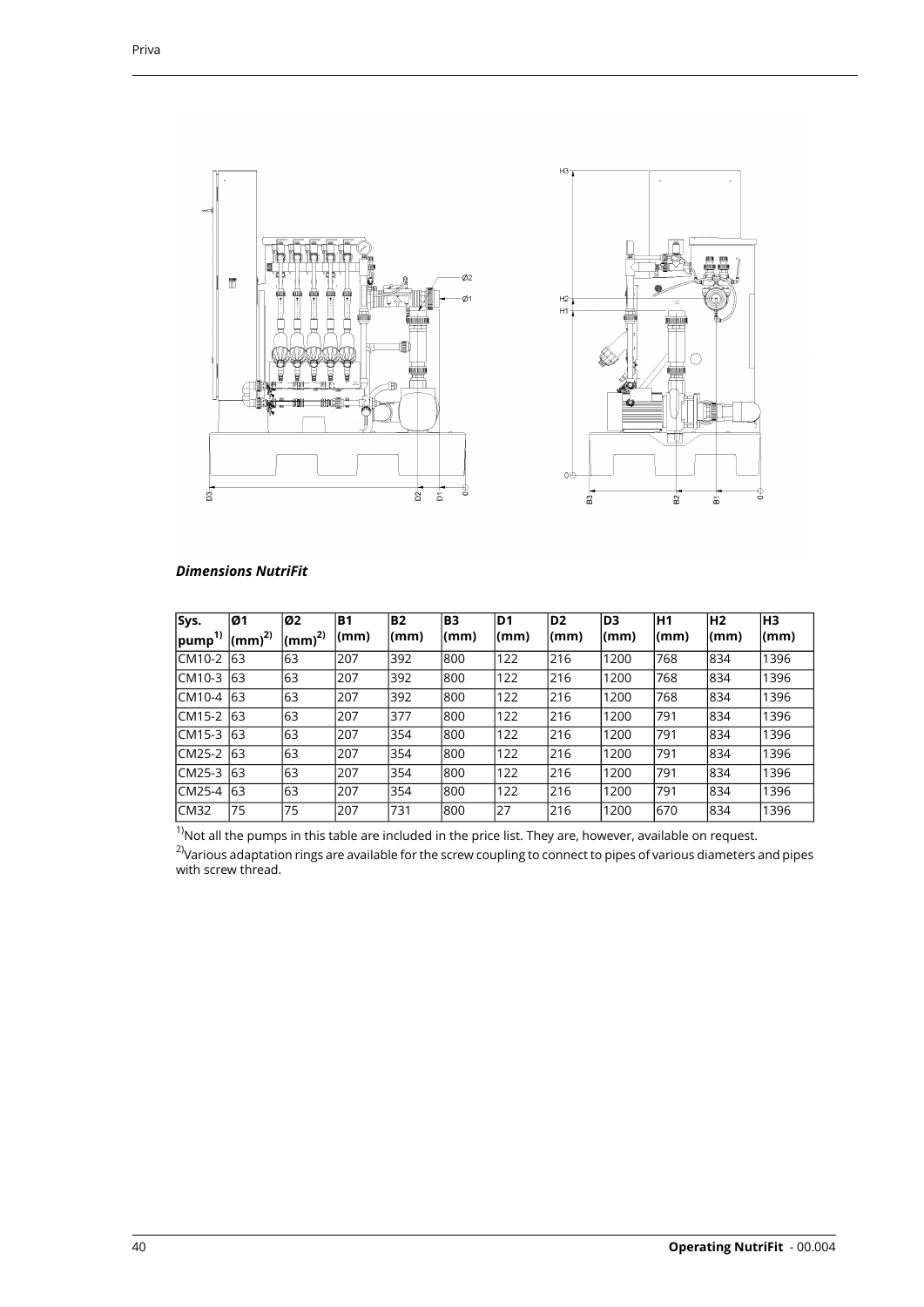### <span id="page-42-0"></span>**Technical specifications - electrical**

|                           | <b>NutriFit</b>                                                                                                                                             |
|---------------------------|-------------------------------------------------------------------------------------------------------------------------------------------------------------|
|                           | [Required mains voltage and mains frequency] The mains voltage and mains frequency must be specified on ordering.                                           |
|                           | The following options are available:<br>$200 \text{ VA}C + 1.10\%$<br>400 VAC +/-10%<br>440 VAC +/-10%<br>460 VAC +/-10%<br>480 VAC +/-10%                  |
|                           | with a mains frequency of 50 or 60Hz.                                                                                                                       |
| Maximum power consumption | [475 VA excluding the system pump. The electrical power consumed by]<br>the system pump is, however, much greater (see specifications of system)<br>(pump). |

## <span id="page-42-1"></span>**Technical specifications - process computer**

| <b>Hardware</b>                                                                                                       | <b>Compass</b>                                                                                                                                                                                            | <b>Connext</b>                                                                                                                                  |
|-----------------------------------------------------------------------------------------------------------------------|-----------------------------------------------------------------------------------------------------------------------------------------------------------------------------------------------------------|-------------------------------------------------------------------------------------------------------------------------------------------------|
| Process computer                                                                                                      | C <sub>4</sub>                                                                                                                                                                                            | external: Connext<br>fertiliser dosing unit is a substation in<br>the network of the process computer                                           |
| Operation                                                                                                             | via Wi-Fi or remotely via external<br>process computer                                                                                                                                                    | remotely via external process<br>computer                                                                                                       |
| Program cycle                                                                                                         | week with number of starts per day<br>(see software manual for other<br>options)                                                                                                                          | day or week (other options depending<br>on configuration, see software manual)                                                                  |
| Number of valve groups or valves to<br>be started independently of each<br>other <sup>1)</sup>                        | equal to the number of set start<br>programs                                                                                                                                                              | equal to the number of set start<br>programs                                                                                                    |
| Number of periods per 24-hour period 4<br>in which a start for a valve group or<br>valve <sup>1)</sup> can be defined |                                                                                                                                                                                                           | 6                                                                                                                                               |
| Start based on <sup>2)</sup>                                                                                          | among other things time, radiation<br>level, radiation sum, external control<br>(for instance level in a tank) and<br>manually (see software manual for all and manually (see software manual<br>options) | among other things time, temperature,<br>radiation level, radiation sum, external<br>control (for instance level in a tank)<br>for all options) |
| Stop based on <sup>2)</sup>                                                                                           | duration, quantity of irrigation water,<br>external control (for instance level in<br>a tank), manual and malfunction or<br>alarm                                                                         | duration, quantity of irrigation water,<br>external control (for instance level in<br>a tank), manual and malfunction or<br>alarm               |
| Number of recipes (a recipe includes, 8<br>among other things, the settings for<br>the desired EC and pH values)      |                                                                                                                                                                                                           | depending on the selected<br>configuration (see software manual)                                                                                |
| Selection of fertiliser tank (tanks A1,<br>B1, C1 etc. or tanks A2, B2, C2 etc.) <sup>2)</sup>                        | no (if the option for selecting a supply yes<br>water source is not applied, that<br>option can be used with a small<br>adjustment of the internal wiring for<br>the selection of fertiliser tanks)       |                                                                                                                                                 |
| Mixing tank level reduction                                                                                           | no                                                                                                                                                                                                        | yes                                                                                                                                             |
| Balance level control (with A+B<br>$ principle)^{2)}$                                                                 | no                                                                                                                                                                                                        | yes                                                                                                                                             |
| Selection of supply water tanks or day yes, maximum of 8 tanks<br>storage tanks <sup>2)</sup>                         |                                                                                                                                                                                                           | ves                                                                                                                                             |
| Irrigation water flow rate or volume<br>measurement <sup>2)</sup>                                                     | ves                                                                                                                                                                                                       | yes                                                                                                                                             |
| Dosage can anticipate a change in<br>irrigation water flow ('feed forward'<br>control)                                | no (there is a reaction to the change<br>via 'feedback' control, but it is slower<br>than via 'feed forward' control)                                                                                     | yes                                                                                                                                             |
| Control may take account of the<br>number of irrigation valves that are<br>open at the same time                      | no                                                                                                                                                                                                        | yes                                                                                                                                             |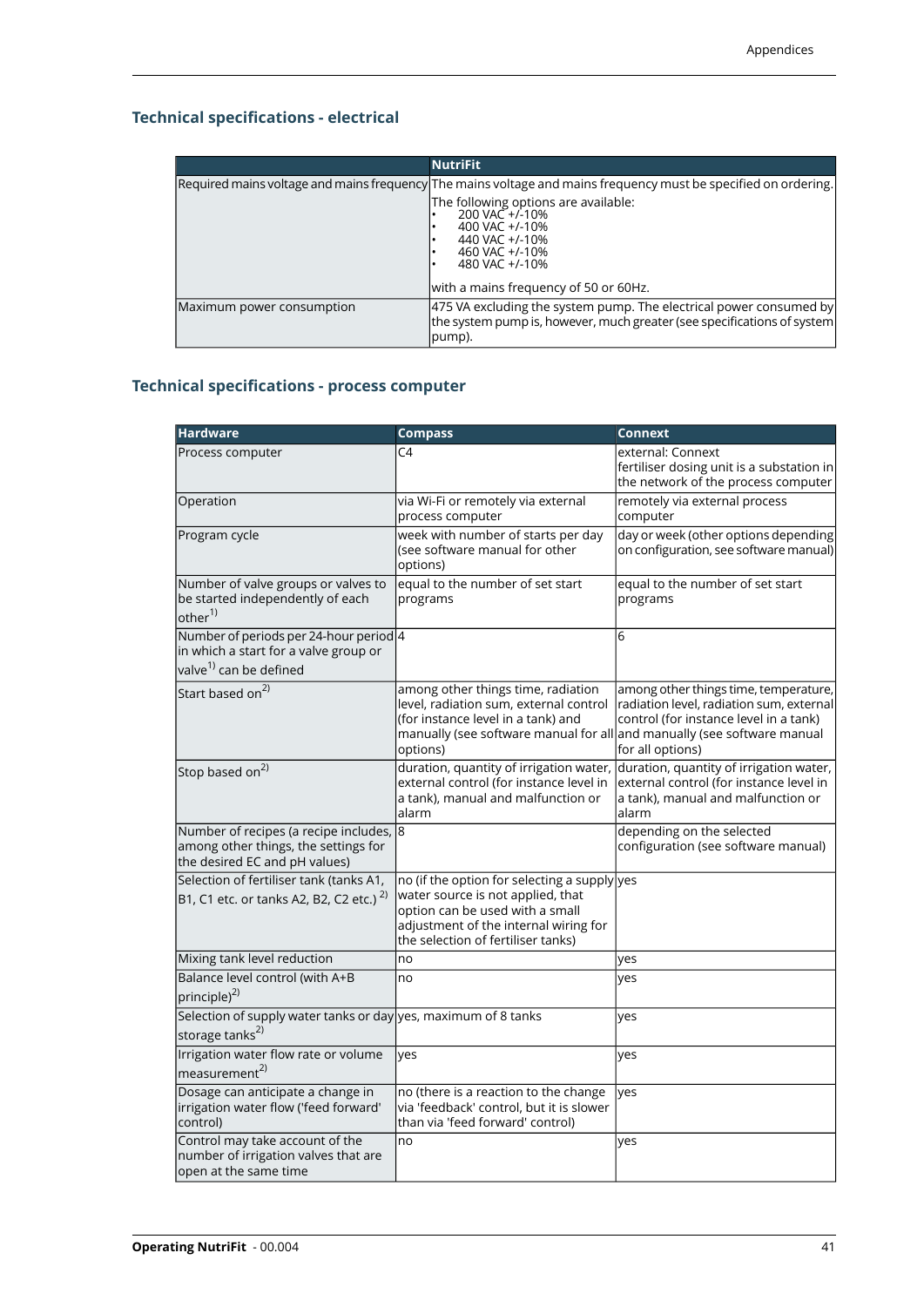| <b>Hardware</b>                                                                                                                           | <b>Compass</b>                                       | <b>Connext</b>                                                                                                                                                                                         |
|-------------------------------------------------------------------------------------------------------------------------------------------|------------------------------------------------------|--------------------------------------------------------------------------------------------------------------------------------------------------------------------------------------------------------|
| $ Drain measurement^{2}$                                                                                                                  | no                                                   | yes, both volume and EC (and pH) of<br>several drain measurements<br>The actual moment of starting (after<br>the start program has been launched)<br>can be influenced based on the drain<br>quantity. |
| Supply water from different sources<br>lcan be mixed on the basis of EC or flowl<br>$\vert$ ratio <sup>2)</sup>                           | Ino                                                  | lves                                                                                                                                                                                                   |
| EC correction based on light intensity <sup>2)</sup> no<br>(lower EC value if there is a lot of sun<br>and a large amount of evaporation) |                                                      | lves                                                                                                                                                                                                   |
| lFlush valve can be controlled<br>automatically during a recipe change                                                                    | no                                                   | lves                                                                                                                                                                                                   |
| $\left $ Backwashing program for sand filter <sup>2)</sup> yes, $\overline{1}$ filter                                                     |                                                      | yes, up to 8 filters switched in parallel                                                                                                                                                              |
| Registration of the measured values<br>and settings                                                                                       | yes, but without extensive reporting<br>capabilities | yes, with extensive reporting<br>capabilities via Priva Office Direct<br>(depending on selected configuration,<br>see software manual)                                                                 |
| Alarm functions and warning signal                                                                                                        |                                                      | various options (see software manual) various options (see software manual)                                                                                                                            |
| Printer connection (for printing alarms on process computer, not on the unit on process computer, not on the unit<br>and reports)         |                                                      |                                                                                                                                                                                                        |
| Available languages for software<br>operation                                                                                             | see price list                                       | see price list                                                                                                                                                                                         |

 $1)$ In the Connext software, valve groups are linked to start programs, in the Compass software valves are linked to start programs.

<span id="page-43-0"></span> $^{2)}$ To make use of these options, sensors and other components (such as I/O expansions) that are not supplied as standard may be required.

#### **Technical specifications - pumps**

- The mains voltage and mains frequency must be specified on ordering.
- The table presents the commonly used mains voltage (380 415 VAC/3 phases, neutral and earth).

Pumps for other mains voltages, with different nominal flows and other lift heights, or with an integrated pressure control, are available on request, e.g.:

- 220 240 VAC/50 Hz/3 phases and earth without neutral
- 208 230 VAC/60 Hz/3 phases and earth without neutral
- 440 480 VAC/60 Hz/3 phases and earth without neutral
- 346 380 VAC/60 Hz/3 phases and earth without neutral
- More technical specifications for the pumps can be found in the supplied pump manual.



The article numbers shown in the table below apply to a complete pump set, including control circuit (magnetic switch for pump < 4 kW and softstarter for pump > 4 kW).

#### **Pump specifications**

| <b>Article</b><br><b>Inumber</b> | Type of pump | <b>Mains frequency and Power</b><br>voltage           | consumption of<br>pump (kW) | Nominal <sup>1)</sup> flow<br>$(m^3/h)$ | Lift height (m<br>water column) at<br>nominal <sup>1)</sup> flow |
|----------------------------------|--------------|-------------------------------------------------------|-----------------------------|-----------------------------------------|------------------------------------------------------------------|
| 7361                             | CM10-2       | 50 Hz                                                 | 1.2                         | 110                                     | 27.1                                                             |
| 7362                             | CM10-3       | 3x 380 - 415 VAC (3<br>phases, neutral and<br>learth) | 2.2                         | 10                                      | 40.5                                                             |
| 7363                             | CM10-4       |                                                       | 3.2                         | 10                                      | 53.9                                                             |
| 7371                             | CM15-2       |                                                       | 2.2                         |                                         | 29.7                                                             |
| 7372                             | CM15-3       |                                                       | 3.0                         | 17                                      | 44.6                                                             |
| 7381                             | CM25-2       |                                                       | 4.0                         | 22                                      | 32.6                                                             |
| 7382                             | CM25-3       |                                                       | 5.8                         | 22                                      | 49.1                                                             |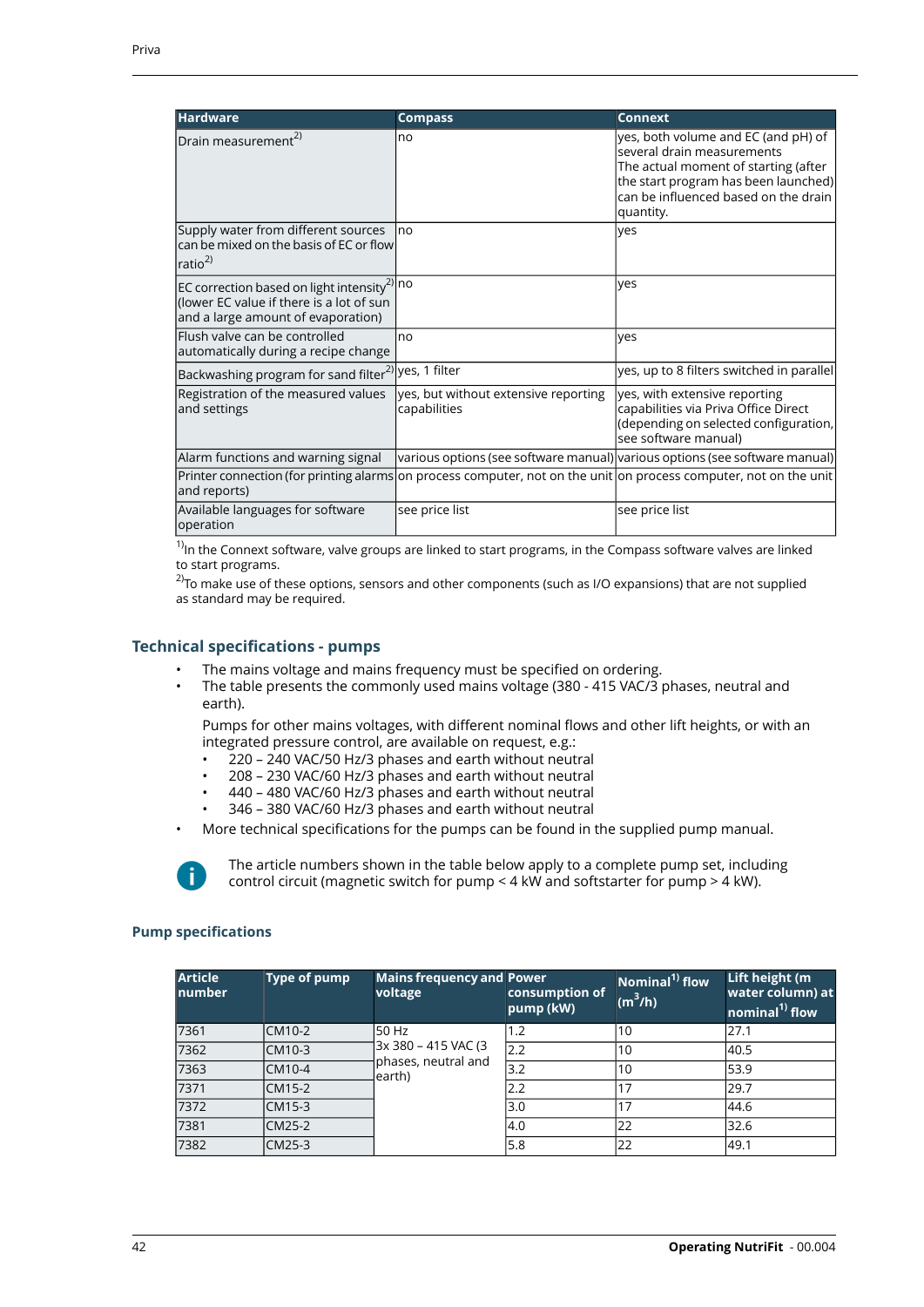| <b>Article</b><br><b>Inumber</b> | <b>Type of pump</b> | <b>Mains frequency and Power</b><br>voltage                     | consumption of<br>pump (kW) | Nominal <sup>1)</sup> flow<br>$(m^3/h)$ | Lift height (m<br>water column) at<br>nominal <sup>1)</sup> flow |
|----------------------------------|---------------------|-----------------------------------------------------------------|-----------------------------|-----------------------------------------|------------------------------------------------------------------|
| 7366                             | CM10-2              | 60 Hz<br>3 x 380 – 480 VAC (3<br>phases, neutral and<br>learth) | 2.5                         |                                         | 40.3                                                             |
| 7367                             | CM10-3              |                                                                 | l4.0                        |                                         | 61.0                                                             |
| 7375                             | CM15-2              |                                                                 | 4.0                         | 20.4                                    | 44.5                                                             |
| 7385                             | CM25-2              |                                                                 | 16.2                        | 120.4                                   | 47.7                                                             |

 $1)$ Nominal flow when using 3 venturis (a standard dosing channel has 1 venturi).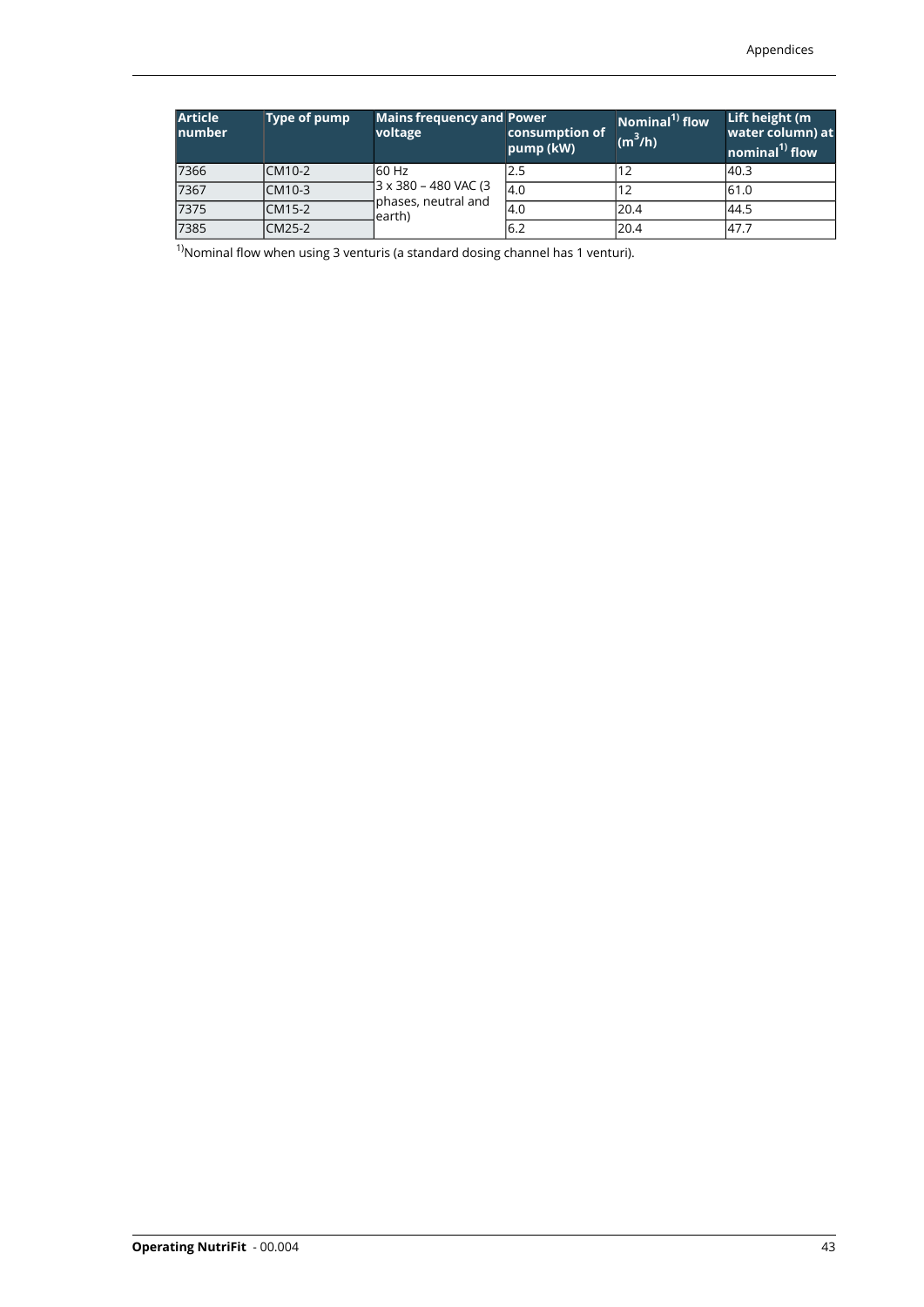## <span id="page-45-0"></span>**Supply water quality**

### **Composition and pH value**

The dosing unit adds acid or lye to the supply water to:

- regulate the pH value of the irrigation water;
- chemically mix (homogenise) the irrigation water in a optimum manner;
- allow a chemical reaction to take place (convert bicarbonate into carbon dioxide).

The pH value of the irrigation water must be between 5.2 and 6.2, depending on the crop and growing medium.

Supply water consists of (a combination of) rain water, drinking water, well water, downstream mill water, river water or reverse osmosis water, typically mixed with (disinfected) drain water. The variety of chemical elements in the supply water determine not only the composition and the pH value of the supply water but also whether or not the supply water can be used as irrigation water once fertiliser and acid or lye have been added using the dosing unit.

### **Influence of bicarbonate**

It is important that the quantity of HCO<sub>3</sub> (bicarbonate) in the supply water is established by means of water analysis. Bicarbonate has a buffering effect on the pH value and affects the operation of the acid dosing control in the dosing unit:

- An optimum quantity of HCO<sub>3</sub> in the supply water helps to ensure that plants receive irrigation water with a reliable and accurate pH value via the dosing unit. The correct pH value of the irrigation water is necessary for the good take up of fertilisers by the plant.
- An excessively low quantity of HCO $_3$  causes the pH control to become unstable.
- An (excessively) high amount of HCO<sub>3</sub> leads to an (excessively) slow chemical reaction in the mixing tank. Dosing acid neutralises HCO<sub>3</sub>, with a quantity of CO<sub>2</sub> (carbon dioxide) being generated. This  $CO<sub>2</sub>$  must be released from the irrigation water in the open mixing tank via contact with the ambient air. The greater the quantity of HCO<sub>3</sub><sup>-</sup>, the longer before the neutralisation reaction is completed. If the reaction is not completed within the exposure time in the mixing tank, a problem arises: the unit will indeed be supplying irrigation water with the desired pH, but there will still be  $CO<sub>2</sub>$  in it. In the closed irrigation line this  $CO<sub>2</sub>$  cannot be released into the ambient air, and reaches the plant. There it will be released into the ambient air, causing the pH to rise. In this case, the pH at the plants will not therefore be the same as the pH that was set on the unit.

The table below shows the limit values for the quantity of HCO<sub>3</sub> and the qualification of the supply water. In some cases, the quantity of HCO $_3^\text{-}$  in the water is also displayed as calcium carbonate  $(CaCO<sub>3</sub>)$ , in which case it is usually quoted in mg/l. The corresponding values are included in the table.

| Quantity of bicarbonate (HCO <sub>3</sub> ) |                                    | Quantity of bicarbonate expressed as<br>calcium carbonate (CaCO <sub>3</sub> ) |                                    | Supply water<br>qualification |
|---------------------------------------------|------------------------------------|--------------------------------------------------------------------------------|------------------------------------|-------------------------------|
| $ {\sf [mmol/l]} $                          | $\lfloor$ [mg/l] or $\lfloor$ ppm] | [mmol/l]                                                                       | $\lfloor$ [mg/l] or $\lfloor$ ppm] |                               |
| < 0.10                                      | 1 < 6.1                            | < 0.050                                                                        | $\leq 5.0$                         | Too low                       |
| $ 0.10 - 0.50 $                             | $6.1 - 30.5$                       | 10.050 – 0.250                                                                 | $ 5.0 - 25.0 $                     | lOptimum                      |
| $ 0.50 - 1.0 $                              | $ 30.5 - 61.0 $                    | 0.250 - 0.5                                                                    | 25.0 - 50                          | High                          |
| $\geq 1.0$                                  | $\geq 61.0$                        | $\geq 0.5$                                                                     | $\geq 50$                          | Too high                      |

*Bicarbonate limit values and supply water qualification*

#### **Pre-treat supply water**

On the basis of the concentration of HCO<sub>3</sub><sup>-</sup>, it must be determined which measures or combinations of measures should be taken to pre-treat the supply water.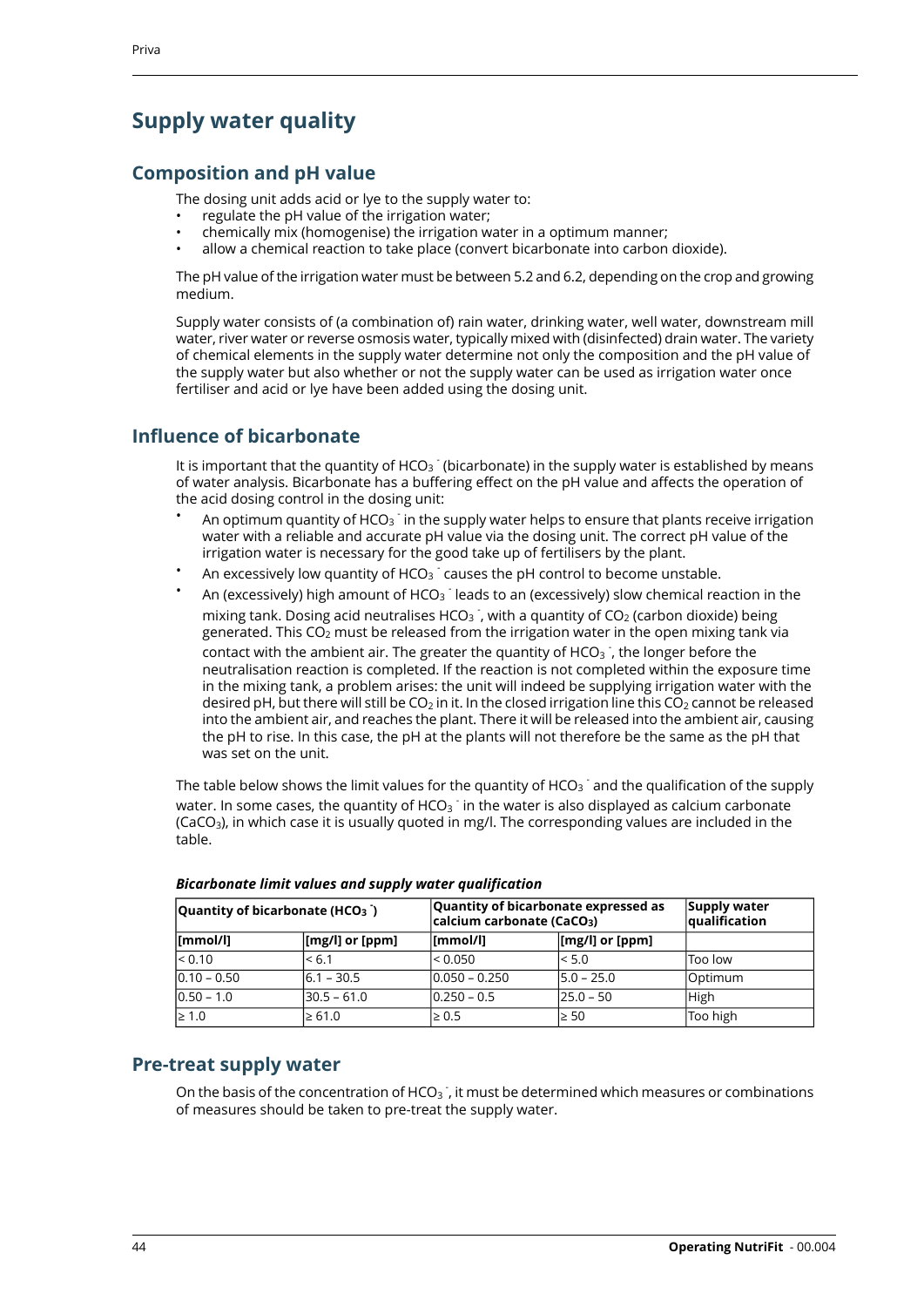#### **Supply water with too low a concentration of bicarbonate**

When using reverse osmosis water, but in some cases rain water also, too low a quantity of HCO $_3^{\text{-}}$ (< 0.10 mmol/l) may be deemed to exist in the supply water. Dosing acid may give rise to an unstable chemical reaction in the irrigation water.



This unstable reaction can be stabilised by taking one of the following measures, or a combination thereof:

- Add disinfected drain water, which typically contains bicarbonate, to the supply water (via an EC pre-control).
- Add a small amount of drinking water or spring water (1 2%) to the supply water by means of an electric valve with a low flow rate.
- Add a small quantity of bicarbonate to one of the fertiliser solutions. This can be done, for example, by replacing 1% of caustic potash with an equal quantity of potassium carbonate (KHCO<sub>3</sub>) or calcium carbonate ( $K_2CO_3$ ).

#### **Supply water with a high concentration of bicarbonate**

When using well water, river water and drinking water, the supply water may sometimes contain a high concentration of HCO<sub>3</sub> (0.50 - 1.0 mmol/l). Dosing acid may then result in there being insufficient time to neutralise the bicarbonate.



Stabilisation is possible by correcting the pH value of the supply water by accurately dosing a fixed quantity of acid per  $\mathrm{m}^3$  of supply water using an acid dosing pump connected to an accurate litre counter.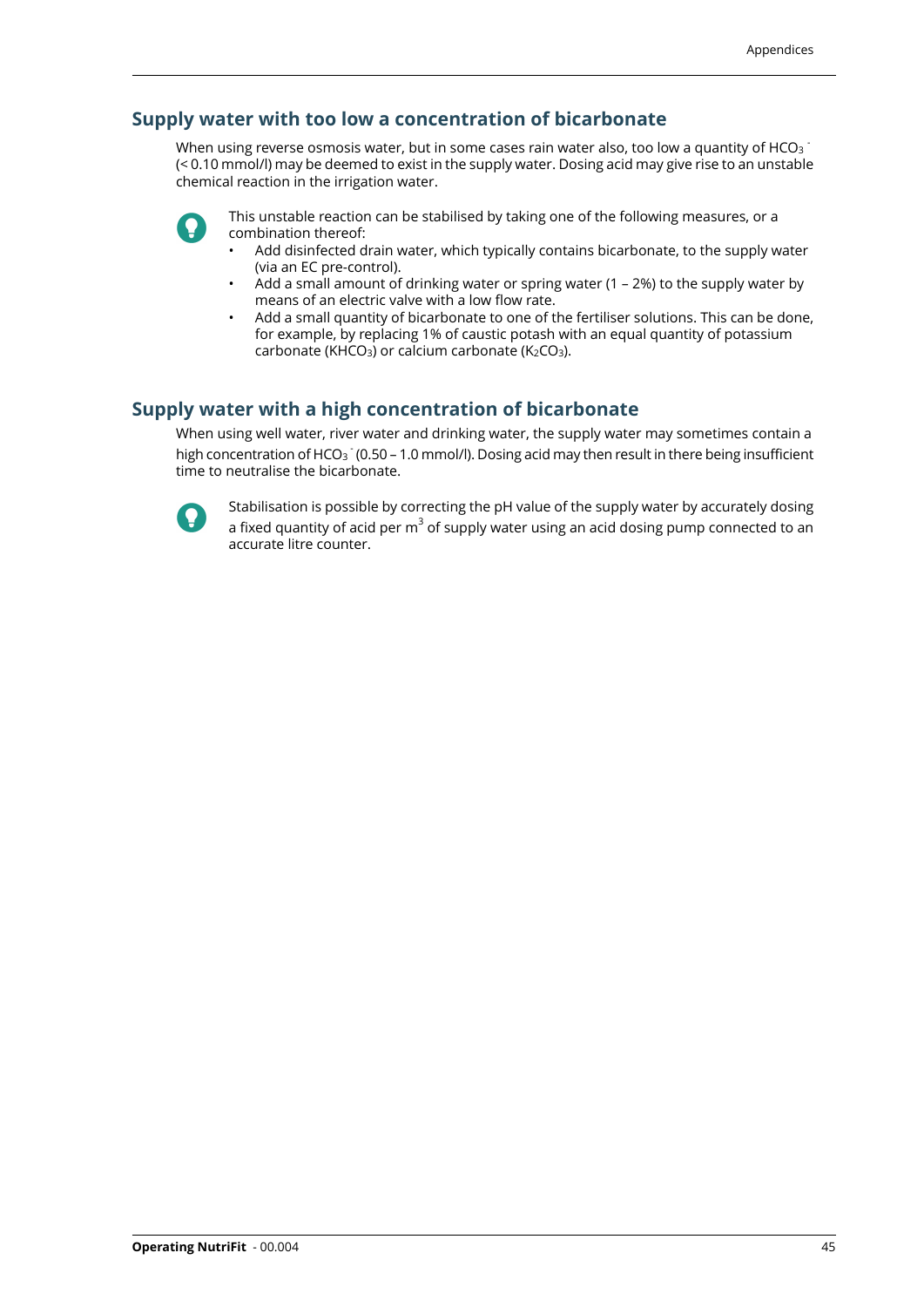### <span id="page-47-0"></span>**Preparing an acid supply**





Add the acid to the water; never add water to acid.

### **Determining the correct dilution**

The dosing unit often has to dose acid to bring the irrigation water up to the correct pH value. The use of acid depends on:

- the pH of the supply water;
- the desired pH of the irrigation water;
- the nature and concentration of the acid neutralizing compounds in the supply water and in the fertiliser solutions.

In principle, very little acid is required for pH correction. In practice however, there are often substances in the supply water and in the fertiliser solutions which bind the acid (phosphate and bicarbonate). This results in a smaller change in the pH than would be expected based on the quantity of acid applied (this is known as 'buffering'). In order to achieve good pH-control it is therefore important that acid is used in a concentration that has been tailored to the concentration of buffer substances. After all:

- when the acid concentration is too low, even the maximum dosing flow rate will not be sufficient to achieve the desired pH value;
- when the acid concentration is too high, even the smallest possible dosing flow rate will swing the pH value severely and overshoot.

The best practice is to create an acid stock from a dilution of concentrated nitric acid. In order to achieve the optimum dilution, it is necessary to know the quantity of buffer substances in the supply water. Although most laboratory analyses reveal something about this, pre-calculating the precise dilution that is required continues to be problematical. Therefore, in practice the dilution required is determined by starting with a common concentration, for instance 3 % (weight percent). If it turns out that the pH is not corrected fully or quickly enough, the concentration must be increased. If it turns out that the pH overshoots and swings dramatically, the concentration must be decreased. In addition, if the quality of the supply water is not constant, the acid concentration must be adjusted every now and then. Always keep a record of which dilution is being used, so that a new acid stock can easily be prepared at the same dilution.



The maximum concentration of (nitric) acid depends on the type of dosing channel used. A higher concentration reduces the service life of the components.

### **Creating a standard dilution of 3%**

Nitric acid is often supplied in 20 l barrels at a concentration of 38%, 53% or 68% (weight percent). To dilute this to 3% (weight percent), it is necessary to mix the contents of the barrel with 315, 470 or 640 l fresh water. Always pour the acid into the water instead of the water into the acid, and always stir the mixture thoroughly to homogenise it.

**Example**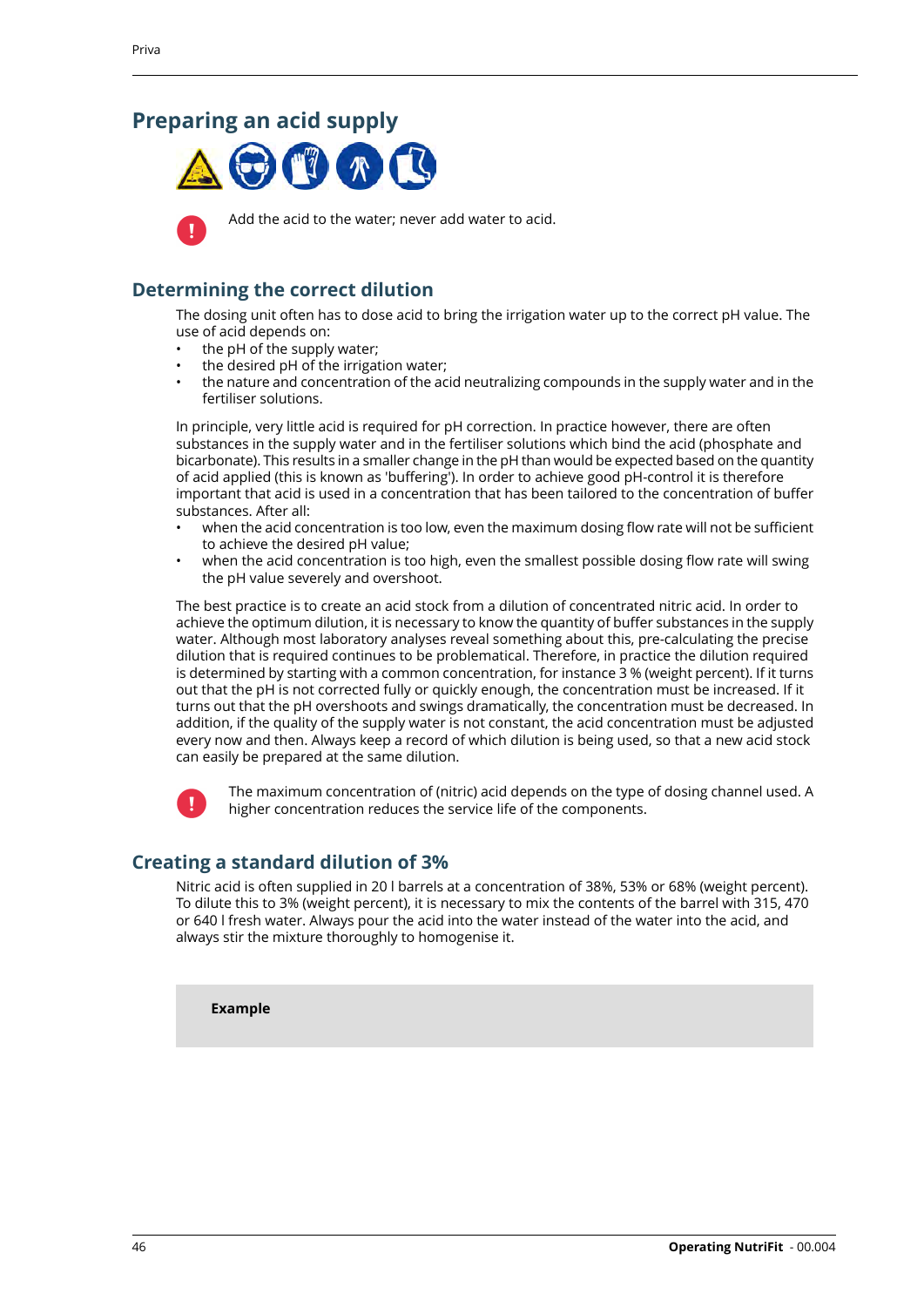Make a 3% dilution with a 20 litre barrel of 38% nitric acid:

- 1. Pour half of the required water into a barrel (e.g. one of 500 l) in this case 147 litres of water.
- 

2. Use personal protective equipment to protect your skin and eyes.

Carefully pour the 20 litre barrel of 38% nitric acid into the barrel of water (without splashing or spilling).

- 3. Also pour the rest of the water, 147 litres, into the barrel.
- 4. Stir gently with an acid-resistant stirrer so that the acid is mixed well.

With a 20 litre barrel of 38% nitric acid (24.8 kg), 312 litres of 3% nitric acid can be made by first pouring 146 litres of fresh water into a barrel containing sufficient volume, then the 20 litres of nitric acid and then the remaining 146 litres of water.

With a 20 litre barrel of 53% nitric acid (26.7 kg), 470 litres of 3% nitric acid can be made by first pouring 225 litres of fresh water into a barrel containing sufficient volume, then the 20 litres of nitric acid and then the remaining 225 litres of water.

With a 20 litre barrel of 68% nitric acid (28.2 kg), 640 litres of 3% nitric acid can be made by first pouring 310 litres of fresh water into a barrel containing sufficient volume, then the 20 litres of nitric acid and then the remaining 310 litres of water.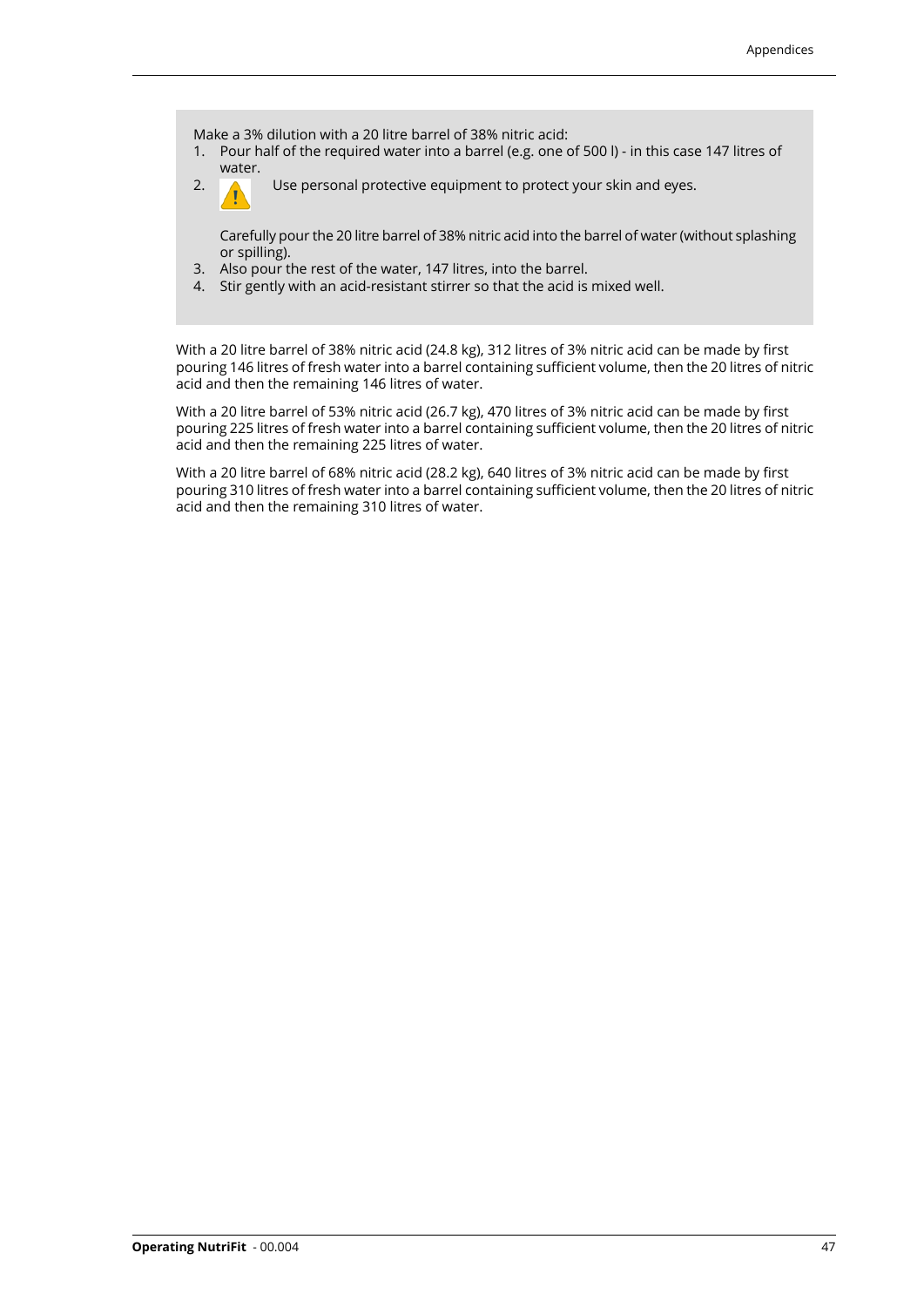## <span id="page-49-0"></span>**Terms and abbreviations**



The list below states the abbreviations and terms relating to all disinfection units, purification units and fertiliser dosing units. Therefore, abbreviations and terms that do not apply to your specific unit and as a result are not used in this manual, may still be found in the list below.

| <b>Abbreviation / term</b>      | <b>Explanation</b>                                                                                                                                                                                                                                                                                                                                                                                                                                                                                                                                                                                                                         |
|---------------------------------|--------------------------------------------------------------------------------------------------------------------------------------------------------------------------------------------------------------------------------------------------------------------------------------------------------------------------------------------------------------------------------------------------------------------------------------------------------------------------------------------------------------------------------------------------------------------------------------------------------------------------------------------|
| A+B principle                   | A principle where fertiliser solutions are prepared manually in 2 (or possibly more)<br>fertiliser tanks, in such concentrations that the unit has to mix them in equal<br>quantities.                                                                                                                                                                                                                                                                                                                                                                                                                                                     |
| ABC principle                   | A principle where the unit mixes the fertiliser solutions from 3 (or possibly more)<br>fertiliser tanks in the ratios as programmed in the recipe.                                                                                                                                                                                                                                                                                                                                                                                                                                                                                         |
| lAnti-block                     | Chemical solution to clean the line walls of the distribution system periodically.                                                                                                                                                                                                                                                                                                                                                                                                                                                                                                                                                         |
| (to) Backwash a sand filter     | Cleaning of a filter by flushing it with rinse water, against the normal direction of<br>flow, with the dirty rinse water being discharged. Backwashing can periodically be<br>performed automatically using electric valves and a rinse water pump controlled<br>from the process computer.                                                                                                                                                                                                                                                                                                                                               |
| (to) Backwash                   | Cleaning a filter by flushing it with rinse water, in counter flow, and draining away<br>the dirty water. Backwashing can be done automatically using electric valves and<br>a rinse water pump that are controlled by the process computer.                                                                                                                                                                                                                                                                                                                                                                                               |
| Balance level control           | Control for the A+B principle that levels any differences in level in the emptying<br>tanks over time. This allows to fill-up the tanks at the same time.                                                                                                                                                                                                                                                                                                                                                                                                                                                                                  |
| Change-over contact             | Switch, switching sensor or relay with 2 positions: normally open (NO) and normally<br>closed (NC). "Normally" refers to the idle position when the component has not<br>been activated.                                                                                                                                                                                                                                                                                                                                                                                                                                                   |
| Direct distribution             | The unit carries the irrigation water directly to the crop area and controls the<br>irrigation valves.                                                                                                                                                                                                                                                                                                                                                                                                                                                                                                                                     |
| Dirt filter                     | A wide mesh type of filter                                                                                                                                                                                                                                                                                                                                                                                                                                                                                                                                                                                                                 |
| (to) Discharge, discharge valve | Discharging irrigation water (e.g. to the sewer) via a (usually manually operated)<br>discharge valve at the beginning of the main irrigation line. This can be necessary<br>if the irrigation water is not of the desired quality (e.g. during the adjustment of<br>the EC and pH controls).                                                                                                                                                                                                                                                                                                                                              |
| Disinfect (disinfection)        | Treating the water in such a way that the (pathogenic) micro-organisms can no<br>longer reproduce. The micro-organisms are not necessarily killed. See also "sterilise".                                                                                                                                                                                                                                                                                                                                                                                                                                                                   |
| Disinfected water               | Water that has been disinfected by the water disinfection unit.                                                                                                                                                                                                                                                                                                                                                                                                                                                                                                                                                                            |
| Drain measurement               | Measurement of the volume of drain water over a specific time and of the EC value<br>of the drain water (or measurement of one of both).                                                                                                                                                                                                                                                                                                                                                                                                                                                                                                   |
| Dose                            | For UV light: the average intensity of the active part of the light to which the water<br>is exposed during the residence time, expressed in mJ/cm2 (intensity (W/cm2) x<br>time (s) = energy (J/cm2). In order to produce more easily readable numbers, the<br>figure for the energy is multiplied by 1000 and then expressed as mJ/cm2. The<br>average intensity is calculated from the intensity measured with the UV sensor, the<br>distance between the UV sensor and the quartz tube, the T10 value determined at<br>the start of the production, the outside diameter of the quartz tube and the inside<br>diameter of the chamber. |
| Drain water                     | Water that is not taken up by the plant and is then collected for reuse.                                                                                                                                                                                                                                                                                                                                                                                                                                                                                                                                                                   |
| Drive water                     | Water that flows through the venturi's of the dosing channels to create a vacuum<br>for suctioning fertiliser, or acid or lye solution.                                                                                                                                                                                                                                                                                                                                                                                                                                                                                                    |
| EC                              | Electrical Conductivity, in the horticultural usually in terms of millisiemens per<br>centimetre (mS/cm).                                                                                                                                                                                                                                                                                                                                                                                                                                                                                                                                  |
| EC pre-control                  | Control to mix drain water and fresh water such that the supply water has the<br>desired EC value. This EC value is a base for further increase of the EC value by<br>fertiliser dosing.                                                                                                                                                                                                                                                                                                                                                                                                                                                   |
| Flowsensor                      | The flow sensor gives a number of pulses per unit of volume passed. The flow<br>sensor is used to measure the volume passing through (flow).                                                                                                                                                                                                                                                                                                                                                                                                                                                                                               |
| Flash memory                    | Memory that retains data (such as settings), even after power switch-off or mains<br>voltage failure.                                                                                                                                                                                                                                                                                                                                                                                                                                                                                                                                      |
| Float switch                    | Switch installed in a water tank or silo. The float switch transmits a signal when the<br>water reaches the same level as the float. (See also level sensor and level sensor)                                                                                                                                                                                                                                                                                                                                                                                                                                                              |
| (to) Flush, flush valve         | Replacing the irrigation water in the main irrigation line by other/new irrigation<br>water (e.g. after changing the recipe). Flushing takes place by opening the flush<br>valve (usually controlled by the process computer) at the end of the main irrigation<br>line and pumping the new irrigation water in the irrigation line.                                                                                                                                                                                                                                                                                                       |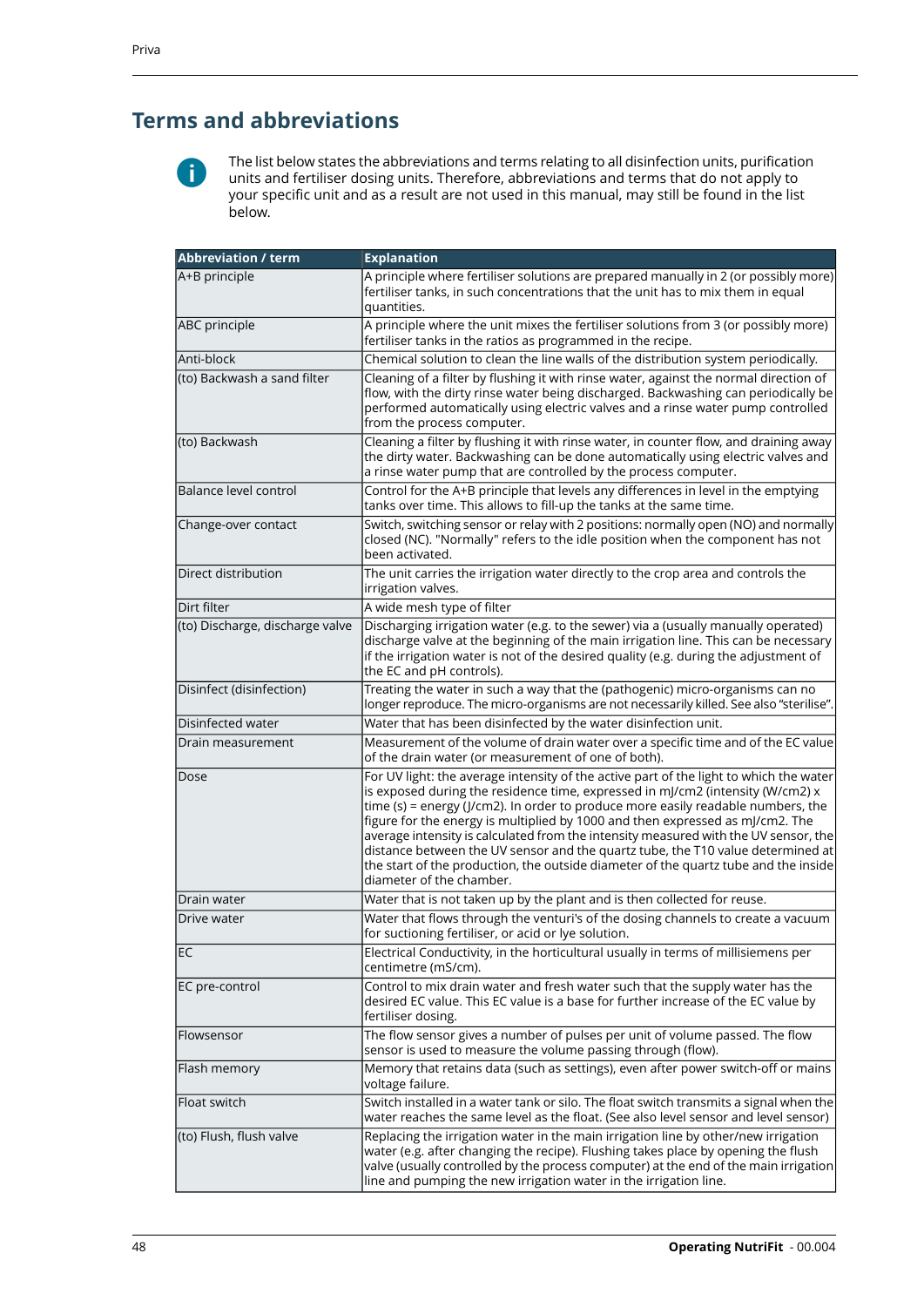| <b>Abbreviation / term</b>  | <b>Explanation</b>                                                                                                                                                                                                                                                                                                                             |
|-----------------------------|------------------------------------------------------------------------------------------------------------------------------------------------------------------------------------------------------------------------------------------------------------------------------------------------------------------------------------------------|
| Fresh water                 | Water having a relative low EC value (no or hardly any fertilisers), such as rain water,<br>groundwater, drinking-water, well water and reversed osmosis water                                                                                                                                                                                 |
| <b>HBC</b>                  | High Breaking Capacity, a type of fuse                                                                                                                                                                                                                                                                                                         |
| $U$                         | Input/Output                                                                                                                                                                                                                                                                                                                                   |
| I/O module                  | Module with digital inputs, analogue inputs and/or digital outputs to which sensors,<br>measuring equipment and actuators can be connected.                                                                                                                                                                                                    |
| I/O net                     | Network where the Connext or Intégro process computer and the I/O modules<br>exchange data.                                                                                                                                                                                                                                                    |
| Imperial                    | Refers to the British system of units, e.g. for dimensions (e.g. inches). This system<br>is different from the metric system.                                                                                                                                                                                                                  |
| Indirect distribution       | The unit supplies the irrigation water to a stock tank or silo. From there, a separate<br>system handles the irrigation.                                                                                                                                                                                                                       |
| Irrigation water            | Water to which fertilisers and acid or lye are added, so that it has the desired EC<br>and pH value.                                                                                                                                                                                                                                           |
| K-factor                    | Calibration parameter of a litre counter: the volume (in I) per pulse. This factor is<br>not only determined by the design of the flow sensor, but also by the internal<br>dimensions of the T-piece to which this sensor is screwed and the depth to which<br>the sensor is inserted in the T-piece.                                          |
| Level sensor                | Sensor installed in a water tank or silo. The sensor provides an analogue signal,<br>indicating the water level as a percentage. The level sensor must be calibrated on<br>a regular basis. (See also level switch and float switch)                                                                                                           |
| Level switch                | Switch installed in a water tank or silo. The level switch transmits a digital signal<br>when the water reaches a certain level. (See also level sensor and float switch)                                                                                                                                                                      |
| Linear light sensor         | A type of light sensor to measure sunlight in kilolux (klux) over the visible part of<br>the spectrum (wave length 400 - 800 nm)                                                                                                                                                                                                               |
| Litre counter               | See "flowsensor".                                                                                                                                                                                                                                                                                                                              |
| Mixing tank level reduction | Anticipating by the process computer on a recipe change by stopping the preparation<br>of new irrigation water on time. This causes the stock in the mixing tank to be used<br>up to the minimum level and the new recipe being available within less time.                                                                                    |
| Motor protection            | Electric protection, based on a thermal working principle, which switches off the<br>(pump) motor when it consumes too much power. The motor protection can be<br>reset after cooling down. The motor protection resides in the cabinet, not on the<br>pump.                                                                                   |
| Nozzle                      | The part of a venturi or sprinkler that is responsible for the operation                                                                                                                                                                                                                                                                       |
| <b>NTC</b>                  | Negative temperature coefficient, refers to a type of temperature sensor                                                                                                                                                                                                                                                                       |
| P/I                         | Proportional/Integrating, refers to a type of control where the correction signal<br>consists of a proportional component (correction signal directly proportional to<br>the deviation) and an integrating component (correction signal increases the longer<br>the deviation persists). The control is adjusted by the P and I factors.       |
| pH                          | degree of acidity (negative logarithm of the concentration of acid particles $(H^{\dagger})$ )                                                                                                                                                                                                                                                 |
| PCB                         | Printed circuit board                                                                                                                                                                                                                                                                                                                          |
| <b>PSD</b>                  | Programmable system device, a chip into which system software is programmed,<br>amongst other things                                                                                                                                                                                                                                           |
| Radiation sum               | Dose of sunlight (radiation intensity integrated over a period of time, in term of<br>J/m <sup>2</sup> ) that is received over a specific period of time.                                                                                                                                                                                      |
| Report alarm/stop alarm     | With a report alarm, an alarm is only reported. With a stop alarm, the process is<br>also aborted.                                                                                                                                                                                                                                             |
| (to) Rinse (a sand filter)  | To fill up the sand filter with water so that the sand bed becomes homogeneous<br>and the filter ready for use.                                                                                                                                                                                                                                |
| Rotameter                   | A type of flow meter that is visually readable. A rotameter is based on a float body<br>that is pushed up by the upwards flowing liquid in a transparent tapered pipe.                                                                                                                                                                         |
| Sand bed                    | The layer of sand in a sand filter                                                                                                                                                                                                                                                                                                             |
| Section                     | Menu or window with settings and/or reports within the use interface of the Connext<br>and Intégro software. The sections are uniquely coded (e.g. I420.5 and M430) and<br>the data is arranged in tables with rows (lines) and one or more columns.                                                                                           |
| Selective disinfection      | The reproductive capacity of only some of the types of micro-organisms is disabled<br>(for instance, after selective disinfection fungi and nematodes can no longer multiply,<br>but viruses may still be able to. As long as the corresponding viruses are not harmful<br>to the crop, this is not a problem.) See also "total disinfection". |
| Settlement of sand filter   | Filling a sand filter with water in such a way that the bed of sand is even and the<br>filter is ready for use. The dirt that has come from the bottom of the sand filter<br>after the settlement is transported to the drain water tank.                                                                                                      |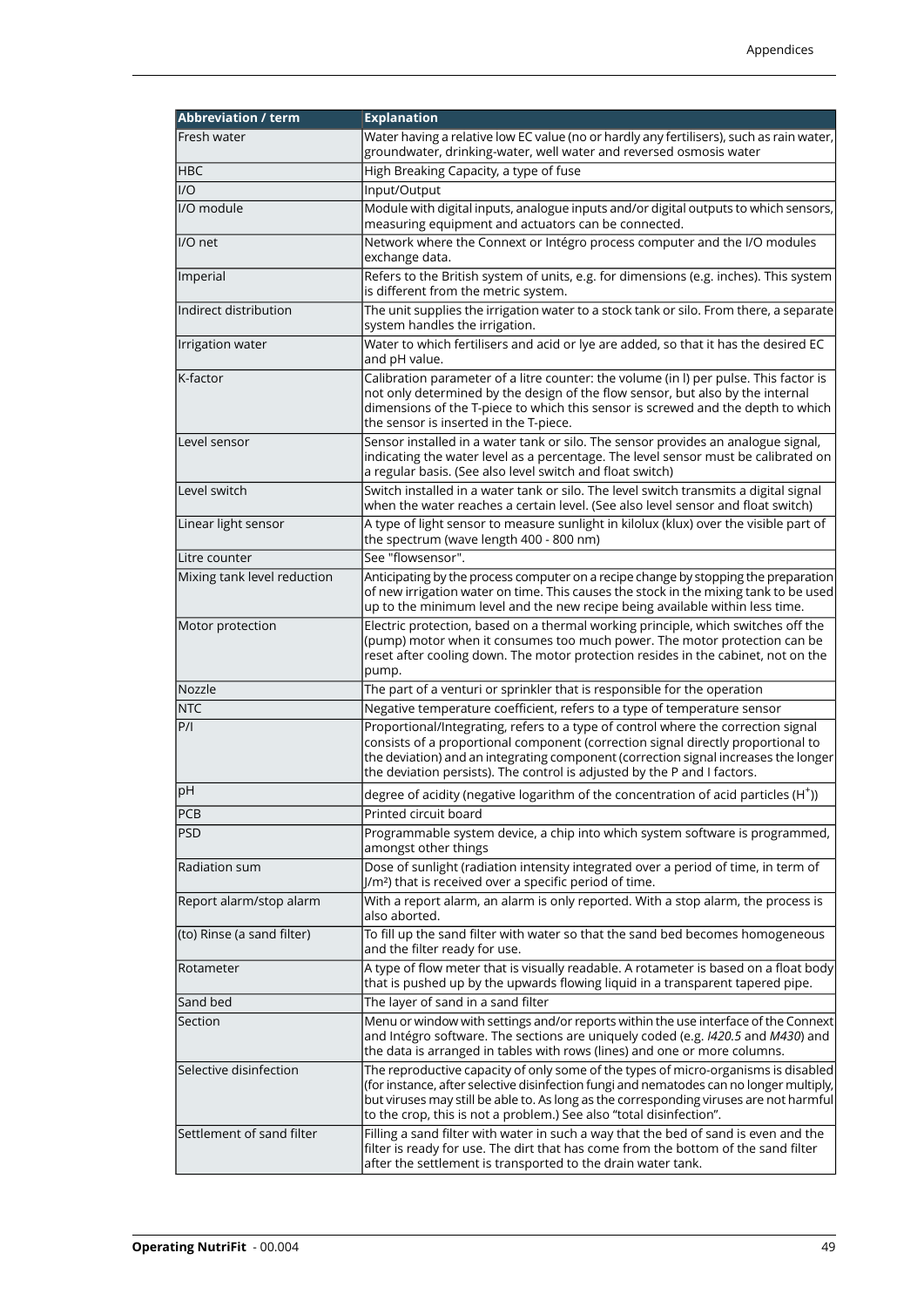| <b>Abbreviation / term</b> | <b>Explanation</b>                                                                                                                                                                                                                                                                                   |  |
|----------------------------|------------------------------------------------------------------------------------------------------------------------------------------------------------------------------------------------------------------------------------------------------------------------------------------------------|--|
| Silo, tank                 | More or less exchangeable terms for a construction to store liquid or other<br>substances. Silos are constructed from corrugated sheets and are often open at<br>the top. Tanks have smooth walls and can be closed at the top. Silos are often larger<br>than tanks.                                |  |
| Softstarter                | Electronic module to run up a (pump) motor in a controlled way, so that electrical<br>and mechanical overload are avoided.                                                                                                                                                                           |  |
| Solarimeter                | A type of light sensor to measure sun radiation in W/m <sup>2</sup> over a wide spectrum<br>(wavelength 300  2500 nm).                                                                                                                                                                               |  |
| Sterilising                | Treating the water in such a way that all micro-organisms are killed. See also<br>"disinfection".                                                                                                                                                                                                    |  |
| Supply water               | Water that flows to the unit. This water consists of fresh and/or drain water.                                                                                                                                                                                                                       |  |
| T10 value                  | UV permeability of the water to be disinfected over a distance of 10 mm, expressed<br>in a percentage, compared to demineralised water, which is taken as a 100%<br>reference.                                                                                                                       |  |
| Tank                       | Refer to "Silo, tank".                                                                                                                                                                                                                                                                               |  |
| <b>Total disinfection</b>  | The reproduction power of all types of micro-organisms is disabled (for instance,<br>not just of fungi and nematodes but also of viruses). See also "selective disinfection".                                                                                                                        |  |
| UV-C                       | Ultraviolet light of category C (wavelength 200 - 280 nm)                                                                                                                                                                                                                                            |  |
| Valve group                | A group of irrigation valves that software opens or closes simultaneous or after<br>each other in an irrigation cycle.                                                                                                                                                                               |  |
| Venturi                    | A channel with a nozzle that generates a vacuum if drive water flows through. The<br>vacuum causes suctioning of fertiliser, acid or lye solution.                                                                                                                                                   |  |
| Watchdog                   | Circuit or software that has to be reset periodically by the running software. If it is<br>not reset then the software 'hangs'. The watchdog then ensures that the software<br>is restarted so the software runs again.                                                                              |  |
| Water hammer               | Peak load (by increased pressure) of components of a water system, caused by a<br>sudden standstill or strong direction change of the water flow (e.g. after the fast<br>closure of a valve or after the starting of a pump, when the water 'hammers' against<br>the end of a line that is not bled) |  |